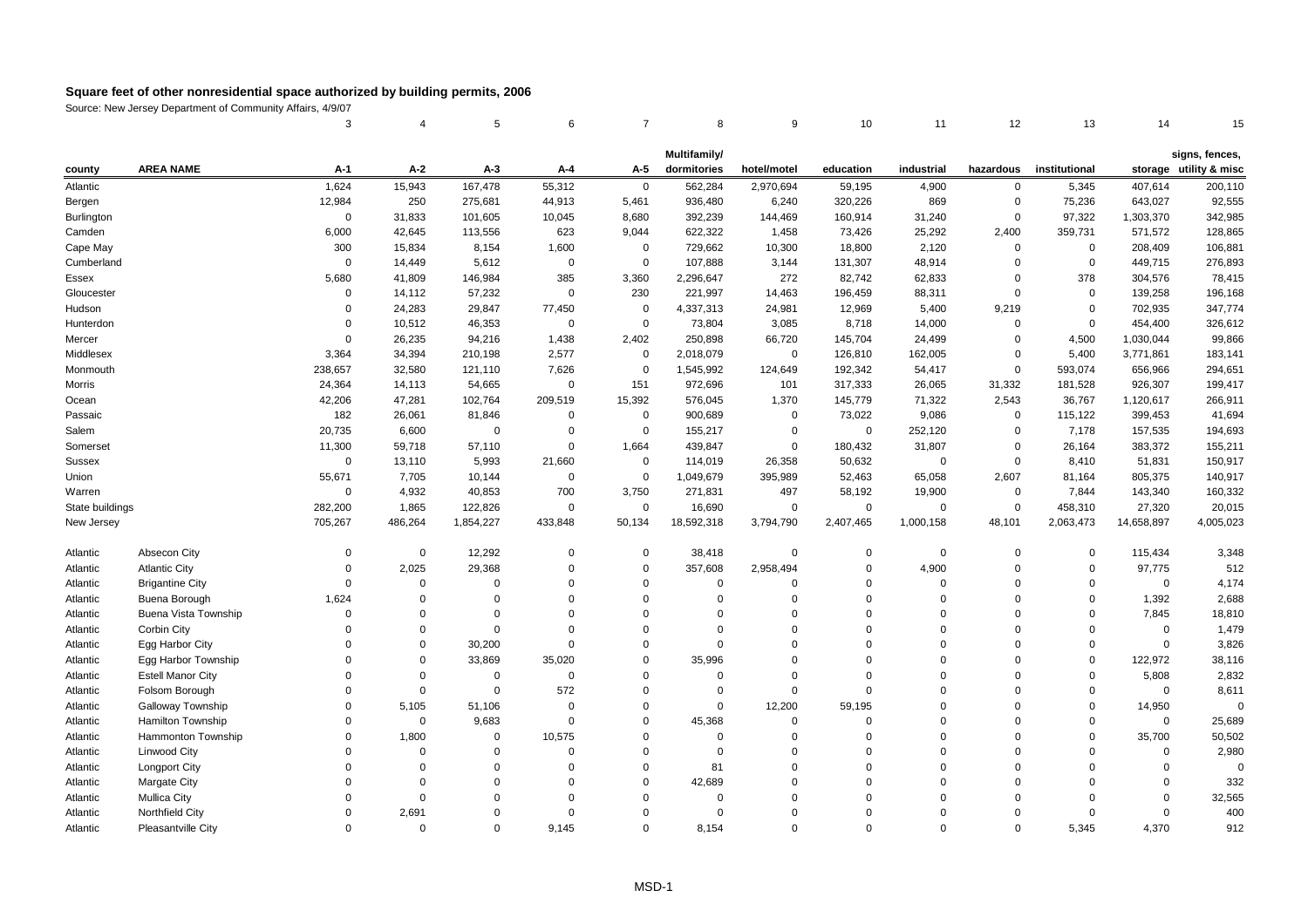|          |                            | 3           |             | 5              | 6           | $\overline{7}$ | 8            | 9           | 10          | 11          | 12             | 13            | 14          | 15                     |
|----------|----------------------------|-------------|-------------|----------------|-------------|----------------|--------------|-------------|-------------|-------------|----------------|---------------|-------------|------------------------|
|          |                            |             |             |                |             |                | Multifamily/ |             |             |             |                |               |             | signs, fences,         |
| county   | <b>AREA NAME</b>           | A-1         | $A-2$       | $A-3$          | A-4         | A-5            | dormitories  | hotel/motel | education   | industrial  | hazardous      | institutional |             | storage utility & misc |
| Atlantic | Port Republic City         | $\mathbf 0$ | $\mathbf 0$ | $\mathbf 0$    | $\Omega$    | 0              | $\mathbf 0$  | $\mathbf 0$ | 0           | 0           | $\mathsf 0$    | $\mathbf 0$   | 0           | $\Omega$               |
| Atlantic | Somers Point City          | $\mathbf 0$ | 4,322       | 960            | $\mathbf 0$ | $\mathsf 0$    | 33,970       | $\mathbf 0$ | $\mathbf 0$ | $\mathbf 0$ | $\overline{0}$ | $\mathbf 0$   | $\mathsf 0$ | $\mathbf 0$            |
| Atlantic | Ventnor City               | $\Omega$    | $\mathbf 0$ | $\mathbf 0$    | $\Omega$    | $\mathbf 0$    | $\Omega$     | $\mathbf 0$ | $\Omega$    | $\mathbf 0$ | $\Omega$       | $\mathbf 0$   | $\mathbf 0$ | $\Omega$               |
| Atlantic | Weymouth Township          | $\Omega$    | $\Omega$    | $\Omega$       | $\Omega$    | $\Omega$       | $\Omega$     | $\Omega$    | $\Omega$    | $\mathbf 0$ | $\Omega$       | $\Omega$      | 1,368       | 2,334                  |
| Bergen   | Allendale Borough          | $\Omega$    | $\Omega$    | $\Omega$       | $\Omega$    | $\mathbf 0$    | $\mathbf{0}$ | $\mathbf 0$ | $\Omega$    | $\mathbf 0$ | $\mathbf 0$    | 0             | $\mathsf 0$ | 1,931                  |
| Bergen   | Alpine Borough             | $\mathbf 0$ | $\Omega$    | $\mathbf 0$    | $\mathbf 0$ | $\mathbf 0$    | $\mathbf{0}$ | $\mathbf 0$ | $\Omega$    | $\mathbf 0$ | $\mathsf 0$    | $\mathbf 0$   | $\mathsf 0$ | 317                    |
| Bergen   | <b>Bergenfield Borough</b> | $\Omega$    | $\Omega$    | $\Omega$       | $\Omega$    | $\mathbf 0$    | 1,512        | $\mathbf 0$ | $\Omega$    | $\mathbf 0$ | $\Omega$       | $\Omega$      | $\Omega$    | 2,753                  |
| Bergen   | Bogota Borough             | $\Omega$    | $\Omega$    | $\Omega$       | $\Omega$    | $\mathbf 0$    | $\Omega$     | $\mathbf 0$ | $\Omega$    | $\mathbf 0$ | $\mathbf 0$    | $\Omega$      | $\Omega$    | 1,632                  |
| Bergen   | Carlstadt Borough          | $\Omega$    | $\Omega$    | $\Omega$       | $\Omega$    | $\mathbf 0$    | $\Omega$     | $\Omega$    | $\Omega$    | $\mathbf 0$ | $\Omega$       | $\Omega$      | $\Omega$    | $\mathbf 0$            |
| Bergen   | Cliffside Park Borough     | $\Omega$    | $\mathbf 0$ | $\mathsf 0$    | $\Omega$    | $\mathsf 0$    | 183,797      | $\Omega$    | $\Omega$    | $\mathbf 0$ | $\Omega$       | $\Omega$      | $\mathsf 0$ | $\mathbf 0$            |
| Bergen   | Closter Borough            | $\Omega$    | 250         | 595            | $\Omega$    | $\mathbf 0$    | $\Omega$     | $\mathbf 0$ | $\Omega$    | $\mathbf 0$ | $\mathbf 0$    | $\Omega$      | $\mathbf 0$ | 2,400                  |
| Bergen   | Cresskill Borough          | $\Omega$    | $\mathbf 0$ | $\mathbf 0$    | $\Omega$    | 0              | 97,773       | $\mathbf 0$ | $\Omega$    | $\mathbf 0$ | $\overline{0}$ | $\mathbf 0$   | 1,280       | 1,166                  |
| Bergen   | Demarest Borough           | $\Omega$    | $\Omega$    | $\mathbf 0$    | $\mathbf 0$ | $\mathbf 0$    | $\mathbf 0$  | $\mathbf 0$ | $\Omega$    | $\mathbf 0$ | $\mathsf 0$    | $\mathbf 0$   | $\mathsf 0$ | 660                    |
| Bergen   | Dumont Borough             | $\Omega$    | $\Omega$    | $\Omega$       | $\Omega$    | $\mathbf 0$    | $\Omega$     | $\mathbf 0$ | 44,000      | $\Omega$    | $\Omega$       | $\Omega$      | $\mathbf 0$ | $\mathbf 0$            |
| Bergen   | Elmwood Park Borough       | $\Omega$    | $\Omega$    | $\Omega$       | $\Omega$    | $\mathbf 0$    | 80,543       | $\mathbf 0$ | $\Omega$    | $\mathbf 0$ | $\Omega$       | $\Omega$      | $\mathbf 0$ | $\Omega$               |
| Bergen   | East Rutherford Borough    | $\Omega$    | $\mathbf 0$ | $\mathsf 0$    | $\mathbf 0$ | 2,105          | $\Omega$     | $\mathbf 0$ | $\Omega$    | $\mathbf 0$ | $\mathsf 0$    | $\mathbf 0$   | 1,865       | 372                    |
| Bergen   | Edgewater Borough          | $\mathbf 0$ | $\mathbf 0$ | 4,900          | $\Omega$    | $\mathsf 0$    | 162,267      | $\mathbf 0$ | $\Omega$    | 0           | $\overline{0}$ | $\mathbf 0$   | $\mathsf 0$ | $\mathbf 0$            |
| Bergen   | Emerson Borough            | $\Omega$    | $\Omega$    | $\mathbf 0$    | $\Omega$    | $\mathbf 0$    | 49,750       | $\mathbf 0$ | $\Omega$    | $\mathbf 0$ | $\mathbf 0$    | $\Omega$      | $\Omega$    | $\Omega$               |
| Bergen   | <b>Englewood City</b>      | $\Omega$    | $\mathbf 0$ | 4,800          | 17,000      | $\mathbf 0$    | $\Omega$     | $\mathbf 0$ | $\Omega$    | $\mathbf 0$ | $\Omega$       | $\Omega$      | $\Omega$    | 3,084                  |
| Bergen   | Englewood Cliffs Borough   | $\Omega$    | $\mathbf 0$ | $\mathbf 0$    | $\Omega$    | $\mathbf 0$    | $\Omega$     | $\mathbf 0$ | $\Omega$    | $\mathbf 0$ | $\mathbf 0$    | $\Omega$      | $\Omega$    | $\Omega$               |
| Bergen   | Fair Lawn Borough          | 4,230       | $\mathbf 0$ | 2,200          | 378         | $\mathbf 0$    | $\Omega$     | $\mathbf 0$ | $\Omega$    | $\mathbf 0$ | $\mathbf 0$    | $\Omega$      | $\Omega$    | 1,153                  |
| Bergen   | Fairview Borough           | $\Omega$    | $\Omega$    | 18             | $\Omega$    | $\mathbf 0$    | 22,450       | $\mathbf 0$ | $\Omega$    | $\mathbf 0$ | $\Omega$       | $\Omega$      | $\Omega$    | $\mathbf 0$            |
| Bergen   | Fort Lee Borough           | $\Omega$    | $\mathbf 0$ | $\overline{0}$ | $\Omega$    | $\mathbf 0$    | 30,657       | 6,090       | $\Omega$    | $\mathbf 0$ | $\Omega$       | $\Omega$      | $\mathbf 0$ | 5,560                  |
| Bergen   | Franklin Lakes Borough     | $\Omega$    | $\mathbf 0$ | 21,638         | $\Omega$    | $\mathsf 0$    | 72,080       | $\mathbf 0$ | $\Omega$    | $\mathbf 0$ | $\overline{0}$ | $\Omega$      | $\mathbf 0$ | 5,661                  |
| Bergen   | Garfield City              | $\Omega$    | $\Omega$    | $\Omega$       | $\Omega$    | $\Omega$       | $\Omega$     | $\mathbf 0$ | $\Omega$    | 599         | $\Omega$       | $\Omega$      | $\Omega$    | 640                    |
| Bergen   | Glen Rock Borough          | $\Omega$    | $\Omega$    | $\mathbf 0$    | $\Omega$    | $\mathbf 0$    | $\mathbf{0}$ | $\mathbf 0$ | $\Omega$    | $\mathbf 0$ | $\mathbf 0$    | $\Omega$      | 240         | 1,444                  |
| Bergen   | Hackensack City            | $\Omega$    | $\Omega$    | 0              | $\mathbf 0$ | $\mathsf 0$    | 6,044        | $\mathbf 0$ | 26,950      | $\mathbf 0$ | $\mathsf 0$    | $\mathbf 0$   | $\mathbf 0$ | 3,455                  |
| Bergen   | Harrington Park Borough    | $\Omega$    | $\Omega$    | $\Omega$       | $\Omega$    | 0              | $\Omega$     | $\mathbf 0$ | $\Omega$    | $\mathbf 0$ | $\Omega$       | $\Omega$      | $\Omega$    | $\Omega$               |
| Bergen   | Hasbrouck Heights Borough  | $\Omega$    | $\Omega$    | $\Omega$       | $\Omega$    | $\mathbf 0$    | 3,493        | $\mathbf 0$ | $\Omega$    | $\mathbf 0$ | $\Omega$       | $\Omega$      | $\mathbf 0$ | $\Omega$               |
| Bergen   | Haworth Borough            | $\Omega$    | $\Omega$    | $\Omega$       | $\Omega$    | $\Omega$       | $\Omega$     | $\mathbf 0$ | $\Omega$    | $\mathbf 0$ | $\mathbf 0$    | $\Omega$      | 13          | $\Omega$               |
| Bergen   | Hillsdale Borough          | $\Omega$    | $\Omega$    | 0              | $\Omega$    | $\Omega$       | $\Omega$     | $\mathbf 0$ | $\Omega$    | $\mathbf 0$ | $\mathsf 0$    | $\Omega$      | $\mathsf 0$ | 1,211                  |
| Bergen   | Ho-Ho-Kus Borough          | $\Omega$    | $\Omega$    | $\Omega$       | $\Omega$    | $\Omega$       | $\Omega$     | $\mathbf 0$ | $\Omega$    | $\mathbf 0$ | $\mathbf 0$    | $\Omega$      | $\mathbf 0$ | 2,267                  |
| Bergen   | Leonia Borough             | $\Omega$    | $\Omega$    | $\Omega$       | $\Omega$    | $\Omega$       | $\Omega$     | $\mathbf 0$ | $\Omega$    | $\mathbf 0$ | $\Omega$       | $\Omega$      | $\mathsf 0$ | $\overline{1}$         |
| Bergen   | Little Ferry Borough       | $\Omega$    | $\Omega$    | $\Omega$       | $\Omega$    | $\Omega$       | $\Omega$     | $\mathbf 0$ | $\Omega$    | $\mathbf 0$ | $\overline{0}$ | $\mathbf 0$   | $\mathsf 0$ | $\mathbf 0$            |
| Bergen   | Lodi Borough               | $\Omega$    | $\mathbf 0$ | $\Omega$       | $\Omega$    | $\Omega$       | $\Omega$     | $\mathbf 0$ | $\Omega$    | $\mathbf 0$ | $\mathsf 0$    | $\mathbf 0$   | 20,000      | 2,122                  |
| Bergen   | Lyndhurst Township         | $\Omega$    | $\mathbf 0$ | 15,000         | $\Omega$    | $\Omega$       | $\Omega$     | $\Omega$    | $\Omega$    | $\mathbf 0$ | $\mathbf 0$    | $\mathbf 0$   | 28,616      | $\Omega$               |
| Bergen   | Mahwah Township            | $\Omega$    | $\Omega$    | $\mathbf 0$    | 27,535      | $\mathbf 0$    | 85           | $\mathbf 0$ | $\Omega$    | $\mathbf 0$ | $\mathbf 0$    | $\mathbf 0$   | 75,008      | 4,233                  |
| Bergen   | Maywood Borough            | $\Omega$    | $\Omega$    | 0              | $\Omega$    | $\Omega$       | $\Omega$     | $\mathbf 0$ | $\Omega$    | $\mathbf 0$ | $\overline{0}$ | $\mathbf 0$   | 23,268      | $\Omega$               |
| Bergen   | Midland Park Borough       | $\Omega$    | $\Omega$    | $\Omega$       | $\Omega$    | $\Omega$       | $\Omega$     | $\mathbf 0$ | $\Omega$    | $\mathbf 0$ | $\Omega$       | $\Omega$      | $\mathbf 0$ | 670                    |
| Bergen   | Montvale Borough           | $\Omega$    | $\Omega$    | $\Omega$       | $\Omega$    | $\Omega$       | $\Omega$     | $\mathbf 0$ | 25,841      | $\mathbf 0$ | $\mathbf 0$    | $\Omega$      | $\mathbf 0$ | $\Omega$               |
| Bergen   | Moonachie Borough          | $\Omega$    | $\Omega$    | $\Omega$       | $\Omega$    | $\Omega$       | $\Omega$     | $\mathbf 0$ | $\Omega$    | 0           | $\Omega$       | $\Omega$      | 73,186      | 1,064                  |
| Bergen   | New Milford Borough        | $\Omega$    | $\Omega$    | $\Omega$       | $\Omega$    | $\Omega$       | 4,664        | $\mathbf 0$ | $\Omega$    | $\Omega$    | $\Omega$       | $\Omega$      | $\mathsf 0$ | $\mathbf 0$            |
| Bergen   | North Arlington Borough    | $\Omega$    | $\Omega$    | $\Omega$       | $\Omega$    | $\Omega$       | 835          | $\Omega$    | $\Omega$    | $\Omega$    | $\Omega$       | $\Omega$      | $\Omega$    | $\Omega$               |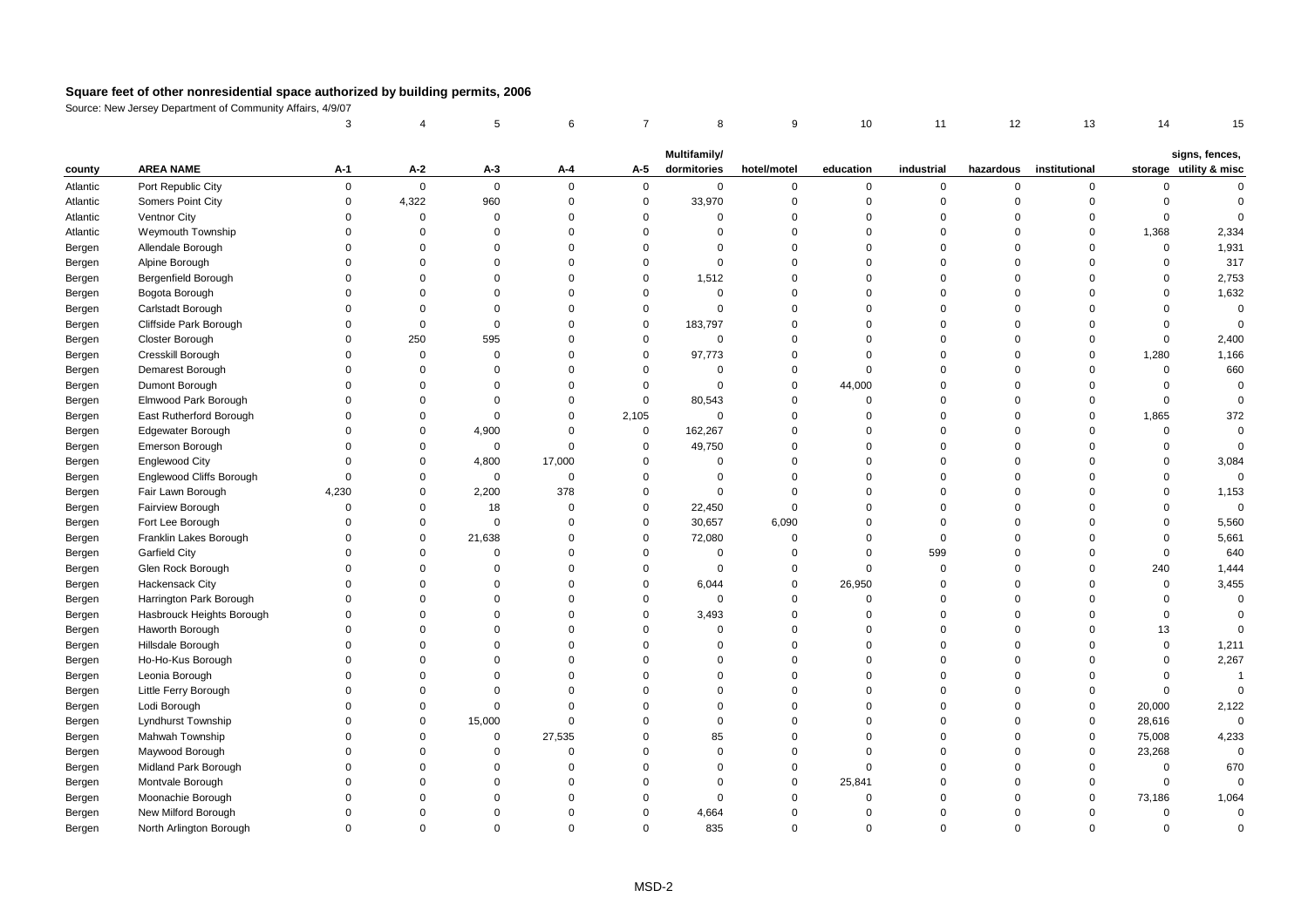|                   |                                | 3           |             | 5           | 6        | $\overline{7}$ | 8            | 9           | 10          | 11          | 12             | 13            | 14          | 15                     |
|-------------------|--------------------------------|-------------|-------------|-------------|----------|----------------|--------------|-------------|-------------|-------------|----------------|---------------|-------------|------------------------|
|                   |                                |             |             |             |          |                | Multifamily/ |             |             |             |                |               |             | signs, fences,         |
| county            | <b>AREA NAME</b>               | A-1         | A-2         | $A-3$       | Α-4      | A-5            | dormitories  | hotel/motel | education   | industrial  | hazardous      | institutional |             | storage utility & misc |
| Bergen            | Northvale Borough              | $\Omega$    | $\mathbf 0$ | 5,000       | $\Omega$ | $\mathbf{0}$   | $\mathbf 0$  | $\mathbf 0$ | $\mathbf 0$ | 270         | $\mathsf 0$    | $\mathbf 0$   | 1,664       | $\Omega$               |
| Bergen            | Norwood Borough                | $\Omega$    | $\mathbf 0$ | $\mathbf 0$ | $\Omega$ | $\mathbf{0}$   | $\mathbf 0$  | $\mathbf 0$ | 14,870      | 0           | $\Omega$       | $\mathbf 0$   | $\mathsf 0$ | 708                    |
| Bergen            | Oakland Borough                | $\Omega$    | $\mathbf 0$ | $\mathbf 0$ | $\Omega$ | $\Omega$       | $\Omega$     | $\mathbf 0$ | $\mathbf 0$ | 0           | $\Omega$       | $\mathbf 0$   | 33,600      | 3,280                  |
| Bergen            | Old Tappan Borough             | $\Omega$    | $\Omega$    | $\Omega$    | $\Omega$ | $\mathbf 0$    | $\Omega$     | $\mathbf 0$ | $\mathbf 0$ | $\Omega$    | $\Omega$       | $\Omega$      | $\Omega$    | $\mathbf 0$            |
| Bergen            | Oradell Borough                | $\Omega$    | $\mathbf 0$ | $\Omega$    | $\Omega$ | 3,356          | $\Omega$     | $\mathbf 0$ | 13,823      | $\mathbf 0$ | $\Omega$       | $\Omega$      | $\mathsf 0$ | 140                    |
| Bergen            | Palisades Park Borough         | 8,754       | $\Omega$    | $\Omega$    | $\Omega$ | $\mathbf 0$    | 112,136      | $\mathbf 0$ | $\mathbf 0$ | $\mathbf 0$ | $\Omega$       | $\Omega$      | $\Omega$    | $\Omega$               |
| Bergen            | Paramus Borough                | $\Omega$    | $\Omega$    | $\Omega$    | $\Omega$ | $\mathsf 0$    | $\mathbf 0$  | $\mathbf 0$ | 42,505      | $\Omega$    | $\Omega$       | $\Omega$      | $\Omega$    | $\Omega$               |
| Bergen            | Park Ridge Borough             | $\Omega$    | $\Omega$    | $\mathbf 0$ | $\Omega$ | $\mathbf 0$    | 50,113       | $\mathbf 0$ | 1,782       | $\Omega$    | $\Omega$       | $\Omega$      | $\Omega$    | $\Omega$               |
| Bergen            | Ramsey Borough                 | $\Omega$    | $\Omega$    | 360         | $\Omega$ | $\Omega$       | $\Omega$     | $\mathbf 0$ | $\mathbf 0$ | $\Omega$    | $\Omega$       | $\Omega$      | $\Omega$    | 6,369                  |
| Bergen            | Ridgefield Borough             | $\Omega$    | $\Omega$    | $\Omega$    | $\Omega$ | $\Omega$       | $\Omega$     | $\mathbf 0$ | $\Omega$    | $\Omega$    | $\Omega$       | $\Omega$      | $\Omega$    | $\Omega$               |
| Bergen            | Ridgefield Park Village        | $\Omega$    | $\Omega$    | $\mathbf 0$ | $\Omega$ | $\Omega$       | $\Omega$     | $\mathbf 0$ | $\mathbf 0$ | $\Omega$    | $\Omega$       | $\Omega$      | $\Omega$    | $\Omega$               |
| Bergen            | Ridgewood Village              | $\Omega$    | $\Omega$    | 138,370     | $\Omega$ | $\Omega$       | $\Omega$     | $\mathbf 0$ | $\Omega$    | $\mathbf 0$ | $\Omega$       | $\Omega$      | $\Omega$    | 8,301                  |
| Bergen            | River Edge Borough             | $\Omega$    | $\Omega$    | $\mathbf 0$ | $\Omega$ | $\Omega$       | $\Omega$     | $\mathbf 0$ | 40,398      | $\Omega$    | $\Omega$       | $\Omega$      | $\Omega$    | 203                    |
| Bergen            | River Vale Township            | $\Omega$    | $\Omega$    | $\mathbf 0$ | $\Omega$ | $\Omega$       | 5,607        | $\mathbf 0$ | $\Omega$    | $\Omega$    | $\Omega$       | $\Omega$      | $\Omega$    | $\mathbf 0$            |
| Bergen            | Rochelle Park Township         | $\Omega$    | $\Omega$    | $\Omega$    | $\Omega$ | $\Omega$       | $\Omega$     | $\mathbf 0$ | $\Omega$    | $\Omega$    | $\Omega$       | $\Omega$      | $\Omega$    | $\Omega$               |
| Bergen            | Rockleigh Borough              | $\Omega$    | $\Omega$    | $\Omega$    | $\Omega$ | $\mathbf 0$    | $\Omega$     | $\mathbf 0$ | $\Omega$    | $\Omega$    | $\Omega$       | $\Omega$      | $\Omega$    | 1,840                  |
| Bergen            | <b>Rutherford Borough</b>      | $\Omega$    | $\Omega$    | $\Omega$    | $\Omega$ | $\mathbf 0$    | 52,448       | $\mathbf 0$ | $\Omega$    | $\Omega$    | $\Omega$       | $\Omega$      | $\Omega$    | 7,449                  |
| Bergen            | Saddle Brook Township          | $\Omega$    | $\Omega$    | $\Omega$    | $\Omega$ | $\Omega$       | $\mathbf 0$  | $\mathbf 0$ | $\Omega$    | $\Omega$    | $\Omega$       | $\Omega$      | $\mathbf 0$ | 247                    |
| Bergen            | Saddle River Borough           | $\Omega$    | $\Omega$    | $\Omega$    | $\Omega$ | $\Omega$       | $\Omega$     | $\mathbf 0$ | $\Omega$    | $\Omega$    | $\Omega$       | $\mathbf 0$   | $\mathbf 0$ | 1,090                  |
| Bergen            | South Hackensack Twp           | $\Omega$    | $\Omega$    | $\Omega$    | $\Omega$ | $\Omega$       | $\Omega$     | $\mathbf 0$ | $\Omega$    | $\Omega$    | $\overline{0}$ | $\mathbf 0$   | 281,648     | $\mathsf 0$            |
| Bergen            | <b>Teaneck Township</b>        | $\Omega$    | $\Omega$    | $\Omega$    | $\Omega$ | $\Omega$       | $\Omega$     | $\mathbf 0$ | $\Omega$    | $\Omega$    | $\Omega$       | 75,236        | $\Omega$    | 462                    |
| Bergen            | <b>Tenafly Borough</b>         | $\Omega$    | $\Omega$    | $\Omega$    | $\Omega$ | $\Omega$       | $\Omega$     | 150         | 61,980      | $\Omega$    | $\Omega$       | $\Omega$      | $\mathbf 0$ | 8,977                  |
| Bergen            | <b>Teterboro Borough</b>       | $\Omega$    | $\Omega$    | $\Omega$    | $\Omega$ | $\Omega$       | $\Omega$     | $\mathbf 0$ | $\mathbf 0$ | $\mathbf 0$ | $\mathbf 0$    | $\mathbf 0$   | $\mathbf 0$ | $\mathbf{0}$           |
| Bergen            | Upper Saddle River Borough     | $\Omega$    | $\Omega$    | $\Omega$    | $\Omega$ | $\Omega$       | $\Omega$     | $\mathbf 0$ | $\mathbf 0$ | $\Omega$    | $\overline{0}$ | $\mathbf 0$   | 102,639     | 1,959                  |
| Bergen            | <b>Waldwick Borough</b>        | $\Omega$    | $\mathbf 0$ | 82,800      | $\Omega$ | $\Omega$       | $\Omega$     | $\mathbf 0$ | 4,940       | 0           | $\Omega$       | $\mathbf 0$   | $\mathsf 0$ | 572                    |
| Bergen            | Wallington Borough             | $\Omega$    | $\mathbf 0$ | $\Omega$    | $\Omega$ | $\Omega$       | $\Omega$     | $\mathbf 0$ | $\mathbf 0$ | $\Omega$    | $\Omega$       | $\Omega$      | $\mathsf 0$ | $\mathbf 0$            |
| Bergen            | <b>Washington Township</b>     | $\Omega$    | $\Omega$    | $\Omega$    | $\Omega$ | $\Omega$       | 226          | $\Omega$    | $\Omega$    | $\Omega$    | $\Omega$       | $\Omega$      | $\Omega$    | $\Omega$               |
| Bergen            | Westwood Borough               | $\Omega$    | $\Omega$    | $\Omega$    | $\Omega$ | $\Omega$       | $\Omega$     | $\mathbf 0$ | $\Omega$    | $\Omega$    | $\Omega$       | $\Omega$      | $\Omega$    | 588                    |
| Bergen            | Woodcliff Lake Borough         | $\Omega$    | $\Omega$    | $\Omega$    | $\Omega$ | $\Omega$       | $\Omega$     | $\mathbf 0$ | $\Omega$    | $\Omega$    | $\Omega$       | $\Omega$      | $\Omega$    | 474                    |
| Bergen            | Wood-Ridge Borough             | $\Omega$    | $\Omega$    | $\Omega$    | $\Omega$ | $\Omega$       | $\Omega$     | $\mathbf 0$ | $\Omega$    | $\Omega$    | $\Omega$       | $\Omega$      | $\mathbf 0$ | 2,156                  |
| Bergen            | Wyckoff Township               | $\Omega$    | $\Omega$    | $\Omega$    | $\Omega$ | $\Omega$       | $\Omega$     | $\mathbf 0$ | 43,137      | 0           | $\overline{0}$ | $\mathbf 0$   | $\mathsf 0$ | 3,944                  |
| Burlington        | Bass River Township            | $\Omega$    | $\Omega$    | $\Omega$    | $\Omega$ | $\Omega$       | $\Omega$     | $\mathbf 0$ | $\Omega$    | $\Omega$    | $\Omega$       | $\Omega$      | 17,000      | 8,272                  |
| <b>Burlington</b> | <b>Beverly City</b>            | $\Omega$    | $\Omega$    | $\Omega$    | $\Omega$ | $\Omega$       | 2,200        | $\mathbf 0$ | $\Omega$    | $\Omega$    | $\Omega$       | $\mathbf 0$   | $\mathsf 0$ | 6,052                  |
| Burlington        | <b>Bordentown City</b>         | $\Omega$    | $\mathbf 0$ | 6,000       | $\Omega$ | $\mathbf 0$    | $\Omega$     | $\mathbf 0$ | $\Omega$    | $\mathbf 0$ | $\Omega$       | $\mathbf 0$   | 11,025      | $\mathbf 0$            |
| Burlington        | Bordentown Township            | $\mathbf 0$ | 0           | $\Omega$    | $\Omega$ | $\Omega$       | $\mathbf 0$  | $\mathbf 0$ | $\Omega$    | $\Omega$    | $\overline{0}$ | $\mathbf 0$   | 18,000      | 3,292                  |
| Burlington        | <b>Burlington City</b>         | $\mathbf 0$ | 1,408       | $\mathbf 0$ | $\Omega$ | $\Omega$       | $\mathbf 0$  | $\mathbf 0$ | 24,685      | 0           | $\overline{0}$ | $\mathsf 0$   | 13,600      | 2,249                  |
| Burlington        | <b>Burlington Township</b>     | $\Omega$    | 1,787       | $\Omega$    | $\Omega$ | $\Omega$       | $\Omega$     | $\mathbf 0$ | $\Omega$    | $\Omega$    | $\Omega$       | $\Omega$      | 3,200       | 9,850                  |
| <b>Burlington</b> | <b>Chesterfield Township</b>   | $\Omega$    | $\mathbf 0$ | 260         | $\Omega$ | $\Omega$       | $\Omega$     | $\mathbf 0$ | $\Omega$    | $\Omega$    | $\Omega$       | $\Omega$      | $\mathbf 0$ | 9,136                  |
| <b>Burlington</b> | Cinnaminson Township           | $\Omega$    | 2,500       | 39,255      | $\Omega$ | $\mathbf 0$    | $\Omega$     | $\mathbf 0$ | 2,096       | $\Omega$    | $\Omega$       | 195           | 0           | 8,343                  |
| <b>Burlington</b> | Delanco Township               | $\Omega$    | $\mathbf 0$ | $\mathbf 0$ | $\Omega$ | $\mathbf 0$    | 143,026      | $\mathbf 0$ | $\mathbf 0$ | $\Omega$    | $\Omega$       | $\mathbf 0$   | $\Omega$    | $\mathbf 0$            |
| Burlington        | Delran Township                | $\mathbf 0$ | $\mathbf 0$ | $\mathbf 0$ | $\Omega$ | $\mathbf 0$    | $\mathbf 0$  | $\mathbf 0$ | $\mathbf 0$ | $\mathbf 0$ | $\Omega$       | $\mathbf 0$   | $\mathsf 0$ | 5,828                  |
| <b>Burlington</b> | Eastampton Township            | $\Omega$    | $\Omega$    | $\Omega$    | $\Omega$ | $\Omega$       | $\Omega$     | $\mathbf 0$ | 44,860      | $\mathbf 0$ | $\Omega$       | $\Omega$      | 2,400       | 55,616                 |
| <b>Burlington</b> | <b>Edgewater Park Township</b> | $\Omega$    | $\Omega$    | 9,962       | $\Omega$ | $\Omega$       | $\Omega$     | $\mathbf 0$ | $\mathbf 0$ | 2,400       | $\Omega$       | $\Omega$      | $\Omega$    | 1,280                  |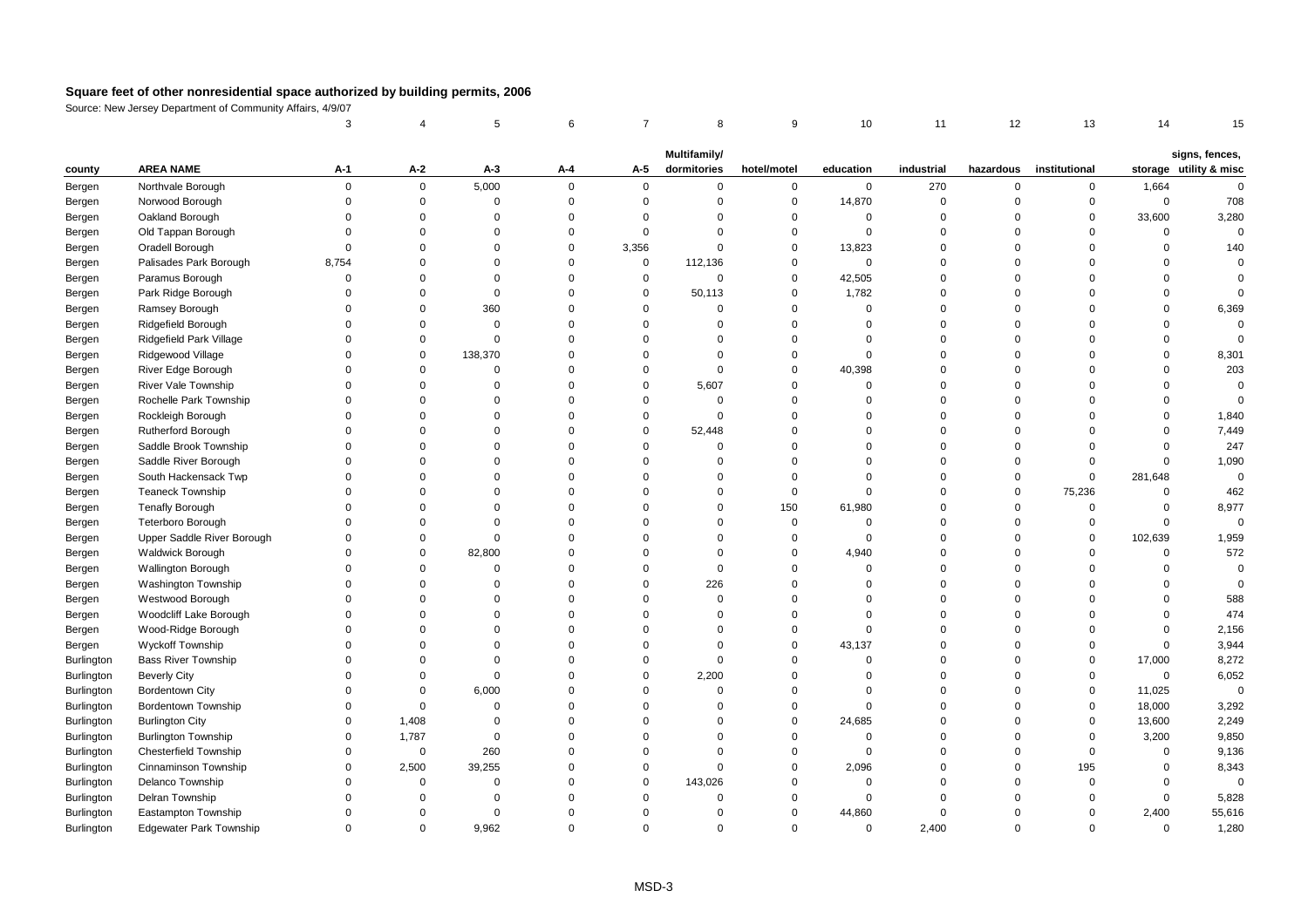|                   |                                             | 3                    |                      | 5                             | 6                    | $\overline{7}$       | 8                       | 9                             | 10                      | 11                      | 12                   | 13                         | 14                   | 15                     |
|-------------------|---------------------------------------------|----------------------|----------------------|-------------------------------|----------------------|----------------------|-------------------------|-------------------------------|-------------------------|-------------------------|----------------------|----------------------------|----------------------|------------------------|
|                   |                                             |                      |                      |                               |                      |                      | Multifamily/            |                               |                         |                         |                      |                            |                      | signs, fences,         |
| county            | <b>AREA NAME</b>                            | A-1                  | A-2                  | А-3                           | A-4                  | A-5                  | dormitories             | hotel/motel                   | education               | industrial              | hazardous            | institutional              |                      | storage utility & misc |
| <b>Burlington</b> | Evesham Township                            | $\mathbf 0$          | 2,640                | $\mathbf 0$                   | $\Omega$             | $\mathbf 0$          | $\mathbf 0$             | $\mathbf 0$                   | 979                     | $\mathbf 0$             | $\mathbf 0$          | 56,445                     | $\Omega$             | 10,954                 |
| Burlington        | Fieldsboro Borough                          | $\mathbf 0$          | $\mathbf 0$          | $\mathbf 0$                   | $\Omega$             | $\mathbf 0$          | $\mathbf 0$             | $\overline{0}$                | $\mathbf 0$             | $\mathbf 0$             | $\mathbf 0$          | $\mathsf 0$                | $\mathbf 0$          | 648                    |
| <b>Burlington</b> | <b>Florence Township</b>                    | $\Omega$             | $\mathbf 0$          | $\mathbf 0$                   | $\Omega$             | $\mathbf 0$          | 2,695                   | $\overline{0}$                | $\Omega$                | $\mathbf 0$             | $\Omega$             | 0                          | 820,455              | 2,838                  |
| Burlington        | <b>Hainesport Township</b>                  | $\mathbf 0$          | 522                  | $\Omega$                      | $\Omega$             | $\Omega$             | $\Omega$                | $\Omega$                      | $\Omega$                | $\Omega$                | $\Omega$             | $\mathbf 0$                | 18,270               | 7,081                  |
| Burlington        | Lumberton Township                          | $\Omega$             | $\mathbf 0$          | $\Omega$                      | $\Omega$             | $\Omega$             | $\mathbf 0$             | $\mathsf 0$                   | $\mathbf 0$             | $\Omega$                | $\Omega$             | 0                          | 600                  | 6,980                  |
| Burlington        | <b>Mansfield Township</b>                   | $\Omega$             | $\mathbf 0$          | $\Omega$                      | $\Omega$             | $\Omega$             | $\mathbf 0$             | $\Omega$                      | $\Omega$                | $\Omega$                | $\Omega$             | $\Omega$                   | 168                  | 4,987                  |
| Burlington        | Maple Shade Borough                         | $\Omega$             | 480                  | $\Omega$                      | $\Omega$             | $\Omega$             | $\mathbf 0$             | $\overline{0}$                | 72,960                  | $\Omega$                | $\Omega$             | $\mathbf 0$                | $\Omega$             | $\mathbf 0$            |
| Burlington        | <b>Medford Township</b>                     | $\Omega$             | 1,168                | 30,350                        | $\Omega$             | $\Omega$             | 570                     | $\overline{1}$                | $\Omega$                | $\Omega$                | $\Omega$             | $\Omega$                   | 48,877               | 6,324                  |
| Burlington        | Medford Lakes Borough                       | $\Omega$             | $\mathbf 0$          | $\mathbf 0$                   | $\Omega$             | $\Omega$             | $\mathbf 0$             | $\overline{0}$                | $\mathbf 0$             | $\Omega$                | $\Omega$             | $\mathbf 0$                | $\Omega$             | 480                    |
| Burlington        | Moorestown Township                         | $\Omega$             | $\mathbf 0$          | 14,753                        | 530                  | $\mathbf 0$          | 7,192                   | $\overline{0}$                | $\mathbf 0$             | 28,640                  | $\Omega$             | 40,682                     | $\mathbf 0$          | 12,029                 |
| Burlington        | Mount Holly Township                        | $\Omega$             | $\Omega$             | $\Omega$                      | $\Omega$             | $\Omega$             | $\mathbf 0$             | $\Omega$                      | $\mathbf 0$             | $\mathbf 0$             | $\Omega$             | $\mathbf 0$                | $\Omega$             | 200                    |
| <b>Burlington</b> | Mount Laurel Township                       | $\Omega$             | $\Omega$             | $\Omega$                      | $\Omega$             | $\Omega$             | 3,724                   | 144,468                       | 12,634                  | 200                     | $\Omega$             | $\mathbf 0$                | 3,240                | 3,880                  |
| Burlington        | New Hanover Township                        | $\Omega$             | $\Omega$             | $\Omega$                      | $\Omega$             | $\Omega$             | 0                       | $\overline{0}$                | $\mathbf 0$             | $\mathbf 0$             | $\Omega$             | $\Omega$                   | 4,200                | 2,496                  |
| Burlington        | North Hanover Township                      | $\Omega$             | $\Omega$             | $\Omega$                      | $\Omega$             | $\Omega$             | $\mathbf 0$             | $\overline{0}$                | $\Omega$                | $\Omega$                | $\Omega$             | $\overline{0}$             | 15,312               | 24,354                 |
| Burlington        | Palmyra Borough                             | $\Omega$             | $\Omega$             | $\Omega$                      | $\Omega$             | $\Omega$             | $\Omega$                | $\Omega$                      | $\Omega$                | $\Omega$                | $\Omega$             | $\Omega$                   | $\Omega$             | 1,828                  |
| Burlington        | Pemberton Borough                           | $\Omega$             | $\Omega$             | $\Omega$                      | $\Omega$             | $\Omega$             | $\mathbf 0$             | $\Omega$                      | $\Omega$                | $\Omega$                | $\Omega$             | $\Omega$                   | $\Omega$             | 924                    |
| <b>Burlington</b> | Pemberton Township                          | $\Omega$             | $\mathbf{0}$         | 1,025                         | $\Omega$             | $\Omega$             | $\mathbf 0$             | $\Omega$                      | $\Omega$                | $\Omega$                | $\Omega$             | $\mathbf 0$                | 13,400               | 5,984                  |
| Burlington        | Riverside Township                          | $\Omega$             | $\mathbf{0}$         | $\mathbf 0$                   | $\Omega$             | $\Omega$             | $\Omega$                | $\Omega$                      | $\Omega$                | $\Omega$                | $\Omega$             | $\Omega$                   | $\Omega$             | $\Omega$               |
| Burlington        | Riverton Borough                            | $\Omega$             | 420                  | $\Omega$                      | $\Omega$             | $\Omega$             | $\Omega$                | $\Omega$                      | $\Omega$                | $\Omega$                | $\Omega$             | $\Omega$                   | $\mathsf 0$          | 1,496                  |
| Burlington        | Shamong Township                            | $\Omega$             | $\mathbf 0$          | 0                             | $\Omega$             | $\Omega$             | $\Omega$                | $\Omega$                      | $\Omega$                | $\Omega$                | $\Omega$             | $\mathbf 0$                | 19,712               | 11,977                 |
| Burlington        | Southampton Township                        | $\Omega$             | $\Omega$             | $\Omega$                      | $\Omega$             | $\Omega$             | $\Omega$                | $\Omega$                      | $\Omega$                | $\Omega$                | $\Omega$             | $\Omega$                   | $\Omega$             | 47,134                 |
| Burlington        | Springfield Township                        | $\Omega$             | $\Omega$             | $\Omega$                      | $\Omega$             | 8,680                | $\Omega$                | $\Omega$                      | $\Omega$                | $\Omega$                | $\Omega$             | $\mathbf 0$                | 79,880               | 7,175                  |
| <b>Burlington</b> | <b>Tabernacle Township</b>                  | $\Omega$             | $\Omega$             | $\Omega$                      | $\Omega$             | $\mathbf 0$          | $\mathbf 0$             | $\Omega$                      | $\Omega$                | $\Omega$                | $\Omega$             | $\Omega$                   | $\mathbf 0$          | 67,228                 |
| Burlington        | <b>Washington Township</b>                  | $\mathbf 0$          | $\Omega$             | $\Omega$                      | $\Omega$             | $\Omega$             | $\Omega$                | $\overline{0}$                | $\Omega$                | $\Omega$                | $\Omega$             | $\mathsf 0$                | 3,120                | 768                    |
| Burlington        | <b>Westampton Township</b>                  | $\mathbf 0$          | 16,000               | $\Omega$                      | $\Omega$             | $\Omega$             | $\mathbf 0$             | $\overline{0}$                | 2,700                   | $\Omega$                | $\Omega$             | $\mathsf 0$                | 210,911              | 1,344                  |
| Burlington        | Willingboro Township                        | $\mathbf 0$          | 4,908                | 0                             | 9,515                | $\mathbf 0$          | 232,832                 | $\overline{0}$                | $\Omega$                | $\Omega$                | $\Omega$             | $\Omega$                   | $\Omega$             | $\mathsf 0$            |
| Burlington        | <b>Woodland Township</b>                    | $\Omega$             | $\Omega$             | $\Omega$                      | $\Omega$             | $\Omega$             | $\mathbf 0$             | $\Omega$                      | $\Omega$                | $\Omega$                | $\Omega$             | $\Omega$                   | $\Omega$             | 3,958                  |
| Burlington        | Wrightstown Borough                         | $\mathbf 0$          | $\mathbf{0}$         | $\Omega$                      | $\Omega$             | $\Omega$             | $\Omega$                | $\Omega$                      | $\Omega$                | $\Omega$                | $\Omega$             | $\Omega$                   | $\mathbf 0$          | $\Omega$               |
| Camden            | Audubon Borough                             | $\mathbf 0$          | 26,606               | $\Omega$                      | $\Omega$             | $\Omega$             | $\Omega$                | $\Omega$                      | $\Omega$                | $\Omega$                | $\Omega$             | $\Omega$                   | $\mathbf 0$          | 3,334                  |
| Camden            | Audubon Park Borough                        | $\mathbf 0$          | $\mathbf 0$          | $\Omega$                      | $\Omega$             | $\Omega$             | 0                       | $\Omega$                      | $\Omega$                | $\mathbf 0$             | $\Omega$             | $\Omega$                   | $\Omega$             | 404                    |
| Camden            | Barrington Borough                          | $\mathbf 0$          | $\mathbf 0$          | $\overline{0}$                | $\Omega$             | $\Omega$             | $\Omega$                | $\Omega$                      | $\Omega$                | $\Omega$<br>$\Omega$    | $\Omega$             | $\Omega$                   | $\Omega$<br>$\Omega$ | 512                    |
| Camden            | Bellmawr Borough                            | $\Omega$             | $\Omega$             | $\Omega$                      | $\Omega$             | $\Omega$             | $\Omega$                | $\Omega$                      | $\Omega$                |                         | $\Omega$             | $\Omega$                   |                      | 440                    |
| Camden            | Berlin Borough                              | $\Omega$             | $\mathbf 0$          | 58,529                        | $\Omega$             | $\Omega$             | $\Omega$                | $\Omega$<br>$\Omega$          | $\Omega$                | $\Omega$                | $\Omega$<br>$\Omega$ | $\Omega$                   | $\Omega$             | 5,635<br>$\mathbf 0$   |
| Camden            | <b>Berlin Township</b>                      | 6,000<br>$\mathbf 0$ | $\Omega$<br>$\Omega$ | $\mathbf 0$<br>$\overline{0}$ | $\Omega$<br>$\Omega$ | $\Omega$<br>$\Omega$ | $\mathbf 0$<br>$\Omega$ | $\overline{0}$                | $\Omega$<br>$\mathbf 0$ | $\Omega$<br>$\mathbf 0$ | $\Omega$             | $\Omega$<br>$\mathbf 0$    | $\Omega$<br>$\Omega$ | $\Omega$               |
| Camden            | Brooklawn Borough                           | $\mathbf 0$          | $\mathbf 0$          |                               | $\Omega$             | $\mathbf 0$          |                         | $\overline{0}$                |                         | $\mathbf 0$             | $\mathbf 0$          |                            |                      | $\Omega$               |
| Camden            | Camden City                                 | $\Omega$             |                      | 5,483<br>$\Omega$             | $\Omega$             | $\Omega$             | 192,458<br>$\Omega$     | $\Omega$                      | 2,728                   | $\Omega$                | $\Omega$             | 313,975                    | 492,174<br>$\Omega$  |                        |
| Camden            | Cherry Hill Township                        | $\Omega$             | $\Omega$<br>$\Omega$ | $\Omega$                      | $\Omega$             | $\Omega$             | $\mathbf 0$             | $\overline{0}$                | 16,500<br>$\mathbf 0$   | $\Omega$                | $\Omega$             | 11,025<br>$\Omega$         | $\Omega$             | 4,559                  |
| Camden            | <b>Chesilhurst Borough</b>                  | $\Omega$             |                      | $\Omega$                      | $\Omega$             | $\Omega$             |                         |                               |                         | $\Omega$                | $\Omega$             |                            |                      | 1,168                  |
| Camden            | Clementon Borough                           | $\Omega$             | $\Omega$<br>$\Omega$ | $\Omega$                      | $\Omega$             | $\Omega$             | $\mathbf 0$<br>388,445  | $\mathbf 0$<br>$\overline{0}$ | 8,394<br>41,439         | $\mathbf 0$             | $\Omega$             | $\mathbf 0$<br>$\mathsf 0$ | 5,856<br>42,680      | 2,973<br>2,356         |
| Camden            | Collingswood Borough                        | $\mathbf 0$          | $\Omega$             | 0                             | $\Omega$             | $\Omega$             | 0                       | $\overline{0}$                | $\Omega$                | $\mathbf 0$             | $\Omega$             | $\mathbf 0$                | $\Omega$             | 576                    |
| Camden<br>Camden  | Gibbsboro Borough<br><b>Gloucester City</b> | $\Omega$             | $\Omega$             | $\Omega$                      | $\Omega$             | $\Omega$             | $\mathbf 0$             | $\Omega$                      | $\Omega$                | $\Omega$                | $\Omega$             | $\Omega$                   | $\Omega$             | 630                    |
| Camden            | Gloucester Township                         | $\Omega$             | 4,877                | 14,544                        | $\Omega$             | 404                  | 2,208                   | $\Omega$                      | $\Omega$                | $\Omega$                | $\Omega$             | $\Omega$                   | $\Omega$             | 7,492                  |
|                   |                                             |                      |                      |                               |                      |                      |                         |                               |                         |                         |                      |                            |                      |                        |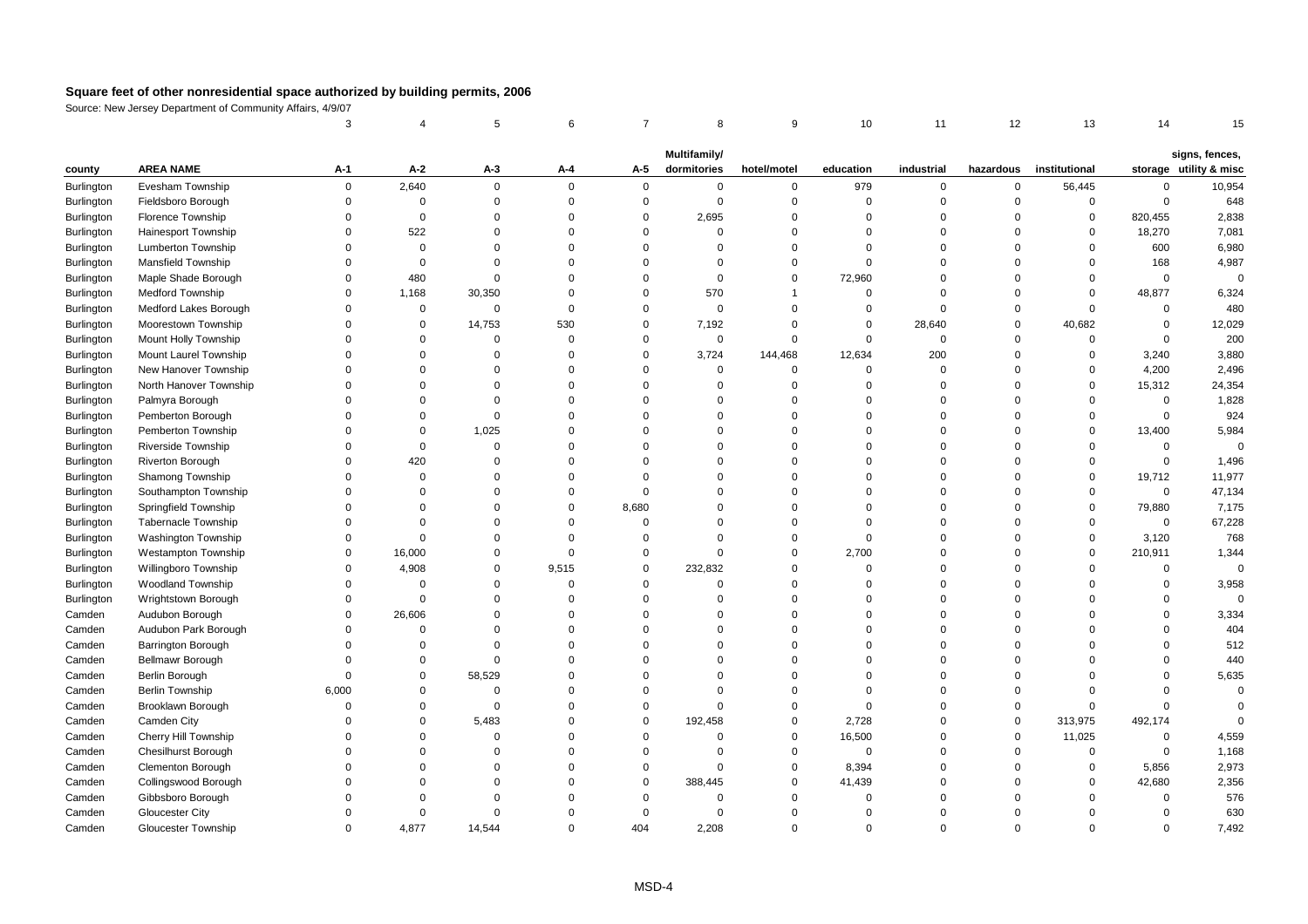|            |                            | 3           |             | 5           | 6           | $\overline{7}$ | 8                           | 9              | 10          | 11          | 12             | 13            | 14          | 15                                       |
|------------|----------------------------|-------------|-------------|-------------|-------------|----------------|-----------------------------|----------------|-------------|-------------|----------------|---------------|-------------|------------------------------------------|
|            |                            |             |             |             |             |                |                             |                |             |             |                |               |             |                                          |
| county     | <b>AREA NAME</b>           | A-1         | A-2         | $A-3$       | A-4         | A-5            | Multifamily/<br>dormitories | hotel/motel    | education   | industrial  | hazardous      | institutional |             | signs, fences,<br>storage utility & misc |
| Camden     | <b>Haddon Township</b>     | $\mathsf 0$ | $\mathbf 0$ | $\mathbf 0$ | $\mathbf 0$ | $\mathbf{0}$   | 0                           | $\mathbf 0$    | 3,453       | 0           | $\mathsf 0$    | $\mathbf 0$   | 0           | $\mathbf 0$                              |
| Camden     | Haddonfield Borough        | $\mathbf 0$ | $\mathbf 0$ | 35,000      | 168         | $\mathbf 0$    | $\mathbf 0$                 | $\mathbf 0$    | $\mathbf 0$ | $\mathbf 0$ | $\overline{0}$ | $\mathbf 0$   | $\mathbf 0$ | 1,381                                    |
| Camden     | Haddon Heights Borough     | $\mathbf 0$ | 0           | $\mathbf 0$ | $\mathbf 0$ | $\mathbf 0$    | $\mathbf 0$                 | $\mathbf 0$    | $\mathbf 0$ | 0           | $\overline{0}$ | $\Omega$      | $\mathbf 0$ | $\Omega$                                 |
| Camden     | Hi-nella Borough           | $\Omega$    | $\Omega$    | $\Omega$    | $\Omega$    | $\Omega$       | $\Omega$                    | $\Omega$       | $\Omega$    | $\Omega$    | $\Omega$       |               | $\Omega$    | 1,008                                    |
| Camden     | Laurel Springs Borough     | $\Omega$    | $\Omega$    | $\Omega$    | $\Omega$    | $\Omega$       | $\Omega$                    | $\Omega$       | $\Omega$    | $\Omega$    | $\Omega$       | $\Omega$      | $\Omega$    | 312                                      |
| Camden     | Lawnside Borough           | $\Omega$    | $\Omega$    | $\mathbf 0$ | 455         | $\Omega$       | $\Omega$                    | $\mathbf 0$    | $\Omega$    | $\Omega$    | $\Omega$       | $\Omega$      | $\mathbf 0$ | $\mathbf 0$                              |
| Camden     | Lindenwold Borough         | $\Omega$    | $\Omega$    | $\Omega$    | $\Omega$    | $\Omega$       |                             | $\mathbf 0$    | $\Omega$    | $\Omega$    | $\Omega$       | $\Omega$      | $\mathsf 0$ | 1,726                                    |
| Camden     | Magnolia Borough           | $\Omega$    | $\Omega$    | $\Omega$    | $\Omega$    | $\Omega$       | $\Omega$                    | $\mathbf 0$    | $\Omega$    | $\Omega$    | $\Omega$       | $\Omega$      | 567         | 308                                      |
| Camden     | Merchantville Borough      | $\Omega$    | $\Omega$    | $\Omega$    | $\Omega$    | $\Omega$       | $\Omega$                    | $\Omega$       | $\Omega$    | $\Omega$    | $\Omega$       | $\Omega$      | $\mathbf 0$ | $\mathbf 0$                              |
| Camden     | Mount Ephraim Borough      | $\Omega$    | $\Omega$    | $\Omega$    | $\Omega$    | $\Omega$       | $\Omega$                    | $\mathbf 0$    | $\Omega$    | $\Omega$    | $\Omega$       | $\Omega$      | $\Omega$    | $\Omega$                                 |
| Camden     | Oaklyn Borough             | $\Omega$    | $\Omega$    | $\Omega$    | $\Omega$    | $\Omega$       | $\Omega$                    | 1,458          | $\Omega$    | $\Omega$    | $\Omega$       | $\Omega$      | $\Omega$    | $\Omega$                                 |
| Camden     | Pennsauken Township        | $\Omega$    | $\mathbf 0$ | $\Omega$    | $\Omega$    | $\mathbf 0$    | 38,970                      | $\mathbf 0$    | $\Omega$    | $\Omega$    | $\Omega$       | $\Omega$      | $\mathbf 0$ | 3,932                                    |
| Camden     | Pine Hill Borough          | $\Omega$    | 9,882       | $\Omega$    | $\Omega$    | $\Omega$       | $\mathbf 0$                 | $\mathbf 0$    | 336         | $\Omega$    | $\Omega$       | $\Omega$      | 1,295       | 2,514                                    |
| Camden     | Pine Valley Borough        | $\Omega$    | $\mathsf 0$ | $\Omega$    | $\Omega$    | $\Omega$       | $\Omega$                    | $\overline{0}$ | $\mathbf 0$ | $\Omega$    | $\Omega$       | $\Omega$      | $\mathsf 0$ | 802                                      |
| Camden     | Runnemede Borough          | $\Omega$    | 1,200       | $\Omega$    | $\Omega$    | $\Omega$       | 240                         | $\mathbf 0$    | $\Omega$    | $\Omega$    | $\Omega$       | $\Omega$      | $\Omega$    | $\Omega$                                 |
| Camden     | Somerdale Borough          | $\Omega$    | $\mathbf 0$ | $\Omega$    | $\Omega$    | $\Omega$       | $\Omega$                    | $\mathbf 0$    | $\mathbf 0$ | $\Omega$    | $\Omega$       | $\Omega$      | $\Omega$    | $\Omega$                                 |
| Camden     | Stratford Borough          | $\Omega$    | $\Omega$    | $\Omega$    | $\Omega$    | $\Omega$       | $\Omega$                    | $\mathbf 0$    | 576         | $\Omega$    | $\Omega$       | $\Omega$      | $\Omega$    | $\Omega$                                 |
| Camden     | <b>Tavistock Borough</b>   | $\Omega$    | $\Omega$    | $\Omega$    | $\Omega$    | $\Omega$       | $\Omega$                    | $\mathbf 0$    | $\mathbf 0$ | $\Omega$    | $\overline{0}$ | $\Omega$      | $\mathbf 0$ | $\Omega$                                 |
| Camden     | <b>Voorhees Township</b>   | $\Omega$    | $\Omega$    | $\Omega$    | $\Omega$    | $\Omega$       | $\Omega$                    | $\Omega$       | $\Omega$    | $\mathbf 0$ | $\Omega$       | 23,670        | $\Omega$    | 2,777                                    |
| Camden     | Waterford Township         | $\Omega$    | 80          | $\Omega$    | $\Omega$    | $\Omega$       | $\Omega$                    | $\mathbf 0$    | $\Omega$    | $\mathbf 0$ | $\mathbf 0$    | $\mathbf 0$   | $\mathbf 0$ | 27,064                                   |
| Camden     | <b>Winslow Township</b>    | $\Omega$    | $\Omega$    | $\Omega$    | $\Omega$    | 8,640          | $\Omega$                    | $\mathbf 0$    | $\Omega$    | 25,292      | 2,400          | 11,061        | 29,000      | 56,962                                   |
| Camden     | Woodlynne Borough          | $\Omega$    | $\Omega$    | $\Omega$    | $\Omega$    | $\mathbf 0$    | $\Omega$                    | $\mathbf 0$    | $\Omega$    | $\mathbf 0$ | $\mathbf 0$    | $\mathbf 0$   | $\mathsf 0$ | $\mathbf 0$                              |
| Cape May   | Avalon Borough             | $\Omega$    | $\Omega$    | $\Omega$    | $\Omega$    | $\mathbf 0$    | 11,893                      | $\mathbf 0$    | $\Omega$    | $\mathbf 0$ | $\Omega$       | $\Omega$      | $\mathbf 0$ | 3,307                                    |
| Cape May   | Cape May City              | 300         | $\Omega$    | $\Omega$    | $\Omega$    | $\mathbf 0$    | $\mathbf 0$                 | 65             | $\Omega$    | $\mathbf 0$ | $\Omega$       | $\Omega$      | $\mathbf 0$ | $\mathbf{0}$                             |
| Cape May   | Cape May Point Borough     | $\Omega$    | $\Omega$    | $\Omega$    | $\Omega$    | $\Omega$       | $\Omega$                    | 173            | $\Omega$    | $\Omega$    | $\Omega$       | $\mathbf 0$   | $\mathbf 0$ | 490                                      |
| Cape May   | Dennis Township            | $\Omega$    | $\mathbf 0$ | $\Omega$    | $\Omega$    | $\mathbf 0$    | $\Omega$                    | $\mathbf 0$    | $\Omega$    | $\Omega$    | $\Omega$       | $\mathbf 0$   | 31,633      | 12,824                                   |
| Cape May   | Lower Township             | $\Omega$    | 3,233       | 1,024       | $\Omega$    | $\mathbf 0$    | 79,352                      | $\Omega$       | $\Omega$    | $\mathbf 0$ | $\Omega$       | $\Omega$      | 47,208      | 32,106                                   |
| Cape May   | Middle Township            | $\Omega$    | $\mathbf 0$ | $\Omega$    | $\Omega$    | $\mathbf 0$    | $\mathbf 0$                 | $\mathbf 0$    | $\Omega$    | 2,000       | $\Omega$       | $\mathbf 0$   | 60,834      | 37,205                                   |
| Cape May   | North Wildwood City        | $\Omega$    | $\Omega$    | $\Omega$    | $\Omega$    | $\mathbf 0$    | 238,542                     | $\Omega$       | $\Omega$    | $\mathbf 0$ | $\Omega$       | $\Omega$      | $\mathsf 0$ | 2,400                                    |
| Cape May   | Ocean City                 | $\Omega$    | $\mathbf 0$ | $\mathbf 0$ | $\Omega$    | $\mathbf 0$    | 59,678                      | 8,944          | $\Omega$    | $\mathbf 0$ | $\Omega$       | $\mathbf 0$   | 3,950       | 4,251                                    |
| Cape May   | Sea Isle City              | $\Omega$    | $\Omega$    | 2,968       | $\Omega$    | $\Omega$       | $\Omega$                    | $\Omega$       | $\Omega$    | $\Omega$    | $\Omega$       | $\Omega$      | $\mathbf 0$ | $\mathbf 0$                              |
| Cape May   | Stone Harbor Borough       | $\Omega$    | $\Omega$    | 4,162       | $\Omega$    | $\Omega$       | $\Omega$                    | $\mathbf 0$    | $\Omega$    | $\mathbf 0$ | $\Omega$       | $\Omega$      | $\mathbf 0$ | 367                                      |
| Cape May   | <b>Upper Township</b>      | $\Omega$    | $\Omega$    | $\mathbf 0$ | 1,600       | $\Omega$       | $\Omega$                    | $\mathbf 0$    | $\Omega$    | 120         | $\Omega$       | $\mathbf 0$   | 61,200      | 10,882                                   |
| Cape May   | West Cape May Borough      | $\Omega$    | $\Omega$    | $\Omega$    | $\Omega$    | $\mathbf 0$    | 9,400                       | $\Omega$       | $\Omega$    | $\mathbf 0$ | $\Omega$       | $\mathbf 0$   | 864         | $\mathbf 0$                              |
| Cape May   | West Wildwood Borough      | $\Omega$    | $\Omega$    | $\Omega$    | $\Omega$    | $\Omega$       | $\Omega$                    | $\mathbf 0$    | $\Omega$    | $\mathbf 0$ | $\Omega$       | $\Omega$      | $\mathbf 0$ | $\Omega$                                 |
| Cape May   | <b>Wildwood City</b>       | $\Omega$    | 5,401       | $\Omega$    | $\Omega$    | $\mathbf 0$    | 28,479                      | 1,118          | $\Omega$    | $\Omega$    | $\Omega$       | $\Omega$      | $\Omega$    |                                          |
| Cape May   | Wildwood Crest Borough     | $\Omega$    | $\mathbf 0$ | $\Omega$    | $\Omega$    | $\mathbf 0$    | 302,318                     | $\mathbf 0$    | $\Omega$    | $\Omega$    | $\Omega$       | $\Omega$      | $\mathbf 0$ | $\Omega$                                 |
| Cape May   | Woodbine Borough           | $\mathbf 0$ | 7,200       | $\mathbf 0$ | $\Omega$    | $\mathbf 0$    | $\mathbf 0$                 | $\mathbf 0$    | 18,800      | $\mathbf 0$ | $\Omega$       | $\mathbf 0$   | 2,720       | 3,048                                    |
| Cumberland | <b>Bridgeton City</b>      | $\Omega$    | 2,580       | 400         | $\Omega$    | $\Omega$       | $\Omega$                    | $\Omega$       | $\Omega$    | $\Omega$    | $\Omega$       | $\Omega$      | $\mathsf 0$ | 2,624                                    |
| Cumberland | <b>Commercial Township</b> | $\Omega$    | $\Omega$    | $\Omega$    | $\Omega$    | $\Omega$       | $\Omega$                    | $\mathbf 0$    | $\Omega$    | $\mathbf 0$ | $\Omega$       | $\Omega$      | $\mathsf 0$ | 10,138                                   |
| Cumberland | Deerfield Township         | $\Omega$    | $\Omega$    | $\Omega$    | $\Omega$    | $\Omega$       | $\Omega$                    | 3,144          | $\mathbf 0$ | 14,407      | $\Omega$       | $\Omega$      | 3,478       | 11,201                                   |
| Cumberland | Downe Township             | $\Omega$    | $\Omega$    | $\Omega$    | $\Omega$    | $\Omega$       | $\Omega$                    | $\mathbf 0$    | $\Omega$    | $\Omega$    | $\Omega$       | $\Omega$      | 1,336       | 184                                      |
| Cumberland | <b>Fairfield Township</b>  | $\Omega$    | 880         | $\Omega$    | $\Omega$    | $\Omega$       | $\Omega$                    | $\Omega$       | $\Omega$    | $\Omega$    | $\Omega$       | $\Omega$      | $\mathbf 0$ | 11,028                                   |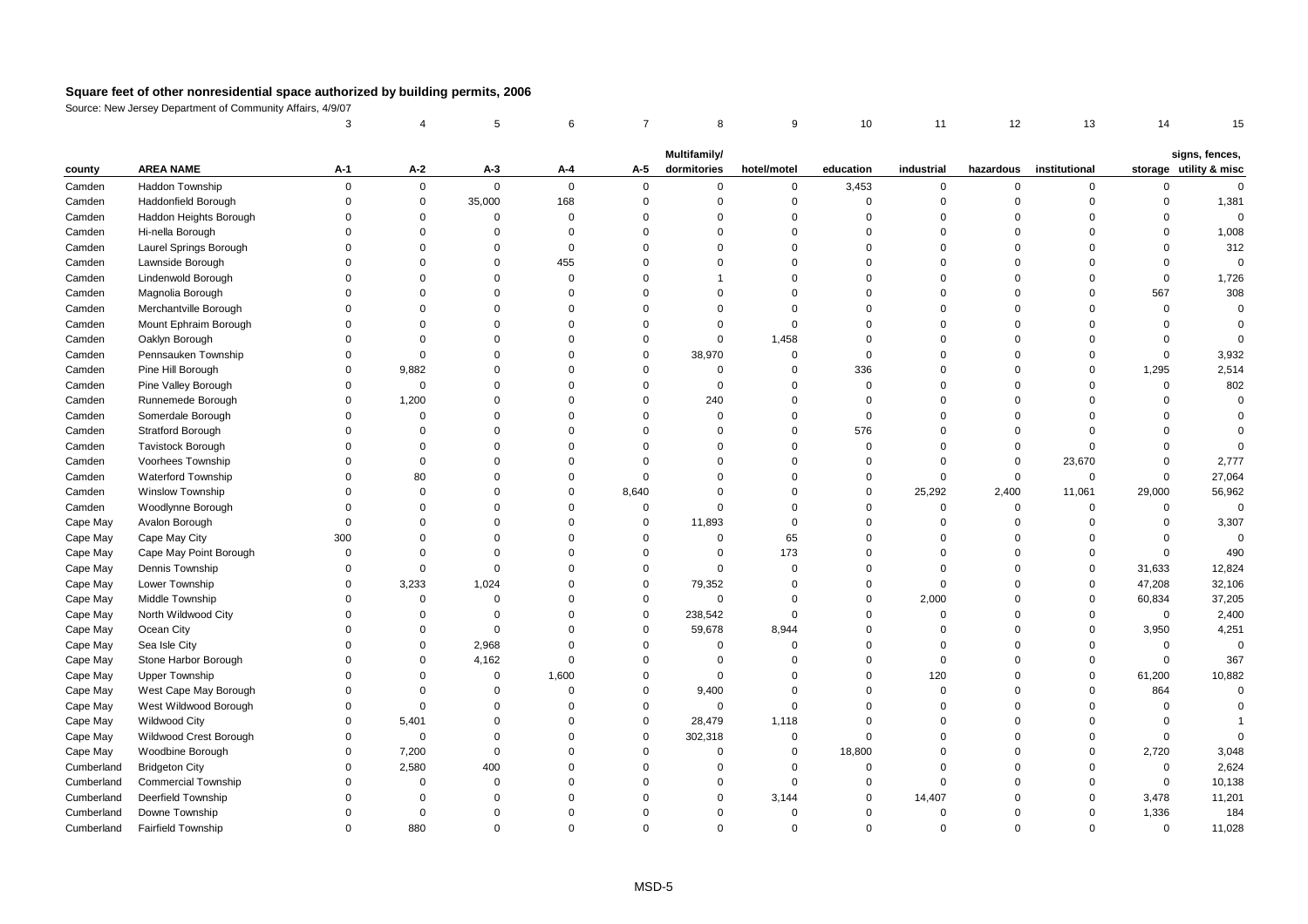|            |                                 | 3        |              | 5           | 6           | $\overline{7}$ | 8                           | 9              | 10          | 11          | 12        | 13            | 14             | 15                                       |
|------------|---------------------------------|----------|--------------|-------------|-------------|----------------|-----------------------------|----------------|-------------|-------------|-----------|---------------|----------------|------------------------------------------|
|            |                                 |          |              |             |             |                |                             |                |             |             |           |               |                |                                          |
| county     | <b>AREA NAME</b>                | A-1      | A-2          | $A-3$       | A-4         | A-5            | Multifamily/<br>dormitories | hotel/motel    | education   | industrial  | hazardous | institutional |                | signs, fences,<br>storage utility & misc |
| Cumberland | <b>Greenwich Township</b>       | $\Omega$ | $\mathbf{0}$ | $\mathbf 0$ | $\mathbf 0$ | $\mathbf 0$    | $\mathbf 0$                 | $\mathbf 0$    | $\mathbf 0$ | $\mathbf 0$ | 0         | 0             | $\Omega$       | 7,440                                    |
| Cumberland | Hopewell Township               | $\Omega$ | $\mathsf 0$  | 2,897       | $\mathbf 0$ | $\mathbf 0$    | $\mathbf 0$                 | $\overline{0}$ | $\mathbf 0$ | $\mathbf 0$ | $\Omega$  | $\mathbf 0$   | $\Omega$       | 20,312                                   |
| Cumberland | Lawrence Township               | $\Omega$ | $\mathbf 0$  | $\mathbf 0$ | $\mathbf 0$ | $\Omega$       | $\mathbf 0$                 | $\Omega$       | $\mathbf 0$ | $\mathbf 0$ | $\Omega$  | $\Omega$      | $\Omega$       | $\Omega$                                 |
| Cumberland | Maurice River Township          | $\Omega$ | 356          | $\Omega$    | $\mathbf 0$ | $\Omega$       | $\mathbf 0$                 | $\Omega$       | $\Omega$    | $\Omega$    | $\Omega$  | $\Omega$      | $\Omega$       | 26,742                                   |
| Cumberland | <b>Millville City</b>           | $\Omega$ | 5,840        | 2,100       | $\mathbf 0$ | $\mathbf 0$    | 12,780                      | $\Omega$       | $\Omega$    | $\Omega$    | $\Omega$  | $\mathbf 0$   | 36,282         | 116,528                                  |
| Cumberland | Shiloh Borough                  | $\Omega$ | $\Omega$     | $\Omega$    | $\mathbf 0$ | $\Omega$       | $\mathbf 0$                 | $\Omega$       | $\Omega$    | $\Omega$    | $\Omega$  | $\Omega$      | $\mathbf 0$    | $\Omega$                                 |
| Cumberland | <b>Stow Creek Township</b>      | $\Omega$ | $\mathbf 0$  | $\mathbf 0$ | $\mathbf 0$ | $\mathbf 0$    | $\mathbf 0$                 | $\overline{0}$ | $\mathbf 0$ | $\mathbf 0$ | $\Omega$  | $\Omega$      | $\Omega$       | 14,100                                   |
| Cumberland | <b>Upper Deerfield Township</b> | $\Omega$ | 4,070        | $\Omega$    | $\mathbf 0$ | $\Omega$       | 89,051                      | $\mathbf 0$    | $\Omega$    | $\mathbf 0$ | $\Omega$  | $\Omega$      | $\Omega$       | 22,136                                   |
| Cumberland | Vineland City                   | $\Omega$ | 723          | 215         | $\mathbf 0$ | $\Omega$       | 6,057                       | $\mathbf 0$    | 131,307     | 34,507      | O         | $\Omega$      | 408,619        | 34,460                                   |
| Essex      | <b>Belleville Town</b>          | $\Omega$ | $\mathsf 0$  | $\mathbf 0$ | $\mathbf 0$ | $\mathbf 0$    | 82,402                      | $\mathbf 0$    | $\mathbf 0$ | $\mathbf 0$ | $\Omega$  | $\Omega$      | $\mathbf 0$    | 240                                      |
| Essex      | <b>Bloomfield Township</b>      | $\Omega$ | 720          | $\Omega$    | $\mathbf 0$ | $\Omega$       | 660                         | $\Omega$       | $\mathbf 0$ | $\Omega$    | $\Omega$  | $\Omega$      | $\mathsf 0$    | 16,816                                   |
| Essex      | <b>Caldwell Township</b>        | $\Omega$ | $\mathbf 0$  | 61,401      | $\mathbf 0$ | $\Omega$       | 14,772                      | $\Omega$       | $\Omega$    | $\Omega$    | $\Omega$  | $\Omega$      | $\Omega$       | 1,350                                    |
| Essex      | <b>Cedar Grove Township</b>     | $\Omega$ | $\Omega$     | $\Omega$    | $\mathbf 0$ | $\Omega$       | 5,024                       | $\Omega$       | $\Omega$    | $\Omega$    | $\Omega$  | $\Omega$      | $\Omega$       | $\mathbf 0$                              |
| Essex      | East Orange City                | $\Omega$ | $\Omega$     | $\Omega$    | $\Omega$    | $\Omega$       | 6,554                       | $\Omega$       | $\Omega$    | $\Omega$    | $\Omega$  | $\Omega$      | $\Omega$       | $\Omega$                                 |
| Essex      | <b>Essex Fells Township</b>     | 5,680    | $\Omega$     | $\Omega$    | $\Omega$    | $\Omega$       | $\mathbf 0$                 | $\mathbf 0$    | $\Omega$    | $\Omega$    | $\Omega$  | $\Omega$      | $\Omega$       | $\Omega$                                 |
| Essex      | <b>Fairfield Township</b>       | $\Omega$ | $\Omega$     | $\Omega$    | $\mathbf 0$ | $\Omega$       | $\mathbf 0$                 | 272            | $\Omega$    | $\Omega$    | $\Omega$  | $\Omega$      | $\Omega$       | 752                                      |
| Essex      | Glen Ridge Borough              | $\Omega$ | $\Omega$     | 0           | $\mathbf 0$ | $\Omega$       | $\mathbf 0$                 | $\mathbf 0$    | $\mathbf 0$ | $\mathbf 0$ | $\Omega$  | $\Omega$      | $\Omega$       | 2,792                                    |
| Essex      | Irvington Township              | $\Omega$ | $\mathbf 0$  | 1,551       | $\mathbf 0$ | $\mathbf 0$    | 14,373                      | $\mathbf 0$    | $\mathbf 0$ | 1,129       | $\Omega$  | $\Omega$      | $\Omega$       | $\Omega$                                 |
| Essex      | Livingston Township             | $\Omega$ | $\Omega$     | $\Omega$    | $\mathbf 0$ | $\Omega$       | $\mathbf 0$                 | $\mathbf 0$    | 1,453       | $\mathbf 0$ | $\Omega$  | 378           | $\Omega$       | 1,766                                    |
| Essex      | Maplewood Township              | $\Omega$ | $\Omega$     | 48,928      | $\mathbf 0$ | $\Omega$       | $\mathbf 0$                 | $\Omega$       | $\mathbf 0$ | $\Omega$    | $\Omega$  | $\Omega$      | $\Omega$       | 672                                      |
| Essex      | Millburn Township               | $\Omega$ | $\mathbf 0$  | 6,510       | $\mathbf 0$ | $\Omega$       | $\mathbf 0$                 | $\mathbf 0$    | $\mathbf 0$ | $\Omega$    | $\Omega$  | $\Omega$      | $\Omega$       | 631                                      |
| Essex      | Montclair Township              | $\Omega$ | $\mathsf 0$  | 280         | $\mathbf 0$ | $\mathbf 0$    | 193,321                     | $\mathsf 0$    | $\mathbf 0$ | $\mathbf 0$ | $\Omega$  | $\mathsf 0$   | $\Omega$       | 35,877                                   |
| Essex      | <b>Newark City</b>              | $\Omega$ | 39,856       | 19,700      | $\mathbf 0$ | $\Omega$       | 1,942,637                   | $\mathbf 0$    | 43,898      | 61,704      | $\Omega$  | $\Omega$      | 301,881        | $\Omega$                                 |
| Essex      | North Caldwell Borough          | $\Omega$ | $\mathbf 0$  | $\Omega$    | $\mathbf 0$ | $\Omega$       | $\mathbf 0$                 | $\Omega$       | $\mathbf 0$ | $\Omega$    | $\Omega$  | $\Omega$      | 240            | $\Omega$                                 |
| Essex      | Nutley Township                 | $\Omega$ | $\Omega$     | $\Omega$    | 385         | $\Omega$       | $\mathbf 0$                 | $\mathbf 0$    | 5           | $\Omega$    | $\Omega$  | $\Omega$      | $\overline{2}$ | 7,652                                    |
| Essex      | City of Orange Township         | $\Omega$ | 1,233        | 0           | $\mathbf 0$ | $\mathbf 0$    | 5,559                       | $\mathbf 0$    | $\mathbf 0$ | $\Omega$    | $\Omega$  | $\Omega$      | $\Omega$       | 1,520                                    |
| Essex      | Roseland Borough                | $\Omega$ | $\mathbf 0$  | $\Omega$    | $\mathbf 0$ | $\Omega$       | $\mathbf 0$                 | $\mathbf 0$    | 35,466      | $\Omega$    | $\Omega$  | $\Omega$      | $\Omega$       | $\mathbf 0$                              |
| Essex      | South Orange Village            | $\Omega$ | $\Omega$     | $\Omega$    | $\mathbf 0$ | $\Omega$       | 31,345                      | $\mathbf 0$    | 1,920       | $\Omega$    | $\Omega$  | $\Omega$      | $\Omega$       | $\Omega$                                 |
| Essex      | Verona Township                 | $\Omega$ | $\Omega$     | $\Omega$    | $\mathbf 0$ | $\Omega$       | $\mathbf 0$                 | $\Omega$       | $\Omega$    | $\Omega$    | 0         | $\Omega$      | $\Omega$       | 1,820                                    |
| Essex      | West Caldwell Township          | $\Omega$ | $\Omega$     | $\Omega$    | $\mathbf 0$ | $\Omega$       | $\mathbf 0$                 | $\mathbf 0$    | $\Omega$    | $\Omega$    | $\Omega$  | $\Omega$      | $\Omega$       | 673                                      |
| Essex      | West Orange Township            | $\Omega$ | $\Omega$     | 8,614       | $\mathbf 0$ | 3,360          | $\mathbf 0$                 | $\mathbf 0$    | $\Omega$    | $\Omega$    | $\Omega$  | $\Omega$      | 2,453          | 5,854                                    |
| Gloucester | Clayton Borough                 | $\Omega$ | $\Omega$     | $\Omega$    | $\mathbf 0$ | $\mathbf 0$    | $\mathbf 0$                 | $\mathbf 0$    | $\mathbf 0$ | $\Omega$    | $\Omega$  | $\Omega$      | 2,496          | 2,412                                    |
| Gloucester | Deptford Township               | $\Omega$ | $\Omega$     | $\Omega$    | $\mathbf 0$ | 230            | $\mathbf 0$                 | $\overline{0}$ | 104,400     | $\mathbf 0$ | $\Omega$  | $\Omega$      | 10,772         | 16,713                                   |
| Gloucester | East Greenwich Township         | $\Omega$ | $\Omega$     | 0           | $\mathbf 0$ | $\mathbf 0$    | 60,774                      | $\overline{0}$ | $\mathbf 0$ | $\mathbf 0$ | $\Omega$  | $\mathbf 0$   | $\mathsf 0$    | 8,594                                    |
| Gloucester | Elk Township                    | $\Omega$ | $\Omega$     | $\Omega$    | $\mathbf 0$ | $\Omega$       | $\mathbf 0$                 | $\mathbf 0$    | $\Omega$    | $\Omega$    | $\Omega$  | $\Omega$      | $\mathbf 0$    | 20,868                                   |
| Gloucester | Franklin Township               | $\Omega$ | $\Omega$     | $\Omega$    | $\mathbf 0$ | $\Omega$       | $\mathbf 0$                 | $\Omega$       | $\mathbf 0$ | $\Omega$    | $\Omega$  | $\Omega$      | 18,516         | 52,098                                   |
| Gloucester | Glassboro Borough               | $\Omega$ | $\Omega$     | 2,955       | $\mathbf 0$ | $\Omega$       | 13,444                      | $\Omega$       | $\mathbf 0$ | 4,000       | $\Omega$  | $\mathbf 0$   | 10,000         | 2,268                                    |
| Gloucester | <b>Greenwich Township</b>       | $\Omega$ | $\Omega$     | $\mathbf 0$ | $\mathbf 0$ | $\Omega$       | $\Omega$                    | $\Omega$       | $\mathbf 0$ | $\mathbf 0$ | $\Omega$  | $\Omega$      | 3,000          | 4,044                                    |
| Gloucester | <b>Harrison Township</b>        | $\Omega$ | $\mathbf 0$  | 9,423       | $\Omega$    | $\Omega$       | $\mathbf 0$                 | $\Omega$       | $\mathbf 0$ | $\mathbf 0$ | $\Omega$  | $\Omega$      | $\Omega$       | 18,741                                   |
| Gloucester | Logan Township                  | $\Omega$ | $\Omega$     | 2,430       | $\mathbf 0$ | $\Omega$       | $\mathbf 0$                 | $\Omega$       | $\mathbf 0$ | 76,511      | $\Omega$  | $\Omega$      | $\Omega$       | 2,700                                    |
| Gloucester | Mantua Township                 | $\Omega$ | $\Omega$     | $\mathbf 0$ | $\Omega$    | $\Omega$       | 27,320                      | $\mathbf 0$    | $\mathbf 0$ | $\mathbf 0$ | $\Omega$  | $\Omega$      | $\mathbf 0$    | 12,713                                   |
| Gloucester | Monroe Township                 | $\Omega$ | 0            | 32,424      | $\mathbf 0$ | $\Omega$       | $\mathbf 0$                 | $\Omega$       | 4,020       | $\Omega$    | $\Omega$  | $\Omega$      | 3,300          | 18,690                                   |
| Gloucester | National Park Borough           | $\Omega$ | 336          | $\Omega$    | $\Omega$    | $\Omega$       | $\Omega$                    | $\Omega$       | $\Omega$    | $\Omega$    | $\Omega$  | $\Omega$      | $\Omega$       | 2,496                                    |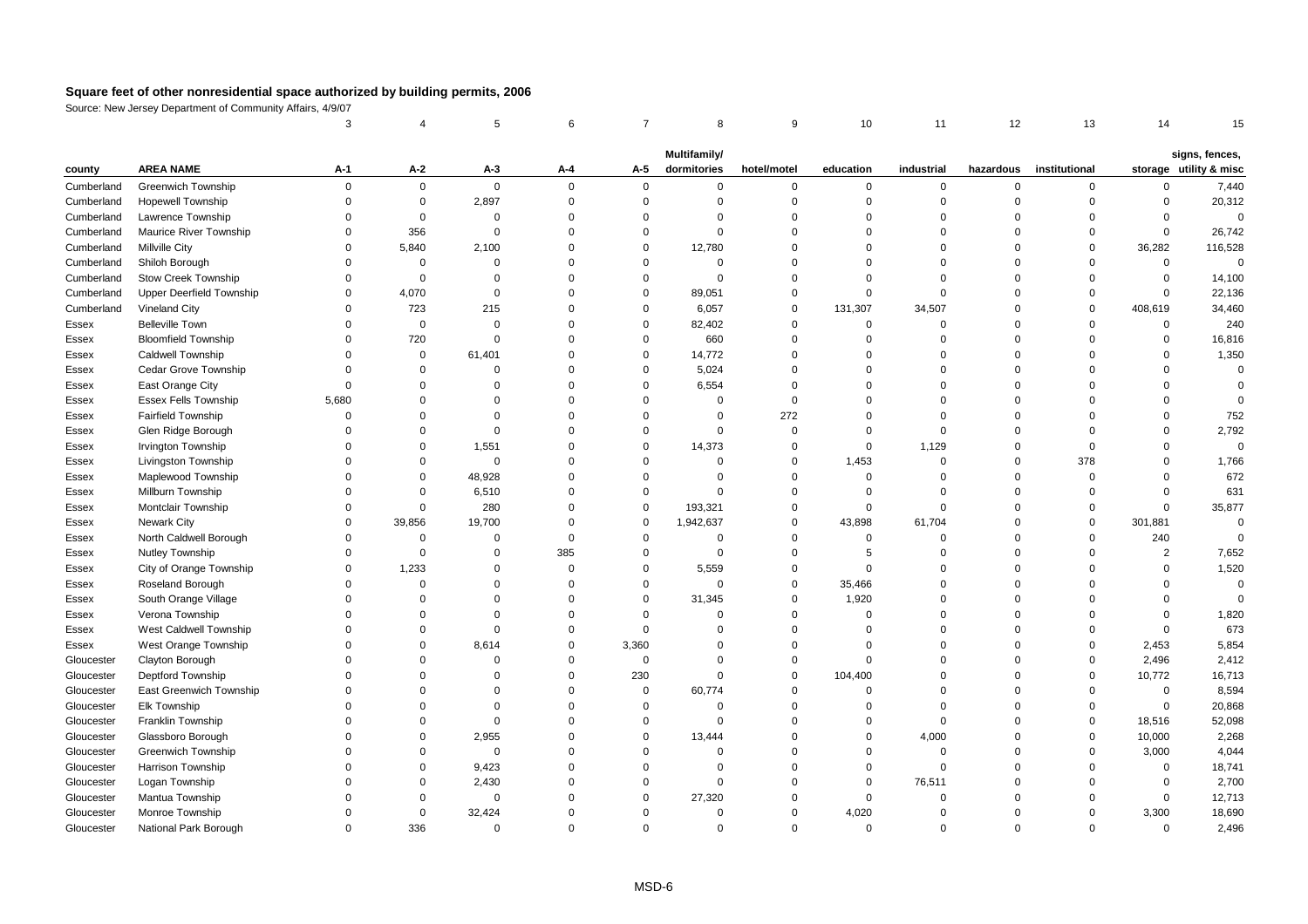|            |                           | 3           |             | 5           | 6        | $\overline{7}$ | 8            | 9              | 10          | 11          | 12             | 13            | 14                  | 15                     |
|------------|---------------------------|-------------|-------------|-------------|----------|----------------|--------------|----------------|-------------|-------------|----------------|---------------|---------------------|------------------------|
|            |                           |             |             |             |          |                | Multifamily/ |                |             |             |                |               |                     | signs, fences,         |
| county     | <b>AREA NAME</b>          | A-1         | A-2         | $A-3$       | A-4      | A-5            | dormitories  | hotel/motel    | education   | industrial  | hazardous      | institutional |                     | storage utility & misc |
| Gloucester | Newfield Borough          | $\mathbf 0$ | $\mathbf 0$ | $\mathbf 0$ | $\Omega$ | $\mathbf{0}$   | $\mathbf 0$  | $\mathbf 0$    | 0           | 0           | $\mathbf 0$    | $\mathbf 0$   | 0                   | $\mathbf 0$            |
| Gloucester | Paulsboro Borough         | $\Omega$    | $\mathsf 0$ | $\mathbf 0$ | $\Omega$ | $\mathsf 0$    | 768          | $\mathbf 0$    | $\mathbf 0$ | $\mathbf 0$ | $\overline{0}$ | $\mathbf 0$   | $\mathsf 0$         | 960                    |
| Gloucester | Pitman Borough            | $\Omega$    | $\Omega$    | $\Omega$    | $\Omega$ | $\Omega$       | $\Omega$     | $\mathbf 0$    | $\Omega$    | $\Omega$    | $\Omega$       | $\Omega$      | $\mathbf 0$         | $\Omega$               |
| Gloucester | South Harrison Township   | $\Omega$    | $\Omega$    | $\Omega$    | $\Omega$ | $\Omega$       | $\Omega$     | $\mathbf 0$    | 33,146      | $\Omega$    | $\Omega$       | $\Omega$      | 34,128              | 2,608                  |
| Gloucester | Swedesborough Borough     | $\Omega$    | $\mathsf 0$ | $\mathbf 0$ | $\Omega$ | $\Omega$       | 2,515        | $\mathbf 0$    | $\Omega$    | $\mathbf 0$ | $\Omega$       | $\mathbf 0$   | 3,150               | 576                    |
| Gloucester | Washington Township       | $\mathbf 0$ | 13,776      | 10,000      | $\Omega$ | $\mathbf 0$    | $\mathsf 0$  | 14,463         | $\mathbf 0$ | $\mathbf 0$ | $\Omega$       | $\mathbf 0$   | 21,810              | 7,096                  |
| Gloucester | Wenonah Borough           | $\Omega$    | $\Omega$    | $\Omega$    | $\Omega$ | $\Omega$       | $\mathbf 0$  | $\mathbf 0$    | $\Omega$    | $\mathbf 0$ | $\Omega$       | $\Omega$      | $\mathsf 0$         | 2,292                  |
| Gloucester | West Deptford Township    | $\Omega$    | $\Omega$    | $\Omega$    | $\Omega$ | $\mathbf 0$    | 117,176      | $\Omega$       | $\Omega$    | 7,800       | $\Omega$       | $\Omega$      | 2,176               | 484                    |
| Gloucester | Westville Borough         | $\Omega$    | $\Omega$    | $\Omega$    | $\Omega$ | $\Omega$       | $\mathbf 0$  | $\mathbf 0$    | $\Omega$    | $\Omega$    | $\Omega$       | $\Omega$      | $\mathsf 0$         | 1,872                  |
| Gloucester | <b>Woodbury City</b>      | $\Omega$    | $\Omega$    | $\Omega$    | $\Omega$ | $\Omega$       | $\Omega$     | $\mathbf 0$    | 10,866      | $\Omega$    | $\Omega$       | $\Omega$      | $\mathsf 0$         | 1,342                  |
| Gloucester | Woodbury Heights Borough  | $\Omega$    | $\Omega$    | $\Omega$    | $\Omega$ | $\Omega$       | $\Omega$     | $\mathbf 0$    | $\mathbf 0$ | $\mathbf 0$ | $\Omega$       | $\mathbf 0$   | 26,550              | 2,885                  |
| Gloucester | <b>Woolwich Township</b>  | $\Omega$    | $\Omega$    | $\Omega$    | $\Omega$ | $\Omega$       | $\mathbf 0$  | $\mathbf 0$    | 44,027      | $\mathbf 0$ | $\Omega$       | $\mathbf 0$   | 3,360               | 13,716                 |
| Hudson     | <b>Bayonne City</b>       | $\Omega$    | 17,738      | $\mathbf 0$ | 7,450    | $\mathbf 0$    | 68,222       | 7,481          | 370         | 5,400       | $\Omega$       | $\mathbf 0$   | 40,815              | 3,522                  |
| Hudson     | East Newark Borough       | $\Omega$    | $\Omega$    | $\Omega$    | $\Omega$ | $\Omega$       | $\mathbf 0$  | $\mathbf 0$    | $\mathbf 0$ | $\Omega$    | $\Omega$       | $\Omega$      | $\mathbf 0$         | $\mathbf 0$            |
| Hudson     | Guttenberg Town           | $\Omega$    | $\mathbf 0$ | $\Omega$    | $\Omega$ | $\mathbf 0$    | 35,365       | 17,499         | $\mathbf 0$ | $\mathbf 0$ | $\Omega$       | $\Omega$      | $\mathbf 0$         | $\Omega$               |
| Hudson     | Harrison Town             | $\Omega$    | $\Omega$    | $\mathbf 0$ | $\Omega$ | $\mathbf 0$    | 238,999      | $\mathbf 0$    | $\mathbf 0$ | 0           | $\overline{0}$ | $\mathbf 0$   | $\mathsf 0$         | $\Omega$               |
| Hudson     | Hoboken City              | $\Omega$    | $\Omega$    | $\Omega$    | $\Omega$ | $\mathbf 0$    | 1,772,866    | $\mathbf 0$    | 4,224       | 0           | $\overline{0}$ | $\mathbf 0$   | 1,372               | $\mathbf 0$            |
| Hudson     | Jersey City               | $\Omega$    | $\Omega$    | $\Omega$    | $\Omega$ | $\Omega$       | 1,566,475    | $\overline{1}$ | 4,875       | $\mathbf 0$ | $\Omega$       | $\mathbf 0$   | 51,025              | 44,121                 |
| Hudson     | Kearny Town               | $\Omega$    | $\Omega$    | $\Omega$    | $\Omega$ | $\Omega$       | $\Omega$     | $\Omega$       | $\mathbf 0$ | $\Omega$    | 9,219          | $\mathbf 0$   | 311,375             | 2,672                  |
| Hudson     | North Bergen Township     | $\Omega$    | 5,136       | $\Omega$    | 6,000    | $\mathbf 0$    | 7,000        | $\mathbf 0$    | $\mathbf 0$ | $\Omega$    | $\Omega$       | $\mathbf 0$   | $\mathsf 0$         | $\mathsf 0$            |
| Hudson     | Secaucus Town             | $\Omega$    | 1,409       | $\Omega$    | 64,000   | $\mathbf 0$    | $\mathbf 0$  | $\mathbf 0$    | $\mathbf 0$ | $\Omega$    | $\Omega$       | $\Omega$      | 298,348             | 188,000                |
| Hudson     | Union City                | $\Omega$    | 0           | 29,847      | $\Omega$ | $\mathbf 0$    | 222,903      | $\mathbf 0$    | 3,500       | $\Omega$    | $\Omega$       | $\Omega$      | 0                   | $\mathbf{0}$           |
| Hudson     | Weehawken Township        | $\mathbf 0$ | $\mathbf 0$ | $\mathbf 0$ | $\Omega$ | $\mathbf 0$    | 137,033      | $\mathbf 0$    | $\mathbf 0$ | $\mathbf 0$ | $\Omega$       | $\Omega$      | $\mathsf 0$         | 109,459                |
| Hudson     | West New York Town        | $\Omega$    | $\mathbf 0$ | $\mathbf 0$ | $\Omega$ | $\mathbf 0$    | 288,450      | $\Omega$       | $\Omega$    | $\Omega$    | $\Omega$       | $\mathbf 0$   | $\mathsf 0$         | $\mathsf 0$            |
| Hunterdon  | Alexandria Township       | $\Omega$    | $\Omega$    | $\Omega$    | $\Omega$ | $\Omega$       | $\Omega$     | $\Omega$       | $\Omega$    | $\Omega$    | $\Omega$       | $\Omega$      | 4,067               | 23,395                 |
| Hunterdon  | Bethlehem Township        | $\Omega$    | 1,712       | $\Omega$    | $\Omega$ | $\Omega$       | $\Omega$     | $\mathbf 0$    | $\Omega$    | $\Omega$    | $\Omega$       | $\Omega$      | 2,772               | 8,310                  |
| Hunterdon  | <b>Bloomsbury Borough</b> | $\Omega$    | $\mathbf 0$ | $\Omega$    | $\Omega$ | $\Omega$       | $\Omega$     | $\mathbf 0$    | $\Omega$    | $\Omega$    | $\Omega$       | $\Omega$      | $\mathsf 0$         | $\mathbf 0$            |
| Hunterdon  | Califon Borough           | $\Omega$    | $\Omega$    | $\Omega$    | $\Omega$ | $\Omega$       | $\Omega$     | $\mathbf 0$    | 3,500       | $\Omega$    | $\Omega$       | $\Omega$      | $\mathsf{O}\xspace$ | $\Omega$               |
| Hunterdon  | Clinton Town              | $\Omega$    | $\Omega$    | $\Omega$    | $\Omega$ | $\Omega$       | 0            | $\Omega$       | $\Omega$    | $\Omega$    | $\Omega$       | $\Omega$      | $\mathbf 0$         | 2,841                  |
| Hunterdon  | Clinton Township          | $\Omega$    | $\Omega$    | $\Omega$    | $\Omega$ | $\Omega$       | $\Omega$     | $\mathbf 0$    | $\Omega$    | $\Omega$    | $\Omega$       | $\mathbf 0$   | 30,706              | 9,008                  |
| Hunterdon  | Delaware Township         | $\Omega$    | $\Omega$    | $\Omega$    | $\Omega$ | $\Omega$       | $\Omega$     | $\mathbf 0$    | $\Omega$    | 0           | $\Omega$       | $\mathbf 0$   | 31,380              | 36,111                 |
| Hunterdon  | East Amwell Township      | $\Omega$    | $\Omega$    | $\Omega$    | $\Omega$ | $\Omega$       | $\Omega$     | $\mathbf 0$    | $\Omega$    | $\Omega$    | $\Omega$       | $\Omega$      | 16,000              | 15,772                 |
| Hunterdon  | Flemington Borough        | $\Omega$    | $\Omega$    | $\Omega$    | $\Omega$ | $\Omega$       | 6,101        | $\mathbf 0$    | $\Omega$    | $\mathbf 0$ | $\Omega$       | $\Omega$      | 0                   | $\mathbf 0$            |
| Hunterdon  | Franklin Township         | $\Omega$    | $\Omega$    | $\Omega$    | $\Omega$ | $\Omega$       | $\Omega$     | $\mathbf 0$    | $\Omega$    | $\Omega$    | $\Omega$       | $\Omega$      | $\mathsf 0$         | 30,018                 |
| Hunterdon  | Frenchtown Borough        | $\Omega$    | $\Omega$    | $\Omega$    | $\Omega$ | $\Omega$       | $\Omega$     | $\mathbf 0$    | $\Omega$    | $\Omega$    | $\Omega$       | $\Omega$      | 720                 | 500                    |
| Hunterdon  | Glen Gardner Borough      | $\Omega$    | $\Omega$    | $\Omega$    | $\Omega$ | $\Omega$       | $\Omega$     | $\mathbf 0$    | $\Omega$    | $\Omega$    | $\Omega$       | $\Omega$      | $\mathbf 0$         | 265                    |
| Hunterdon  | Hampton Borough           | $\Omega$    | $\Omega$    | $\Omega$    | $\Omega$ | $\Omega$       | $\Omega$     | $\Omega$       | $\Omega$    | $\Omega$    | $\Omega$       | $\mathbf 0$   | 42,000              | 1,721                  |
| Hunterdon  | High Bridge Borough       | $\Omega$    | $\Omega$    | $\Omega$    | $\Omega$ | $\Omega$       | $\Omega$     | $\overline{0}$ | $\Omega$    | $\Omega$    | $\Omega$       | $\mathbf 0$   | $\mathsf 0$         | $\mathsf 0$            |
| Hunterdon  | <b>Holland Township</b>   | $\Omega$    | $\Omega$    | $\Omega$    | $\Omega$ | $\Omega$       | $\Omega$     | 3,085          | $\Omega$    | $\Omega$    | $\Omega$       | $\Omega$      | 19,360              | 12,334                 |
| Hunterdon  | Kingwood Township         | $\Omega$    | $\Omega$    | $\Omega$    | $\Omega$ | $\Omega$       | $\Omega$     | $\mathbf 0$    | $\Omega$    | $\Omega$    | $\Omega$       | $\Omega$      | $\Omega$            | 15,626                 |
| Hunterdon  | Lambertville City         | $\Omega$    | $\Omega$    | $\Omega$    | $\Omega$ | $\Omega$       | 21,553       | $\Omega$       | $\Omega$    | $\Omega$    | $\Omega$       | $\Omega$      | $\Omega$            | $\mathbf 0$            |
| Hunterdon  | Lebanon Borough           | $\Omega$    | $\Omega$    | $\Omega$    | $\Omega$ | $\Omega$       | 8,078        | $\Omega$       | $\Omega$    | $\Omega$    | $\Omega$       | $\Omega$      | $\Omega$            | 2,432                  |
| Hunterdon  | Lebanon Township          | $\Omega$    | $\Omega$    | $\Omega$    | $\Omega$ | $\Omega$       | $\Omega$     | $\Omega$       | $\Omega$    | $\Omega$    | $\Omega$       | $\Omega$      | $\Omega$            | 16,252                 |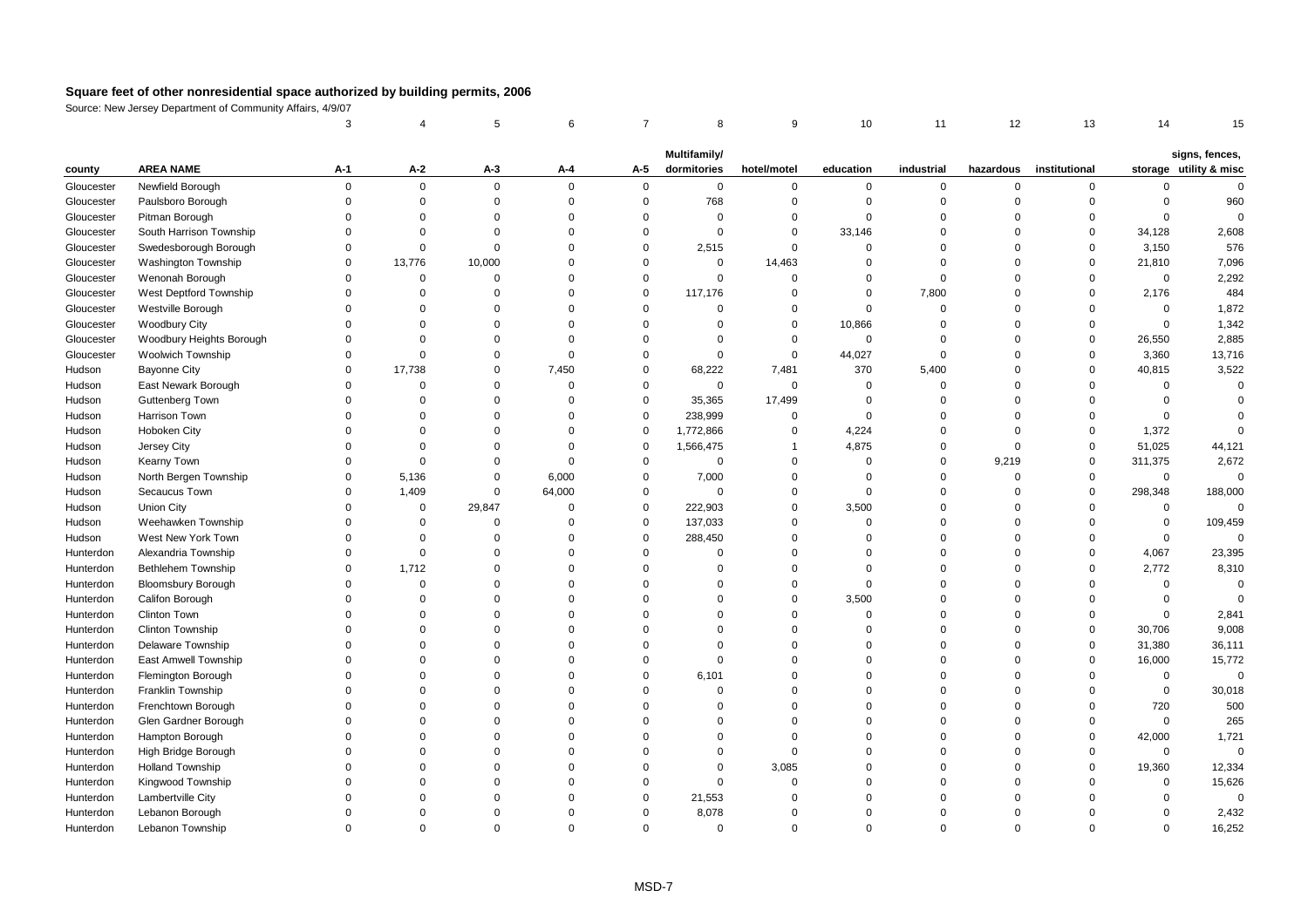|           |                              | 3                    |                      | 5                 | 6                    | $\overline{7}$       | 8                           | 9                          | 10                 | 11                   | 12                   | 13                   | 14                 | 15                                       |
|-----------|------------------------------|----------------------|----------------------|-------------------|----------------------|----------------------|-----------------------------|----------------------------|--------------------|----------------------|----------------------|----------------------|--------------------|------------------------------------------|
|           |                              |                      |                      |                   |                      |                      |                             |                            |                    |                      |                      |                      |                    |                                          |
| county    | <b>AREA NAME</b>             | A-1                  | A-2                  | A-3               | A-4                  | A-5                  | Multifamily/<br>dormitories | hotel/motel                | education          | industrial           | hazardous            | institutional        |                    | signs, fences,<br>storage utility & misc |
| Hunterdon | Milford Borough              | $\Omega$             | $\mathbf 0$          | $\mathbf 0$       | $\Omega$             | $\mathbf 0$          | $\mathbf 0$                 | $\mathbf 0$                | 0                  | $\mathbf 0$          | 0                    | $\mathbf{0}$         | $\Omega$           | 1,227                                    |
| Hunterdon | Raritan Township             | $\Omega$             | $\mathbf 0$          | 11,075            | $\Omega$             | $\mathbf 0$          | $\mathbf 0$                 | $\overline{0}$             | 0                  | 14,000               | $\Omega$             | $\mathsf 0$          | 144,719            | 19,896                                   |
| Hunterdon | Readington Township          | $\Omega$             | $\mathbf 0$          | 35,278            | $\overline{0}$       | $\mathbf 0$          | 17,795                      | $\mathsf 0$                | 5,218              | $\mathbf 0$          | $\Omega$             | $\mathsf 0$          | 112,587            | 86,102                                   |
| Hunterdon | Stockton Borough             | $\Omega$             | $\Omega$             | $\Omega$          | $\Omega$             | $\Omega$             | $\mathbf 0$                 | $\Omega$                   | $\Omega$           | $\Omega$             | $\Omega$             | $\Omega$             | $\Omega$           | 626                                      |
| Hunterdon | <b>Tewksbury Township</b>    | $\Omega$             | $\Omega$             | $\Omega$          | $\Omega$             | $\Omega$             | 20,277                      | $\mathbf 0$                | $\Omega$           | $\Omega$             | $\Omega$             | $\mathbf 0$          | $\mathbf 0$        | 28,016                                   |
| Hunterdon | Union Township               | $\Omega$             | 8,800                | $\Omega$          | $\Omega$             | $\Omega$             | $\mathbf 0$                 | $\overline{0}$             | $\Omega$           | $\Omega$             | $\Omega$             | $\Omega$             | 1,872              | 5,432                                    |
| Hunterdon | West Amwell Township         | $\Omega$             | $\mathbf 0$          | $\Omega$          | $\Omega$             | $\Omega$             | 0                           | $\Omega$                   | $\mathbf 0$        | $\mathbf 0$          | $\Omega$             | $\mathbf 0$          | 48,217             | 10,728                                   |
| Mercer    | East Windsor Township        | $\Omega$             | $\Omega$             | $\Omega$          | $\Omega$             | $\Omega$             | $\mathbf 0$                 | 2,380                      | $\Omega$           | 489                  | $\Omega$             | $\Omega$             | $\Omega$           | 1,722                                    |
| Mercer    | Ewing Township               | $\Omega$             | $\Omega$             | 3,115             | $\Omega$             | $\Omega$             | $\mathbf 0$                 | $\mathbf 0$                | $\Omega$           | 9,633                | $\Omega$             | $\Omega$             | 28,739             | 1,472                                    |
| Mercer    | Hamilton Township            | $\Omega$             | 2,800                | 4,363             | $\Omega$             | $\Omega$             | 153,401                     | 64,340                     | 25,028             | $\Omega$             | $\Omega$             | $\Omega$             | $\Omega$           | 16,892                                   |
| Mercer    | Hightstown Borough           | $\Omega$             | $\mathbf 0$          | 4,041             | $\Omega$             | $\Omega$             | $\mathbf 0$                 | $\overline{0}$             | $\mathbf 0$        | $\mathbf 0$          | $\Omega$             | $\Omega$             | $\mathbf 0$        | $\Omega$                                 |
| Mercer    | Hopewell Borough             | $\mathbf 0$          | $\mathbf 0$          | $\mathbf 0$       | $\Omega$             | $\overline{2}$       | $\mathbf 0$                 | $\mathbf 0$                | $\Omega$           | $\mathbf 0$          | $\Omega$             | $\Omega$             | $\Omega$           | 201                                      |
| Mercer    | <b>Hopewell Township</b>     | $\Omega$             | 861                  | $\Omega$          | 1,020                | $\Omega$             | 127                         | $\Omega$                   | 26,626             | $\Omega$             | $\Omega$             | $\Omega$             | $\Omega$           | 44,271                                   |
| Mercer    | Lawrence Township            | $\Omega$             | $\Omega$             | $\Omega$          | $\Omega$             | $\Omega$             | $\mathbf 0$                 | $\Omega$                   | 4,400              | $\Omega$             | $\Omega$             | $\Omega$             | 13,461             | 5,939                                    |
| Mercer    | Pennington Borough           | $\Omega$             | $\Omega$             | $\mathbf 0$       | $\Omega$             | $\Omega$             | $\Omega$                    | $\overline{0}$             | $\Omega$           | $\Omega$             | $\Omega$             | $\Omega$             | 748                | $\Omega$                                 |
| Mercer    | Princeton Borough            | $\Omega$             | $\mathbf 0$          | 8,982             | $\Omega$             | $\Omega$             | $\mathbf 0$                 | $\mathsf 0$                | $\mathbf 0$        | $\mathbf 0$          | $\Omega$             | $\mathbf 0$          | $\mathbf 0$        | 403                                      |
| Mercer    | Princeton Township           | $\Omega$             | 14,800               | $\mathbf 0$       | $\Omega$             | $\Omega$             | $\mathbf 0$                 | $\overline{0}$             | 44,128             | $\Omega$             | $\Omega$             | $\Omega$             | 2,520              | 2,797                                    |
| Mercer    | <b>Trenton City</b>          | $\Omega$             | 0                    | 7,806             | 418                  | $\Omega$             | 97,370                      | $\overline{0}$             | 36,906             | $\Omega$             | $\mathbf 0$          | 4,500                | 22,300             | 19,012                                   |
| Mercer    | <b>Washington Township</b>   | $\Omega$             | $\mathbf 0$          | 55,408            | $\Omega$             | $\mathbf 0$          | 0                           | $\overline{0}$             | $\mathbf 0$        | 14,377               | $\Omega$             | $\mathbf 0$          | 961,595            | 3,966                                    |
| Mercer    | West Windsor Township        | $\Omega$             | 7,774                | 10,501            | $\Omega$             | 2,400                | $\mathbf 0$                 | $\mathsf 0$                | 8,616              | $\mathbf 0$          | $\Omega$             | $\mathsf 0$          | 681                | 3,191                                    |
| Middlesex | Carteret Borough             | $\Omega$             | $\mathbf 0$          | $\mathbf 0$       | $\Omega$             | $\mathbf 0$          | 51,513                      | $\mathbf 0$                | $\mathbf 0$        | $\Omega$             | $\Omega$             | $\mathbf 0$          | 202,716            | $\Omega$                                 |
| Middlesex | Cranbury Township            | $\Omega$             | 3,800                | 1,974             | $\Omega$             | $\mathbf 0$          | $\mathbf 0$                 | $\mathbf 0$                | $\mathbf 0$        | $\Omega$             | $\Omega$             | $\mathbf 0$          | $\Omega$           | 710                                      |
| Middlesex | Dunellen Borough             | $\mathbf 0$          | $\mathbf 0$          | $\mathbf 0$       | $\Omega$             | $\mathbf 0$          | 9,203                       | $\overline{0}$             | $\Omega$           | $\Omega$             | $\Omega$             | $\Omega$             | $\Omega$           | 8,681                                    |
| Middlesex | East Brunswick Township      | 3,364                | 2,000                | 116,622           | $\Omega$             | $\mathbf 0$          | 131,260                     | $\overline{0}$             | $\Omega$           | $\Omega$             | $\Omega$             | $\overline{0}$       | $\Omega$           | 5,504                                    |
| Middlesex | Edison Township              | $\Omega$             | 2,890                | $\mathbf 0$       | 2,577                | $\mathbf 0$          | 249,784                     | $\mathsf 0$                | 21,269             | $\Omega$             | $\Omega$             | 5,400                | 105,440            | 1,788                                    |
| Middlesex | Helmetta Borough             | $\Omega$             | $\mathbf 0$          | $\Omega$          | $\Omega$             | $\Omega$             | $\mathbf 0$                 | $\Omega$                   | $\Omega$           | $\Omega$             | $\Omega$             | $\mathbf 0$          | $\Omega$           | 576                                      |
| Middlesex | <b>Highland Park Borough</b> | $\Omega$             | $\mathbf 0$          | $\Omega$          | $\Omega$             | $\Omega$             | $\mathbf 0$                 | $\mathbf 0$                | $\Omega$           | $\Omega$             | $\Omega$             | $\Omega$             | $\mathbf 0$        | 76,503                                   |
| Middlesex | Jamesburg Borough            | $\Omega$             | $\Omega$             | $\Omega$          | $\Omega$             | $\Omega$             | $\mathbf 0$                 | $\Omega$                   | $\mathbf 0$        | $\Omega$             | $\Omega$             | $\Omega$             | $\Omega$           | 468                                      |
| Middlesex | Old Bridge Township          | $\mathbf 0$          | $\mathbf 0$          | $\mathbf 0$       | $\Omega$             | $\mathbf 0$          | 156,616                     | $\overline{0}$             | 580                | $\mathbf 0$          | $\Omega$             | $\Omega$             | $\Omega$           | 11,877                                   |
| Middlesex | Metuchen Borough             | $\Omega$             | $\Omega$             | 1,305             | $\Omega$             | $\Omega$             | $\mathbf 0$                 | $\mathbf 0$                | 20,110             | $\Omega$             | $\Omega$             | $\Omega$             | $\Omega$           | 240                                      |
| Middlesex | Middlesex Borough            | $\Omega$             | $\mathbf 0$          | $\overline{0}$    | $\Omega$             | $\mathbf 0$          | 16,718                      | $\overline{0}$             | $\mathbf 0$        | 4,387                | $\Omega$             | $\Omega$             | 1,500              | 3,366                                    |
| Middlesex | Milltown Borough             | $\Omega$             | $\mathbf 0$          | $\Omega$          | $\Omega$             | $\mathbf 0$          | $\mathbf 0$                 | $\mathbf 0$                | $\mathbf 0$        | $\mathsf 0$          | $\Omega$             | $\Omega$             | $\Omega$           | $\Omega$                                 |
| Middlesex | Monroe Township              | $\mathbf 0$          | $\mathbf 0$          | 53,753            | $\overline{0}$       | $\mathbf 0$          | 470,921                     | $\overline{0}$             | $\mathbf 0$        | 2,555                | $\Omega$             | $\mathbf 0$          | 135,875            | 21,516                                   |
| Middlesex | New Brunswick City           | $\Omega$             | $\mathbf 0$          | 21,200            | $\Omega$             | $\Omega$             | 217,732                     | $\Omega$                   | $\mathbf 0$        | $\Omega$             | $\Omega$             | $\mathbf 0$          | 291,280            | $\Omega$                                 |
| Middlesex | North Brunswick Township     | $\Omega$             | 2,050                | $\Omega$          | $\Omega$             | $\Omega$             | $\mathbf 0$                 | $\Omega$                   | $\mathbf 0$        | $\Omega$             | $\Omega$             | $\mathbf 0$          | 1,193              | 6,888                                    |
| Middlesex | Perth Amboy City             | $\Omega$             | $\mathbf 0$          | $\Omega$          | $\Omega$             | $\Omega$             | 234,141                     | $\Omega$                   | $\Omega$           | 100,000              | $\Omega$             | $\Omega$             | 1,547,265          | 300                                      |
| Middlesex | Piscataway Township          | $\Omega$             | 2,550                | $\Omega$          | $\Omega$             | $\mathbf 0$          | 57,139                      | $\mathbf 0$                | $\mathbf 0$        | $\mathbf 0$          | $\Omega$             | $\mathbf 0$          | 34,560<br>$\Omega$ | 1,325                                    |
| Middlesex | Plainsboro Township          | $\Omega$             | 20,656               | 13,344            | $\Omega$             | $\Omega$             | 100,000                     | $\Omega$                   | $\mathbf 0$        | $\mathbf 0$          | $\Omega$             | $\Omega$             |                    | 2,432                                    |
| Middlesex | Sayreville Borough           | $\Omega$             | $\Omega$             | $\mathbf 0$       | $\Omega$             | $\Omega$             | 41,364                      | $\overline{0}$             | 5,136              | 1,860                | $\Omega$             | $\mathbf 0$          | 11,606             | $\mathbf 0$                              |
| Middlesex | South Amboy City             | $\Omega$             | $\mathbf 0$          | $\overline{0}$    | $\mathbf 0$          | $\Omega$             | 30,326                      | $\Omega$                   | $\mathbf 0$        | 20,000               | $\Omega$             | $\Omega$             | 7,500              | 1,218                                    |
| Middlesex | South Brunswick Township     | $\Omega$<br>$\Omega$ | $\Omega$             | 2,000<br>$\Omega$ | $\Omega$<br>$\Omega$ | $\Omega$<br>$\Omega$ | 48,814<br>$\Omega$          | $\overline{0}$<br>$\Omega$ | 19,838<br>$\Omega$ | $\Omega$<br>$\Omega$ | $\Omega$<br>$\Omega$ | $\Omega$<br>$\Omega$ | 1,352,648          | 5,553<br>$\Omega$                        |
| Middlesex | South Plainfield Borough     | $\Omega$             | $\Omega$<br>$\Omega$ | $\Omega$          | $\Omega$             | $\Omega$             |                             | $\Omega$                   | $\Omega$           | $\Omega$             | $\Omega$             | $\Omega$             | 5,000<br>$\Omega$  | $\Omega$                                 |
| Middlesex | South River Borough          |                      |                      |                   |                      |                      | $\mathbf 0$                 |                            |                    |                      |                      |                      |                    |                                          |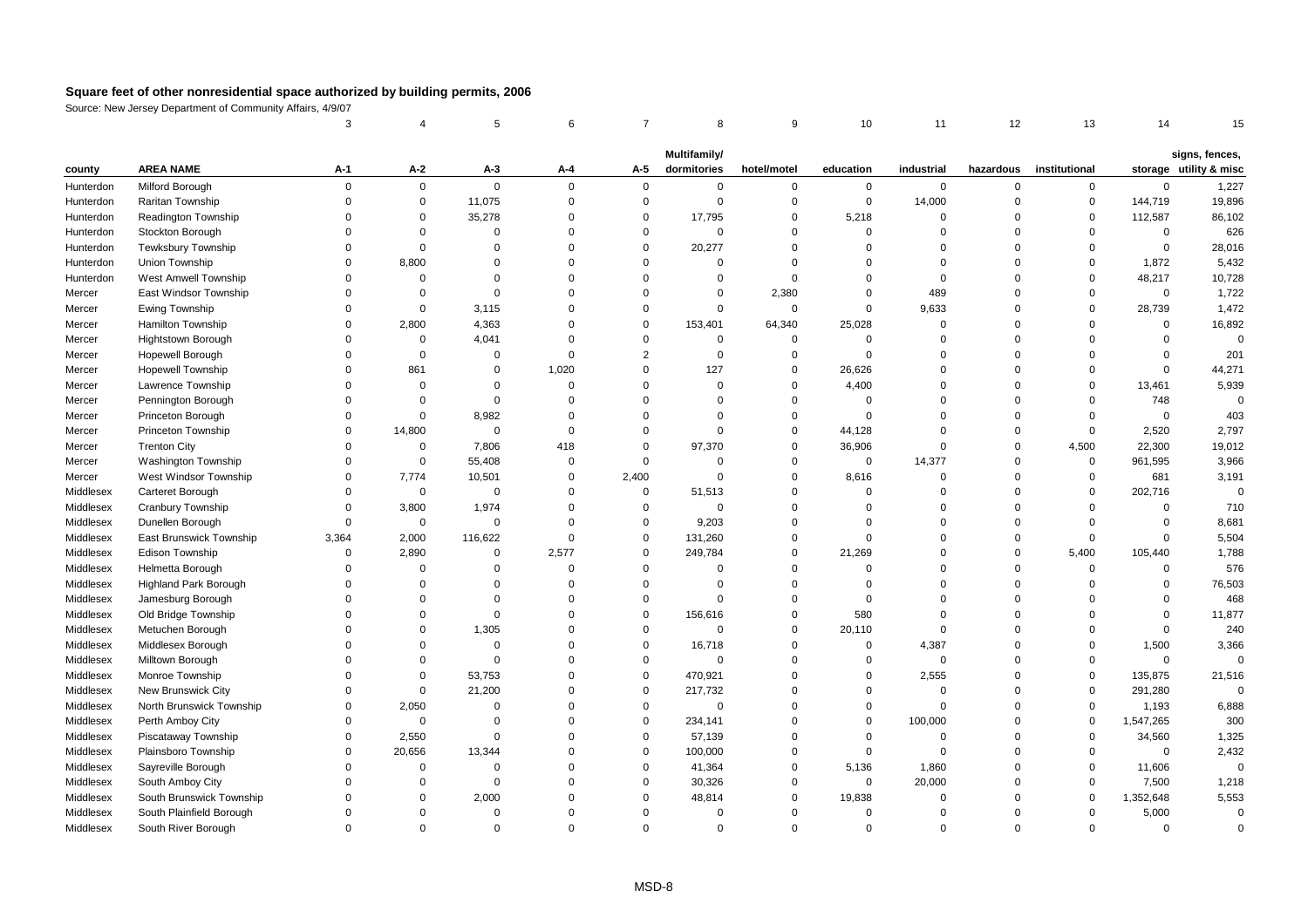|                      |                                      | 3                    |                      | 5                    | 6                          | $\overline{7}$             | 8                           | 9                          | 10                    | 11                         | 12                   | 13                         | 14                   | 15                                       |
|----------------------|--------------------------------------|----------------------|----------------------|----------------------|----------------------------|----------------------------|-----------------------------|----------------------------|-----------------------|----------------------------|----------------------|----------------------------|----------------------|------------------------------------------|
|                      |                                      |                      |                      |                      |                            |                            |                             |                            |                       |                            |                      |                            |                      |                                          |
| county               | <b>AREA NAME</b>                     | A-1                  | $A-2$                | $A-3$                | A-4                        | A-5                        | Multifamily/<br>dormitories | hotel/motel                | education             | industrial                 | hazardous            | institutional              |                      | signs, fences,<br>storage utility & misc |
| Middlesex            | Spotswood Borough                    | $\Omega$             | $\mathbf 0$          | $\mathbf 0$          | $\mathbf 0$                | $\mathbf 0$                | $\mathbf 0$                 | $\mathbf 0$                | $\mathbf 0$           | $\mathbf 0$                | 0                    | $\mathbf 0$                | $\mathbf 0$          | 2,384                                    |
| Middlesex            | Woodbridge Township                  | $\Omega$             | 448                  | $\mathbf 0$          | $\mathbf 0$                | $\mathbf 0$                | 202,548                     | $\mathbf 0$                | 59,877                | 33,203                     | $\Omega$             | $\mathbf 0$                | 75,278               | 31,812                                   |
| Monmouth             | Allenhurst Borough                   | $\Omega$             | $\mathbf 0$          | $\mathbf 0$          | $\mathbf 0$                | $\mathbf 0$                | $\mathbf 0$                 | $\mathsf 0$                | $\mathbf 0$           | $\mathbf 0$                | $\Omega$             | $\mathsf 0$                | $\Omega$             | 872                                      |
| Monmouth             | Allentown Borough                    | $\Omega$             | $\Omega$             | $\Omega$             | $\mathbf 0$                | $\Omega$                   | $\mathbf 0$                 | $\Omega$                   | $\mathbf 0$           | $\Omega$                   | $\Omega$             | $\Omega$                   | $\Omega$             | $\Omega$                                 |
| Monmouth             | <b>Asbury Park City</b>              | 238,457              | $\Omega$             | $\Omega$             | $\mathbf 0$                | $\Omega$                   | 343,156                     | $\mathbf 0$                | $\mathbf 0$           | $\Omega$                   | $\mathbf 0$          | 3,185                      | $\Omega$             |                                          |
| Monmouth             | Atlantic Highlands Borough           | $\mathbf 0$          | $\mathbf 0$          | $\Omega$             | $\mathbf 0$                | $\mathbf 0$                | $\mathbf 0$                 | 12,163                     | $\mathbf 0$           | $\mathbf 0$                | $\Omega$             | $\mathsf 0$                | $\Omega$             | $\Omega$                                 |
| Monmouth             | Avon-by-the-Sea Borough              | 200                  | $\Omega$             | $\Omega$             | $\mathbf 0$                | $\Omega$                   | $\mathbf 0$                 | $\mathsf 0$                | $\Omega$              | $\Omega$                   | $\Omega$             | $\mathsf 0$                | $\Omega$             | $\Omega$                                 |
| Monmouth             | <b>Belmar Borough</b>                | $\Omega$             | 1,858                | $\Omega$             | $\mathbf 0$                | $\Omega$                   | $\mathbf 0$                 | $\Omega$                   | $\Omega$              | $\Omega$                   | $\Omega$             | $\Omega$                   | $\mathbf 0$          | 3,744                                    |
| Monmouth             | <b>Bradley Beach Borough</b>         | $\Omega$             | $\Omega$             | 0                    | $\mathbf 0$                | $\Omega$                   | $\Omega$                    | $\Omega$                   | $\Omega$              | $\Omega$                   | $\Omega$             | $\Omega$                   | $\mathbf 0$          | 150                                      |
| Monmouth             | <b>Brielle Borough</b>               | $\Omega$             | $\Omega$             | $\Omega$             | $\mathbf 0$                | $\Omega$                   | $\Omega$                    | $\Omega$                   | $\Omega$              | $\Omega$                   | $\Omega$             | $\Omega$                   | 1,055                | 877                                      |
| Monmouth             | <b>Colts Neck Township</b>           | $\Omega$             | $\Omega$             | $\Omega$             | $\mathbf 0$                | $\Omega$                   | $\Omega$                    | $\Omega$                   | $\Omega$              | $\Omega$                   | $\Omega$             | $\Omega$                   | 4,218                | 19,083                                   |
| Monmouth             | Deal Borough                         | $\Omega$             | $\Omega$             | $\Omega$             | 4,022                      | $\Omega$                   | $\mathbf 0$                 | $\Omega$                   | $\mathbf 0$           | $\Omega$                   | $\Omega$             | $\mathbf 0$                | $\mathsf 0$          | $\mathbf 0$                              |
| Monmouth             | Eatontown Borough                    | $\Omega$             | 2,356                | $\Omega$             | $\mathbf 0$                | $\Omega$                   | $\mathbf 0$                 | $\mathbf 0$                | $\mathbf 0$           | $\mathbf 0$                | $\Omega$             | $\Omega$                   | 5,537                | 2,544                                    |
| Monmouth             | Englishtown Borough                  | $\Omega$             | $\mathbf 0$          | $\Omega$             | $\overline{0}$             | $\Omega$                   | $\mathbf 0$                 | $\mathbf 0$                | $\mathbf 0$           | $\Omega$                   | $\Omega$             | $\Omega$                   | $\Omega$             | 938                                      |
| Monmouth             | Fair Haven Borough                   | $\Omega$             | $\Omega$             | $\Omega$             | $\Omega$                   | $\Omega$                   | $\Omega$                    | $\Omega$                   | 8,238                 | $\Omega$                   | $\Omega$             | $\Omega$                   | $\Omega$             | $\Omega$                                 |
| Monmouth             | Farmingdale Borough                  | $\Omega$             | $\Omega$             | $\Omega$             | $\mathbf 0$                | $\Omega$                   | 4,600                       | $\mathbf 0$                | $\mathbf 0$           | $\Omega$                   | 0                    | $\Omega$                   | $\Omega$             | $\Omega$                                 |
| Monmouth             | Freehold Borough                     | $\Omega$             | $\Omega$             | $\Omega$             | $\mathbf 0$                | $\Omega$                   | $\mathbf 0$                 | $\mathbf 0$                | $\mathbf 0$           | $\Omega$                   | $\Omega$             | $\Omega$                   | $\Omega$             | 6,390                                    |
| Monmouth             | Freehold Township                    | $\Omega$             | $\Omega$             | $\Omega$             | $\mathbf 0$                | $\mathbf 0$                | 29,729                      | $\overline{0}$             | $\Omega$              | $\mathbf 0$                | 0                    | 206,500                    | 83,670               | 6,385                                    |
| Monmouth             | <b>Highlands Borough</b>             | $\Omega$             | $\Omega$             | $\Omega$             | $\mathbf 0$                | $\Omega$                   | $\mathbf 0$                 | $\Omega$                   | $\Omega$              | $\Omega$                   | $\Omega$             | $\mathbf 0$                | $\Omega$             | 1,152                                    |
| Monmouth             | Holmdel Township                     | $\Omega$             | $\Omega$             | $\Omega$             | $\mathbf 0$                | $\Omega$                   | $\mathbf 0$                 | $\Omega$                   | $\Omega$              | $\mathbf 0$                | $\mathbf 0$          | $\Omega$                   | $\Omega$             | 13,066                                   |
| Monmouth             | <b>Howell Township</b>               | $\Omega$             | 12,764               | 16,260               | $\mathbf 0$                | $\Omega$                   | $\mathbf 0$                 | $\Omega$                   | $\Omega$              | 3,361                      | $\Omega$             | $\Omega$                   | $\overline{1}$       | 43,535                                   |
| Monmouth             | Interlaken Borough                   | $\Omega$             | $\mathsf 0$          | $\mathbf 0$          | $\mathbf 0$                | $\Omega$                   | $\mathbf 0$                 | $\Omega$                   | $\mathbf 0$           | $\mathbf 0$                | $\Omega$             | $\Omega$                   | $\mathbf 0$          | $\mathbf 0$                              |
| Monmouth             | Keansburg Borough                    | $\Omega$             | $\mathbf 0$          | 13,309               | $\mathbf 0$                | $\Omega$                   | $\mathbf 0$                 | $\Omega$                   | $\Omega$              | $\Omega$                   | $\Omega$             | $\Omega$                   | $\Omega$             | 300                                      |
| Monmouth             | Keyport Borough                      | $\Omega$             | 810                  | 3,366                | $\mathbf 0$                | $\Omega$                   | 440                         | $\Omega$                   | $\Omega$              | $\Omega$                   | $\Omega$             | $\Omega$                   | $\mathbf 0$          | 5,362                                    |
| Monmouth             | Little Silver Borough                | $\Omega$             | $\mathsf 0$          | $\Omega$             | $\mathbf 0$                | $\Omega$                   | $\mathbf 0$                 | $\Omega$                   | $\Omega$              | $\Omega$                   | $\Omega$             | $\Omega$                   | 5,359                | 916                                      |
| Monmouth             | Loch Arbour Village                  | $\Omega$             | $\mathbf 0$          | $\mathbf 0$          | $\mathbf 0$                | $\mathbf 0$                | $\mathbf 0$                 | $\mathbf 0$                | $\mathbf 0$           | $\mathbf 0$                | $\Omega$             | $\Omega$                   | $\mathbf 0$          | $\mathbf 0$                              |
| Monmouth             | Long Branch City                     | $\Omega$<br>$\Omega$ | $\Omega$             | 912                  | $\mathbf 0$                | $\mathbf 0$                | 63,834                      | $\Omega$                   | $\mathbf 0$           | 1,106                      | $\Omega$             | $\mathbf 0$<br>$\Omega$    | 9,152                | 9,257                                    |
| Monmouth             | Manalapan Township                   | $\Omega$             | $\Omega$             | $\mathbf 0$          | $\mathbf 0$<br>$\mathbf 0$ | $\Omega$                   | 94,846                      | $\Omega$                   | $\mathbf 0$           | $\mathbf 0$<br>$\mathbf 0$ | $\Omega$<br>$\Omega$ |                            | 3,150                | 35,735                                   |
| Monmouth             | Manasquan Borough                    | $\Omega$             | $\mathsf 0$          | 9,848<br>$\mathbf 0$ |                            | $\mathbf 0$<br>$\mathbf 0$ | 3,722                       | $\mathsf 0$<br>$\mathsf 0$ | 20,165<br>$\mathbf 0$ |                            | $\Omega$             | $\mathbf 0$<br>$\mathbf 0$ | $\mathsf 0$<br>5,100 | 1,292                                    |
| Monmouth<br>Monmouth | Marlboro Township<br>Matawan Borough | $\Omega$             | 4,722<br>$\mathbf 0$ | $\Omega$             | 3,604<br>$\mathbf 0$       | $\Omega$                   | 51,902<br>710               | $\overline{0}$             | $\mathbf 0$           | 19,200<br>$\Omega$         | $\Omega$             | $\Omega$                   | $\Omega$             | 6,516<br>2,170                           |
| Monmouth             | Aberdeen Township                    | $\Omega$             | $\mathbf 0$          | $\Omega$             | $\mathbf 0$                | $\Omega$                   | $\mathbf 0$                 | $\mathbf 0$                | $\mathbf 0$           | $\Omega$                   | $\Omega$             | $\Omega$                   | 123                  | 2,684                                    |
| Monmouth             | Middletown Township                  | $\Omega$             | $\mathsf 0$          | 28,980               | $\mathbf 0$                | $\mathbf 0$                | 299,966                     | 5,755                      | $\mathbf 0$           | $\mathbf 0$                | $\Omega$             | $\mathbf 0$                | 6,486                | 15,917                                   |
| Monmouth             | Millstone Township                   | $\Omega$             | 2,400                | $\mathbf 0$          | $\mathbf 0$                | $\mathbf 0$                | $\mathbf 0$                 | $\mathsf 0$                | $\mathbf 0$           | $\mathbf 0$                | $\Omega$             | $\mathsf 0$                | 46,239               | 29,334                                   |
| Monmouth             | Monmouth Beach Borough               | $\Omega$             | $\mathbf 0$          | 1,158                | $\mathbf 0$                | $\Omega$                   | $\mathbf 0$                 | $\mathsf 0$                | $\Omega$              | $\Omega$                   | $\Omega$             | $\Omega$                   | $\Omega$             | $\Omega$                                 |
| Monmouth             | Neptune Township                     | $\Omega$             | 7,274                | $\mathbf 0$          | $\mathbf 0$                | $\Omega$                   | $\mathbf 0$                 | 62,788                     | 161,539               | $\Omega$                   | $\Omega$             | 378,361                    | 394,708              | 11,168                                   |
| Monmouth             | Neptune City Borough                 | $\Omega$             | $\mathsf 0$          | $\mathbf 0$          | $\mathbf 0$                | $\Omega$                   | $\mathbf 0$                 | $\mathbf 0$                | $\mathbf 0$           | $\Omega$                   | $\mathbf 0$          | $\mathbf 0$                | 22,452               | $\Omega$                                 |
| Monmouth             | <b>Tinton Falls Borough</b>          | $\Omega$             | 0                    | 4,213                | $\mathbf 0$                | $\mathbf 0$                | 95,547                      | $\overline{0}$             | $\mathbf 0$           | 27,000                     | 0                    | $\mathsf 0$                | $\mathbf 0$          | 3,379                                    |
| Monmouth             | Ocean Township                       | $\Omega$             | $\Omega$             | $\Omega$             | $\mathbf 0$                | $\Omega$                   | $\mathbf 0$                 | 6,148                      | $\mathbf 0$           | $\Omega$                   | $\Omega$             | $\mathbf 0$                | 6,280                | 2,400                                    |
| Monmouth             | Oceanport Borough                    | $\Omega$             | $\mathbf 0$          | $\Omega$             | $\mathbf 0$                | $\Omega$                   | $\mathbf 0$                 | 13,678                     | $\mathbf 0$           | $\mathbf 0$                | $\mathbf 0$          | $\mathbf 0$                | 610                  | $\Omega$                                 |
| Monmouth             | Hazlet Township                      | $\Omega$             | $\Omega$             | 20,514               | $\Omega$                   | $\Omega$                   | $\mathbf 0$                 | $\overline{0}$             | $\Omega$              | $\Omega$                   | $\Omega$             | 5,028                      | $\Omega$             | $\Omega$                                 |
| Monmouth             | Red Bank Borough                     | $\Omega$             | $\Omega$             | 400                  | $\mathbf 0$                | $\Omega$                   | 147,193                     | $\Omega$                   | $\Omega$              | $\Omega$                   | $\Omega$             | $\Omega$                   | $\Omega$             | 2,794                                    |
| Monmouth             | Roosevelt Borough                    | $\Omega$             | $\Omega$             | $\mathbf 0$          | $\Omega$                   | $\Omega$                   | $\mathbf 0$                 | $\Omega$                   | $\Omega$              | $\Omega$                   | $\Omega$             | $\Omega$                   | $\Omega$             | 360                                      |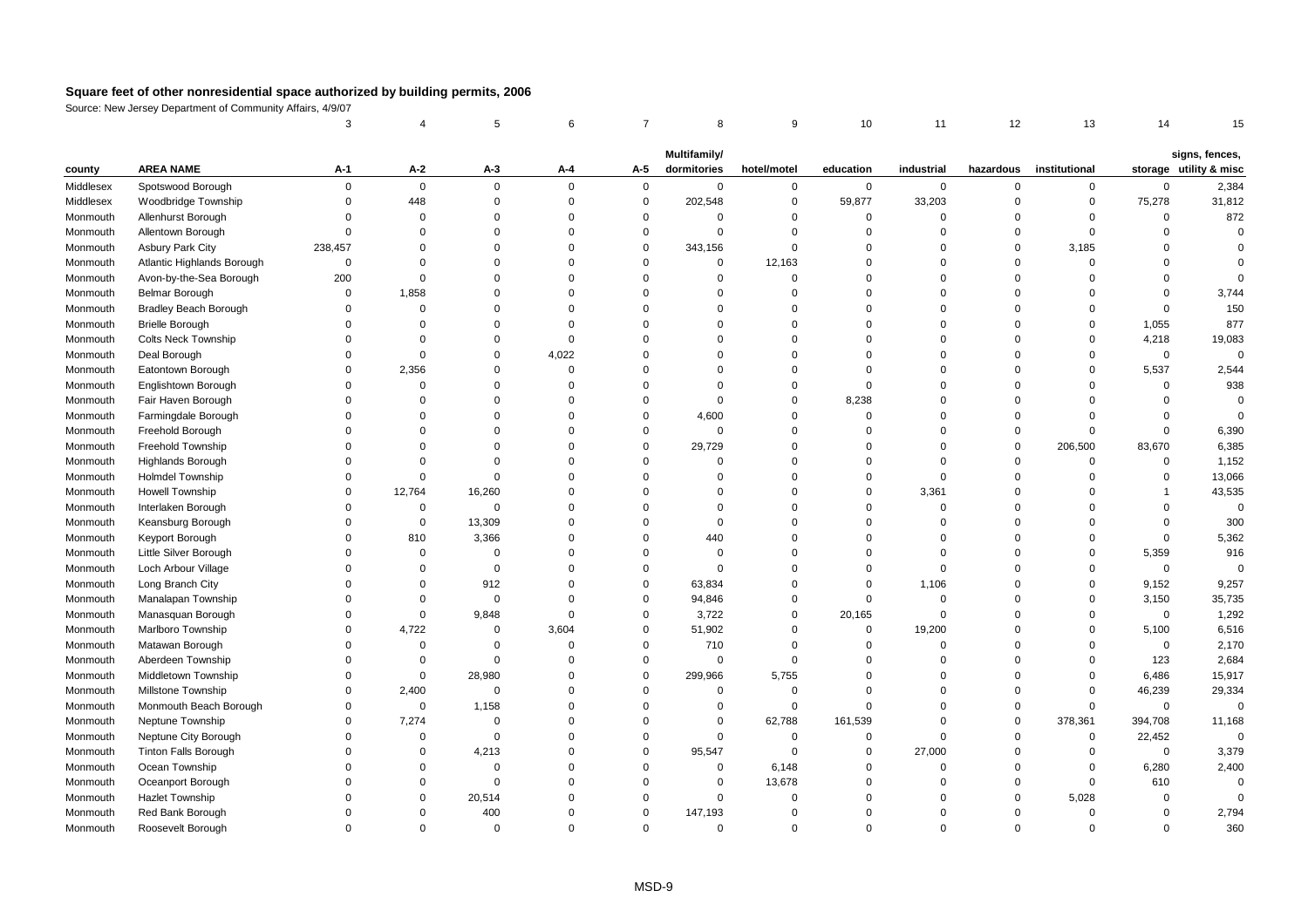|          |                           | 3                    |                   | 5                    | 6                          | $\overline{7}$       | 8                       | 9                          | 10                   | 11                   | 12                     | 13                         | 14                   | 15                                       |
|----------|---------------------------|----------------------|-------------------|----------------------|----------------------------|----------------------|-------------------------|----------------------------|----------------------|----------------------|------------------------|----------------------------|----------------------|------------------------------------------|
|          |                           |                      |                   |                      |                            |                      | Multifamily/            |                            |                      |                      |                        |                            |                      |                                          |
| county   | <b>AREA NAME</b>          | A-1                  | $A-2$             | $A-3$                | A-4                        | A-5                  | dormitories             | hotel/motel                | education            | industrial           | hazardous              | institutional              |                      | signs, fences,<br>storage utility & misc |
| Monmouth | Rumson Borough            | $\mathbf 0$          | $\mathbf 0$       | 14,800               | $\mathbf 0$                | $\mathbf 0$          | 0                       | $\mathbf 0$                | $\mathbf 0$          | $\mathbf 0$          | $\mathbf 0$            | 0                          | $\mathbf 0$          | $\Omega$                                 |
| Monmouth | Sea Bright Borough        | $\Omega$             | 300               | 6,887                | $\mathbf 0$                | $\mathsf 0$          | $\mathbf 0$             | $\mathbf 0$                | $\mathbf 0$          | $\mathbf 0$          | $\mathsf 0$            | $\mathbf 0$                | $\mathbf 0$          | $\mathsf 0$                              |
| Monmouth | Sea Girt Borough          | $\Omega$             | $\mathbf 0$       | $\Omega$             | $\mathbf 0$                | $\Omega$             | $\Omega$                | $\mathbf 0$                | $\Omega$             | $\mathbf 0$          | $\mathbf 0$            | $\Omega$                   | $\Omega$             | 1,092                                    |
| Monmouth | Shrewsbury Borough        | $\Omega$             | $\Omega$          | $\Omega$             | $\mathbf 0$                | $\Omega$             | $\Omega$                | $\Omega$                   | $\Omega$             | $\mathbf 0$          | $\Omega$               | $\Omega$                   | $\Omega$             | $\mathbf 0$                              |
| Monmouth | Shrewsbury Township       | $\Omega$             | $\mathbf 0$       | $\Omega$             | $\mathbf 0$                | $\Omega$             | $\mathbf 0$             | $\mathbf 0$                | $\Omega$             | $\mathbf 0$          | $\mathbf 0$            | $\Omega$                   | $\Omega$             | $\mathbf 0$                              |
| Monmouth | Lake Como Borough         | $\Omega$             | 96                | $\mathbf 0$          | $\mathbf 0$                | $\Omega$             | $\mathbf 0$             | $\mathbf 0$                | $\Omega$             | $\mathbf 0$          | $\mathsf 0$            | $\Omega$                   | $\mathbf 0$          | 912                                      |
| Monmouth | Spring Lake Borough       | $\Omega$             | $\Omega$          | $\Omega$             | $\mathbf 0$                | $\Omega$             | $\Omega$                | $\Omega$                   | $\Omega$             | $\Omega$             | $\Omega$               | $\Omega$                   | $\Omega$             | 1,548                                    |
| Monmouth | Spring Lake Heights Boro  | $\Omega$             | $\Omega$          | 463                  | $\mathbf 0$                | $\Omega$             | $\Omega$                | $\mathbf 0$                | $\Omega$             | $\mathbf 0$          | $\mathbf 0$            | $\Omega$                   | $\mathbf 0$          | 1,917                                    |
| Monmouth | Union Beach Borough       | $\Omega$             | $\Omega$          | $\mathbf 0$          | $\mathbf 0$                | $\Omega$             | $\Omega$                | $\mathbf 0$                | $\Omega$             | $\mathbf 0$          | $\mathbf 0$            | $\Omega$                   | $\Omega$             | $\mathsf 0$                              |
| Monmouth | Upper Freehold Township   | $\Omega$             | $\Omega$          | $\Omega$             | $\Omega$                   | $\Omega$             | 0                       | $\Omega$                   | $\Omega$             | 3,750                | $\mathbf 0$            | $\Omega$                   | 26,359               | 31,286                                   |
| Monmouth | Wall Township             | $\Omega$             | $\Omega$          | $\Omega$             | $\mathbf 0$                | $\Omega$             | 410,347                 | 24,117                     | $\mathbf 0$          | $\mathbf 0$          | $\mathbf 0$            | $\mathbf 0$                | 36,467               | 29,016                                   |
| Monmouth | West Long Branch Borough  | $\Omega$             | $\Omega$          | $\Omega$             | $\mathbf 0$                | $\Omega$             | 0                       | $\mathbf 0$                | 2,400                | $\mathbf 0$          | $\overline{0}$         | $\mathbf 0$                | $\mathsf 0$          | 560                                      |
| Morris   | Boonton Town              | $\Omega$             | $\Omega$          | $\Omega$             | $\mathbf 0$                | $\Omega$             | $\mathbf 0$             | $\mathbf 0$                | $\Omega$             | $\mathbf 0$          | $\mathsf 0$            | $\mathbf 0$                | $\mathsf 0$          | 1,809                                    |
| Morris   | <b>Boonton Township</b>   | $\Omega$             | $\Omega$          | $\Omega$             | $\mathbf 0$                | $\Omega$             | $\Omega$                | $\mathbf 0$                | $\Omega$             | $\Omega$             | $\Omega$               | $\Omega$                   | 4,500                | 11,765                                   |
| Morris   | <b>Butler Borough</b>     | $\Omega$             | $\Omega$          | $\Omega$             | $\mathbf 0$                | $\Omega$             | 47,317                  | $\Omega$                   | $\Omega$             | $\Omega$             | $\Omega$               | $\Omega$                   | $\mathbf 0$          | $\Omega$                                 |
| Morris   | Chatham Borough           | $\Omega$             | $\Omega$          | $\Omega$             | $\mathbf 0$                | $\Omega$             | $\mathbf 0$             | $\mathbf 0$                | 44,137               | $\Omega$             | $\mathsf 0$            | $\Omega$                   | $\mathsf 0$          | $\Omega$                                 |
| Morris   | Chatham Township          | $\Omega$             | $\mathbf 0$       | 13,978               | $\mathbf 0$                | $\mathbf 0$          | 68,379                  | $\mathbf 0$                | 14,747               | $\mathbf 0$          | $\overline{0}$         | $\mathbf 0$                | $\mathbf 0$          | 2,399                                    |
| Morris   | <b>Chester Borough</b>    | $\Omega$             | $\mathbf 0$       | 144                  | $\mathbf 0$                | $\Omega$             | 9,497                   | $\mathbf 0$                | $\Omega$             | $\mathbf 0$          | $\mathbf 0$            | $\mathbf 0$                | 7,346                | $\Omega$                                 |
| Morris   | <b>Chester Township</b>   | $\Omega$             | $\mathbf 0$       | $\mathbf 0$          | $\mathbf 0$                | $\Omega$             | $\Omega$                | $\mathbf 0$                | 38,069               | $\mathbf 0$          | $\mathbf 0$            | $\mathbf 0$                | 16,000               | 22,525                                   |
| Morris   | Denville Township         | $\Omega$             | $\mathbf 0$       | 28,637               | $\mathbf 0$                | $\Omega$             | $\mathbf 0$             | $\mathbf 0$                | 18,844               | $\mathbf 0$          | $\mathbf 0$            | $\mathbf 0$                | 31,100               | 8,528                                    |
| Morris   | Dover Town                | $\Omega$             | $\Omega$          | $\Omega$             | $\mathbf 0$                | $\Omega$             | $\mathbf 0$             | $\mathbf 0$                | $\Omega$             | $\mathbf 0$          | $\mathbf 0$            | $\mathbf 0$                | 150,875              | 448                                      |
| Morris   | East Hanover Township     | $\Omega$             | $\Omega$          | $\Omega$             | $\mathbf 0$                | $\Omega$             | $\Omega$                | $\mathbf 0$                | 23,992               | $\mathbf 0$          | $\Omega$               | $\mathbf 0$                | 41,845               | 750                                      |
| Morris   | Florham Park Borough      | $\Omega$             | $\Omega$          | $\Omega$             | $\mathbf 0$                | $\Omega$             | $\mathbf 0$             | $\mathbf 0$                | 44,884               | $\mathbf 0$          | $\mathbf 0$            | $\mathbf 0$                | $\mathsf 0$          | 1,959                                    |
| Morris   | Hanover Township          | $\Omega$             | $\Omega$          | $\Omega$             | $\mathbf 0$                | $\mathbf 0$          | 17,562                  | $\mathbf 0$                | 26,484               | 1,442                | $\mathsf 0$            | $\mathsf 0$                | 198,372              | 1,302                                    |
| Morris   | Harding Township          | $\Omega$             | $\Omega$          | $\Omega$             | $\Omega$                   | $\Omega$             | $\Omega$                | $\Omega$                   | $\Omega$             | $\mathbf 0$          | $\Omega$               | $\Omega$                   | $\mathbf 0$          | 11,444                                   |
| Morris   | Jefferson Township        | $\Omega$             | $\mathbf 0$       | 10,000               | $\mathbf 0$                | $\Omega$             | $\mathbf 0$             | $\mathbf 0$                | $\Omega$             | $\mathbf 0$          | $\mathbf 0$            | $\mathbf 0$                | 720                  | 15,686                                   |
| Morris   | Kinnelon Borough          | $\Omega$             | $\mathbf 0$       | $\mathbf 0$          | $\mathbf 0$                | $\Omega$             | $\mathbf 0$             | $\mathbf 0$                | $\Omega$             | $\mathbf 0$          | $\mathbf 0$            | $\mathbf 0$                | $\mathsf 0$          | $\mathbf 0$                              |
| Morris   | Lincoln Park Borough      | $\Omega$             | $\Omega$          | $\Omega$             | $\mathbf 0$                | $\Omega$             | $\mathbf 0$             | $\Omega$                   | $\Omega$             | $\mathbf 0$          | $\mathsf 0$            | $\Omega$                   | $\mathsf 0$          | $\Omega$                                 |
| Morris   | Madison Borough           | $\Omega$             | $\Omega$          | $\Omega$             | $\Omega$                   | $\Omega$             | $\Omega$                | $\mathbf 0$                | $\Omega$             | $\Omega$             | $\mathbf 0$            | $\mathbf 0$                | 103,976              | 680                                      |
| Morris   | Mendham Borough           | $\Omega$             | $\Omega$          | $\Omega$             | $\mathbf 0$                | $\Omega$             | $\Omega$                | $\mathbf 0$                | 21,770               | $\Omega$             | $\mathbf 0$            | $\Omega$                   | $\Omega$             | 3,001                                    |
| Morris   | Mendham Township          | $\Omega$             | $\Omega$          | $\Omega$             | $\mathbf 0$                | $\Omega$             | $\Omega$                | $\mathbf 0$                | $\Omega$             | $\mathbf 0$          | $\mathsf 0$            | $\Omega$                   | $\mathbf 0$          | 2,670                                    |
| Morris   | Mine Hill Township        | $\Omega$             | $\Omega$          | $\Omega$             | $\mathbf 0$                | $\Omega$             | $\Omega$                | $\mathbf 0$                | $\Omega$             | $\Omega$             | $\mathbf 0$            | $\Omega$                   | $\Omega$             | $\mathbf{0}$                             |
| Morris   | Montville Township        | $\Omega$             | 8,098             | 1,099                | $\mathbf 0$                | $\Omega$             | $\mathbf 0$             | $\Omega$                   | $\Omega$             | $\mathbf 0$          | $\Omega$               | $\Omega$                   | $\Omega$             | 11,546                                   |
| Morris   | Morris Township           | $\Omega$             | $\mathsf 0$       | $\Omega$             | $\mathbf 0$                | 151                  | $\Omega$                | $\mathbf 0$                | $\Omega$             | $\Omega$             | $\mathsf 0$            | $\Omega$<br>$\Omega$       | $\Omega$             | 900                                      |
| Morris   | Morris Plains Borough     | $\Omega$             | $\Omega$          | 0                    | $\mathbf 0$                | $\mathsf 0$          | $\Omega$                | $\mathbf 0$<br>$\Omega$    | $\Omega$<br>$\Omega$ | $\mathbf 0$          | $\mathbf 0$            |                            | $\Omega$             | $\mathbf 0$                              |
| Morris   | Morristown Town           | 23,578               | $\Omega$          | $\Omega$             | $\mathbf 0$                | $\mathbf 0$          | 211,965                 |                            |                      | $\mathbf 0$          | $\mathbf 0$            | 161,259                    | $\Omega$             | 740                                      |
| Morris   | Mountain Lakes Borough    | $\Omega$<br>$\Omega$ | $\mathbf 0$       | $\mathbf 0$          | $\mathbf 0$                | $\mathbf 0$          | $\mathbf 0$             | $\mathbf 0$<br>$\mathbf 0$ | $\Omega$<br>$\Omega$ | $\mathbf 0$          | $\mathbf 0$            | $\mathbf 0$                | $\mathbf 0$          | 576                                      |
| Morris   | Mount Arlington Borough   | $\Omega$             | $\mathbf 0$       | 327                  | $\mathbf 0$                | $\mathbf 0$          | 41,254                  | $\Omega$                   | $\Omega$             | $\mathbf 0$          | $\mathsf 0$            | $\mathsf 0$                | 14,976               | 1,880                                    |
| Morris   | Mount Olive Township      | $\Omega$             | 6,015<br>$\Omega$ | $\Omega$<br>$\Omega$ | $\mathbf 0$<br>$\mathbf 0$ | $\Omega$<br>$\Omega$ | 46,385<br>$\Omega$      | $\mathbf 0$                | $\Omega$             | 4,275<br>$\mathbf 0$ | 31,332<br>$\mathbf{0}$ | $\mathbf 0$<br>$\mathbf 0$ | 2,035<br>$\Omega$    | 40,367<br>$\Omega$                       |
| Morris   | Netcong Borough           | $\Omega$             | $\Omega$          |                      |                            | $\Omega$             |                         | $\Omega$                   |                      |                      |                        |                            |                      | $\Omega$                                 |
| Morris   | Parsippany-Troy Hills Twp | $\Omega$             | $\Omega$          | $\mathbf 0$<br>480   | $\mathbf 0$<br>$\Omega$    | $\Omega$             | $\Omega$<br>$\mathbf 0$ | $\mathbf 0$                | 26,195<br>$\Omega$   | 0<br>$\mathbf 0$     | 0<br>$\Omega$          | 6,406<br>$\mathbf 0$       | $\Omega$<br>$\Omega$ | $\mathbf 0$                              |
| Morris   | Long Hill Township        | $\Omega$             | $\Omega$          | $\Omega$             | $\Omega$                   | $\Omega$             | 339,115                 | $\Omega$                   | $\Omega$             | $\Omega$             | $\Omega$               | 2.490                      | $\Omega$             | 1,949                                    |
| Morris   | Pequannock Township       |                      |                   |                      |                            |                      |                         |                            |                      |                      |                        |                            |                      |                                          |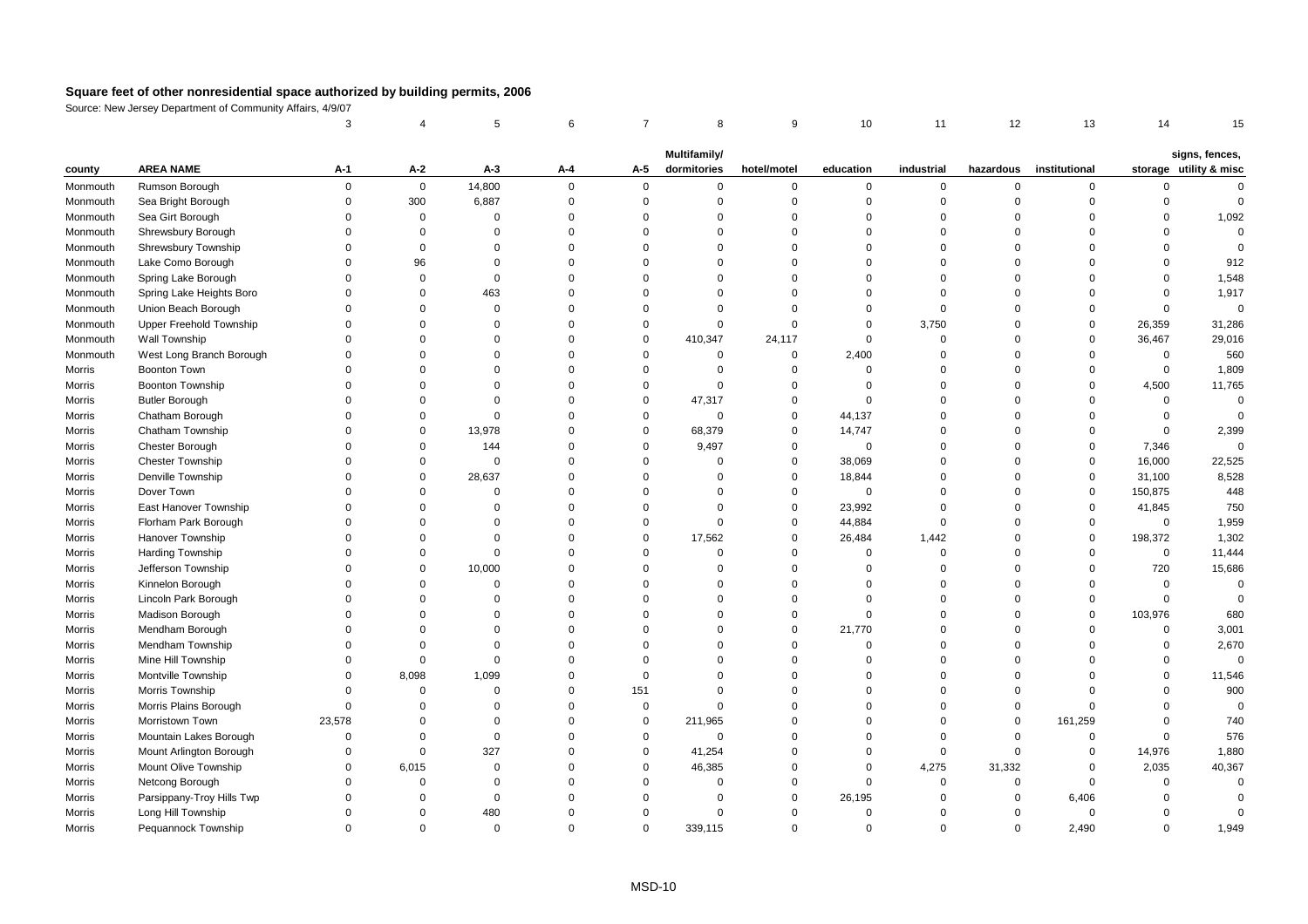|                  |                                               | 3                    |                            | 5                       | 6                    | $\overline{7}$             | 8                      | 9                        | 10                    | 11                    | 12                         | 13                         | 14                      | 15                     |
|------------------|-----------------------------------------------|----------------------|----------------------------|-------------------------|----------------------|----------------------------|------------------------|--------------------------|-----------------------|-----------------------|----------------------------|----------------------------|-------------------------|------------------------|
|                  |                                               |                      |                            |                         |                      |                            |                        |                          |                       |                       |                            |                            |                         |                        |
|                  | <b>AREA NAME</b>                              |                      | $A-2$                      |                         |                      |                            | Multifamily/           |                          |                       |                       |                            |                            |                         | signs, fences,         |
| county           |                                               | A-1<br>786           |                            | A-3                     | A-4<br>$\mathbf 0$   | A-5                        | dormitories            | hotel/motel              | education             | industrial            | hazardous                  | institutional              |                         | storage utility & misc |
| Morris<br>Morris | Randolph Township<br>Riverdale Borough        | $\Omega$             | $\mathsf 0$<br>$\mathbf 0$ | $\mathbf 0$<br>0        | $\mathsf 0$          | $\mathbf 0$<br>$\mathsf 0$ | $\mathbf 0$<br>191,222 | $\mathsf 0$<br>$\pmb{0}$ | 58,211<br>$\mathsf 0$ | 20,348<br>$\mathsf 0$ | $\mathbf 0$<br>$\mathbf 0$ | $\mathbf 0$<br>$\mathsf 0$ | 75,389<br>100,292       | 4,288<br>$\mathbf 0$   |
| Morris           | Rockaway Borough                              | $\Omega$             | $\mathbf 0$                | 0                       | $\mathsf 0$          | $\mathbf 0$                | $\mathbf 0$            | $\mathbf 0$              | $\mathbf 0$           | $\mathbf 0$           | $\mathbf 0$                | $\mathbf 0$                | $\mathbf 0$             | $\Omega$               |
| Morris           | Rockaway Township                             | $\Omega$             | $\Omega$                   | $\Omega$                | $\Omega$             | $\Omega$                   | $\Omega$               | $\mathbf 0$              | $\Omega$              | $\Omega$              | $\Omega$                   | 11,373                     | $\mathbf 0$             | 5,575                  |
| Morris           | Roxbury Township                              | $\Omega$             | $\Omega$                   | $\Omega$                | $\Omega$             | $\Omega$                   | $\mathbf 0$            | 101                      | $\Omega$              | $\Omega$              | $\Omega$                   | $\mathbf 0$                | 175,681                 | 23,539                 |
| Morris           | Victory Gardens Borough                       | $\Omega$             | $\Omega$                   | $\Omega$                | $\mathbf 0$          | $\Omega$                   | $\Omega$               | $\mathbf 0$              | $\Omega$              | $\Omega$              | $\Omega$                   | $\mathbf 0$                | $\mathbf 0$             | $\mathbf 0$            |
| Morris           | Washington Township                           | $\Omega$             | $\Omega$                   | $\Omega$                | $\Omega$             | $\Omega$                   | $\Omega$               | $\Omega$                 | $\Omega$              | $\Omega$              | $\Omega$                   | $\mathbf 0$                | 3,200                   | 23,091                 |
| Morris           | Wharton Borough                               | $\Omega$             | $\Omega$                   | $\Omega$                | $\mathbf 0$          | $\Omega$                   | $\Omega$               | $\Omega$                 | $\Omega$              | $\Omega$              | $\Omega$                   | $\mathbf 0$                | $\Omega$                | $\Omega$               |
| Ocean            | Barnegat Light Borough                        | $\Omega$             | $\Omega$                   | $\Omega$                | $\Omega$             | $\Omega$                   | $\Omega$               | $\Omega$                 | $\Omega$              | $\Omega$              | $\Omega$                   | $\Omega$                   | $\Omega$                | $\Omega$               |
| Ocean            | Bay Head Borough                              | $\Omega$             | $\Omega$                   | $\Omega$                | $\Omega$             | $\Omega$                   | $\Omega$               | $\Omega$                 | $\Omega$              | $\Omega$              | $\Omega$                   | $\Omega$                   | $\Omega$                |                        |
| Ocean            | Beach Haven Borough                           | $\Omega$             | $\Omega$                   | $\Omega$                | $\Omega$             | $\Omega$                   | 10,563                 | $\Omega$                 | $\Omega$              | $\Omega$              | $\Omega$                   | $\Omega$                   | $\mathbf 0$             | 2,100                  |
| Ocean            | Beachwood Borough                             | $\Omega$             | $\mathbf 0$                | $\Omega$                | $\Omega$             | $\Omega$                   | $\mathbf 0$            | $\Omega$                 | $\Omega$              | $\Omega$              | $\Omega$                   | $\mathbf 0$                | 640                     | $\Omega$               |
| Ocean            | <b>Berkeley Township</b>                      | $\Omega$             | 5,057                      | $\Omega$                | 9,200                | $\Omega$                   | $\mathbf 0$            | $\Omega$                 | $\Omega$              | $\Omega$              | $\Omega$                   | $\mathbf 0$                | $\mathbf 0$             | 41,600                 |
| Ocean            | <b>Brick Township</b>                         | $\Omega$             | $\mathbf 0$                | $\mathbf 0$             | $\mathsf 0$          | $\mathbf 0$                | 20,978                 | $\overline{0}$           | $\mathbf 0$           | $\mathbf 0$           | $\Omega$                   | $\mathbf 0$                | $\mathbf 0$             | 7,555                  |
| Ocean            | Toms River Township                           | 42,206               | 18,112                     | 6,021                   | 183,017              | $\Omega$                   | 4,480                  | $\mathbf 0$              | 95,394                | 600                   | $\Omega$                   | 26,767                     | 145,674                 | 8,622                  |
| Ocean            | Eagleswood Township                           | $\Omega$             | $\mathbf 0$                | $\mathbf 0$             | $\mathbf 0$          | $\Omega$                   | $\mathbf 0$            | $\mathbf 0$              | $\Omega$              | $\mathbf 0$           | $\Omega$                   | $\mathbf 0$                | 2,401                   | 10,970                 |
| Ocean            | Harvey Cedars Borough                         | $\Omega$             | $\mathbf 0$                | 3,266                   | $\Omega$             | $\Omega$                   | $\Omega$               | $\mathbf 0$              | 0                     | $\Omega$              | $\Omega$                   | $\mathbf 0$                | $\mathbf 0$             | $\mathbf{0}$           |
| Ocean            | Island Heights Borough                        | $\Omega$             | $\mathbf 0$                | $\mathbf 0$             | $\Omega$             | $\Omega$                   | $\mathbf 0$            | $\overline{0}$           | $\Omega$              | $\Omega$              | $\mathbf 0$                | $\mathbf 0$                | $\mathbf 0$             | $\Omega$               |
| Ocean            | Jackson Township                              | $\Omega$             | 3,600                      | $\Omega$                | 1,234                | $\Omega$                   | $\mathbf 0$            | $\mathbf 0$              | 13,652                | $\Omega$              | 2,543                      | 10,000                     | 32,058                  | 37,593                 |
| Ocean            | Lacey Township                                | $\Omega$             | $\mathbf 0$                | $\mathbf 0$             | $\mathbf 0$          | $\Omega$                   | 8,880                  | $\mathbf 0$              | $\mathbf 0$           | $\mathbf 0$           | $\Omega$                   | $\mathbf 0$                | 28,588                  | 14,712                 |
| Ocean            | Lakehurst Borough                             | $\Omega$             | 0                          | 1,930                   | 0                    | $\mathbf 0$                | $\mathbf 0$            | 1,370                    | $\mathbf 0$           | $\mathbf 0$           | $\Omega$                   | $\mathbf 0$                | $\mathsf 0$             | $\mathbf 0$            |
| Ocean            | Lakewood Township                             | $\Omega$             | $\mathbf 0$                | 29,766                  | $\mathsf 0$          | 12,600                     | 360,397                | $\mathsf 0$              | 36,732                | 56,757                | $\mathbf 0$                | $\mathbf 0$                | 761,823                 | 13,124                 |
| Ocean            | Lavallette Borough                            | $\Omega$             | $\Omega$                   | $\mathbf 0$             | $\mathbf 0$          | $\mathbf 0$                | $\mathbf 0$            | $\overline{0}$           | $\mathbf 0$           | $\Omega$              | $\Omega$                   | $\mathbf 0$                | $\Omega$                | $\Omega$               |
| Ocean            | Little Egg Harbor Township                    | $\Omega$             | $\mathbf 0$                | $\mathbf 0$             | $\mathbf 0$          | $\mathbf 0$                | $\mathbf 0$            | $\Omega$                 | $\Omega$              | $\Omega$              | $\Omega$                   | $\mathbf 0$                | $\mathbf 0$             | $\Omega$               |
| Ocean            | Long Beach Township                           | $\Omega$             | $\mathbf 0$                | 160                     | $\mathbf 0$          | $\Omega$                   | $\mathbf 0$            | $\overline{0}$           | $\Omega$              | $\mathbf 0$           | $\Omega$                   | $\mathbf 0$                | $\Omega$                |                        |
| Ocean            | Manchester Township                           | $\Omega$             | $\mathbf 0$                | 13,387                  | 16,068               | 2,792                      | 38,250                 | $\Omega$                 | $\mathbf 0$           | 3,754                 | $\Omega$                   | $\Omega$                   | 2,812                   | 585                    |
| Ocean            | Mantoloking Borough                           | $\Omega$             | $\Omega$                   | $\mathbf 0$             | $\Omega$             | $\mathbf 0$                | $\mathbf 0$            | $\Omega$                 | $\Omega$              | $\mathbf 0$           | $\Omega$                   | $\Omega$                   | $\mathbf 0$             | $\Omega$               |
| Ocean            | Ocean Township                                | $\Omega$             | $\Omega$                   | $\Omega$                | $\Omega$             | $\Omega$                   | $\mathbf 0$            | $\Omega$                 | $\Omega$              | $\Omega$              | $\Omega$                   | $\Omega$                   | $\Omega$                | 4,408                  |
| Ocean            | Ocean Gate Borough                            | $\Omega$             | $\Omega$                   | $\Omega$                | $\Omega$             | $\Omega$                   | $\Omega$               | $\Omega$                 | $\Omega$              | $\Omega$              | $\Omega$                   | $\Omega$                   | $\mathbf 0$             | $\mathbf 0$            |
| Ocean            | Pine Beach Borough                            | $\Omega$             | $\mathbf 0$                | 0                       | $\Omega$             | $\Omega$                   | $\mathbf 0$            | $\Omega$                 | $\mathbf 0$           | $\mathbf 0$           | $\Omega$                   | $\Omega$                   | $\Omega$                | $\Omega$               |
| Ocean            | <b>Plumsted Township</b>                      | $\Omega$             | 8,388                      | 10,640                  | $\Omega$             | $\Omega$                   | $\Omega$               | $\Omega$                 | $\Omega$              | 10,211                | $\Omega$                   | $\Omega$                   | 61,610                  | 18,859                 |
| Ocean            | Point Pleasant Borough                        | $\Omega$             | 2,456                      | $\Omega$                | $\Omega$             | $\Omega$                   | 25,604                 | $\Omega$                 | $\Omega$              | $\Omega$              | $\Omega$                   | $\Omega$                   | $\mathbf 0$             | 4,659                  |
| Ocean            | Point Pleasant Beach Boro                     | $\Omega$             | $\mathbf 0$                | $\mathbf 0$             | $\mathbf 0$          | $\Omega$                   | $\mathbf 0$            | $\Omega$                 | $\Omega$              | $\Omega$              | $\Omega$                   | $\Omega$                   | $\mathbf 0$             | 1,306                  |
| Ocean            | Seaside Heights Borough                       | $\Omega$<br>$\Omega$ | $\mathbf 0$                | $\mathbf 0$<br>$\Omega$ | $\Omega$<br>$\Omega$ | $\mathbf 0$<br>$\Omega$    | 106,893<br>$\Omega$    | $\Omega$<br>$\Omega$     | $\Omega$<br>$\Omega$  | $\Omega$<br>$\Omega$  | $\Omega$<br>$\Omega$       | $\Omega$<br>$\Omega$       | $\mathbf 0$<br>$\Omega$ | $\mathsf 0$            |
| Ocean            | Seaside Park Borough                          | $\Omega$             | $\mathbf 0$                | $\Omega$                | $\Omega$             | $\Omega$                   | $\Omega$               | $\Omega$                 | $\Omega$              | $\Omega$              | $\Omega$                   | $\Omega$                   | $\Omega$                | 273<br>$\Omega$        |
| Ocean            | Ship Bottom Borough                           | $\Omega$             | 4,620<br>$\mathbf 0$       | $\Omega$                | $\mathbf 0$          | $\Omega$                   | $\Omega$               | $\Omega$                 | $\Omega$              | $\Omega$              | $\Omega$                   | $\Omega$                   | $\Omega$                | $\Omega$               |
| Ocean            | South Toms River Borough<br>Stafford Township | $\Omega$             | 5,048                      | 20,862                  | $\mathsf 0$          | $\Omega$                   | $\mathbf 0$            | $\Omega$                 |                       | $\Omega$              | $\Omega$                   | $\mathbf 0$                | 15,101                  | 79,872                 |
| Ocean<br>Ocean   | Surf City Borough                             | $\Omega$             | $\Omega$                   | $\mathbf 0$             | $\Omega$             | $\Omega$                   | $\Omega$               | $\Omega$                 | $\Omega$              | $\Omega$              | $\Omega$                   | $\mathbf 0$                | $\mathbf 0$             | $\mathbf 0$            |
| Ocean            | <b>Tuckerton Borough</b>                      | $\Omega$             | $\Omega$                   | $\mathbf 0$             | $\mathbf 0$          | $\Omega$                   | $\Omega$               | $\Omega$                 | $\Omega$              | $\Omega$              | $\Omega$                   | $\mathbf 0$                | $\mathbf 0$             | 12,734                 |
| Ocean            | <b>Barnegat Township</b>                      | $\Omega$             | $\Omega$                   | 16,732                  | $\Omega$             | $\Omega$                   | $\Omega$               | $\Omega$                 | $\Omega$              | $\Omega$              | $\Omega$                   | $\Omega$                   | 69,910                  | 7,939                  |
| Passaic          | <b>Bloomingdale Borough</b>                   | $\Omega$             | $\Omega$                   | $\Omega$                | $\Omega$             | $\Omega$                   | $\Omega$               | $\Omega$                 | $\Omega$              | $\Omega$              | $\Omega$                   | $\Omega$                   | $\mathbf 0$             | 1,120                  |
| Passaic          | <b>Clifton City</b>                           | $\Omega$             | $\Omega$                   | $\Omega$                | $\Omega$             | $\Omega$                   | $\Omega$               | $\Omega$                 | $\Omega$              | $\Omega$              | $\Omega$                   | $\Omega$                   | 5,400                   | 518                    |
|                  |                                               |                      |                            |                         |                      |                            |                        |                          |                       |                       |                            |                            |                         |                        |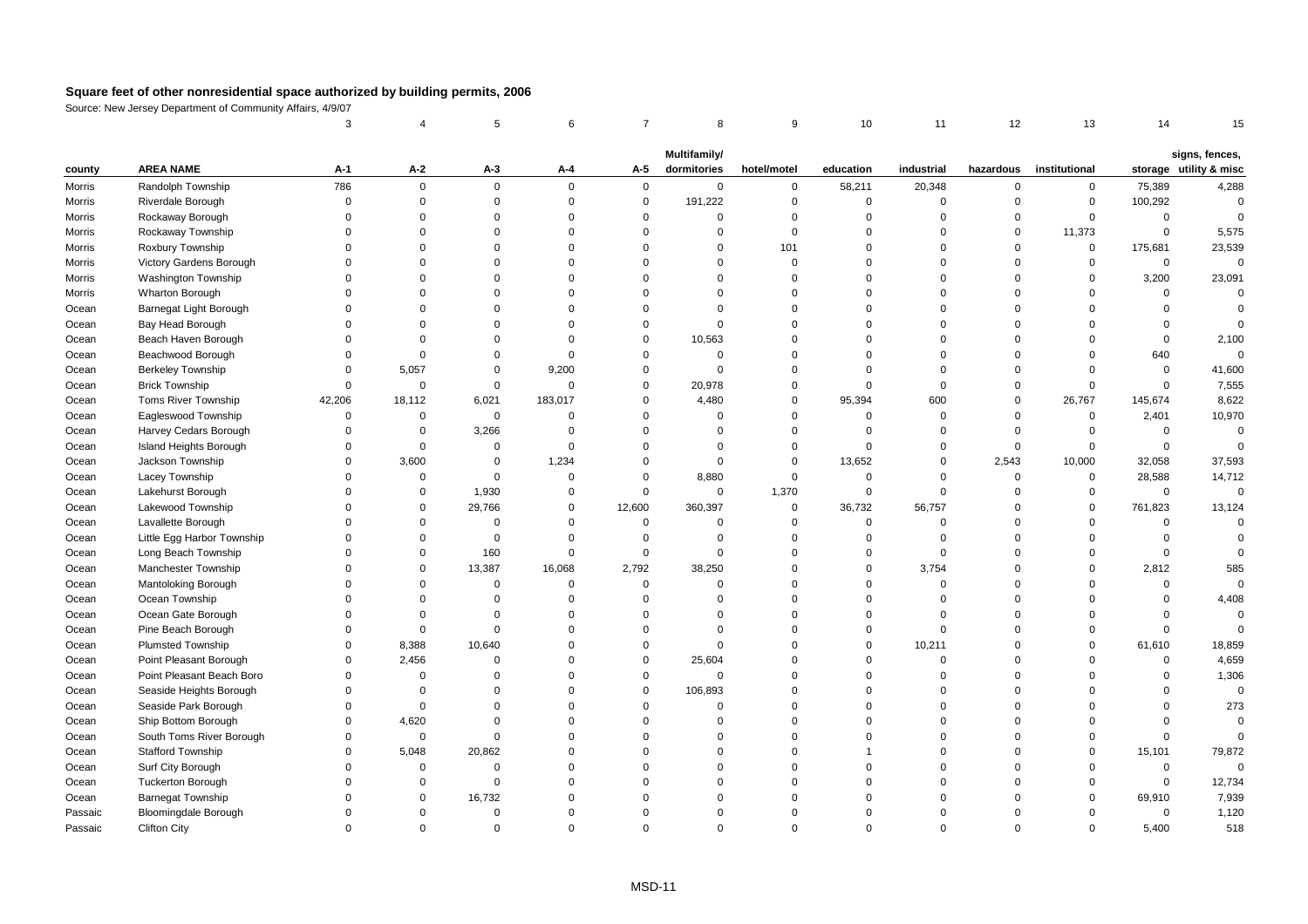|          |                               | 3           |             | 5           | 6        | $\overline{7}$ | 8            | 9           | 10          | 11          | 12             | 13            | 14          | 15                     |
|----------|-------------------------------|-------------|-------------|-------------|----------|----------------|--------------|-------------|-------------|-------------|----------------|---------------|-------------|------------------------|
|          |                               |             |             |             |          |                | Multifamily/ |             |             |             |                |               |             | signs, fences,         |
| county   | <b>AREA NAME</b>              | A-1         | A-2         | $A-3$       | A-4      | A-5            | dormitories  | hotel/motel | education   | industrial  | hazardous      | institutional |             | storage utility & misc |
| Passaic  | Haledon Borough               | $\Omega$    | $\mathbf 0$ | $\mathbf 0$ | $\Omega$ | $\mathbf{0}$   | 58,553       | $\mathbf 0$ | 0           | 0           | $\mathbf 0$    | $\mathbf 0$   | $\mathbf 0$ | $\mathbf 0$            |
| Passaic  | Hawthorne Borough             | $\Omega$    | $\mathsf 0$ | $\mathbf 0$ | $\Omega$ | $\mathsf 0$    | $\mathbf 0$  | $\mathbf 0$ | $\mathbf 0$ | $\mathbf 0$ | $\Omega$       | $\mathbf 0$   | $\mathbf 0$ | 1,877                  |
| Passaic  | <b>Little Falls Township</b>  | $\Omega$    | $\Omega$    | $\Omega$    | $\Omega$ | $\Omega$       | $\Omega$     | $\mathbf 0$ | $\Omega$    | $\mathbf 0$ | $\Omega$       | $\Omega$      | $\mathbf 0$ | 5,118                  |
| Passaic  | North Haledon Borough         | $\Omega$    | $\Omega$    | $\Omega$    | $\Omega$ | $\mathbf 0$    | $\Omega$     | $\mathbf 0$ | 73,022      | $\mathbf 0$ | $\Omega$       | $\Omega$      | $\Omega$    | 720                    |
| Passaic  | Passaic City                  | 182         | $\mathsf 0$ | $\Omega$    | $\Omega$ | $\mathbf 0$    | 16,296       | $\mathbf 0$ | $\mathbf 0$ | $\mathbf 0$ | $\overline{0}$ | $\mathbf 0$   | 5,764       | 1,724                  |
| Passaic  | Paterson City                 | $\mathbf 0$ | 3,072       | 5,001       | $\Omega$ | $\mathbf 0$    | 23,084       | $\mathbf 0$ | $\mathbf 0$ | 9,086       | $\overline{0}$ | 11,280        | 386,090     | 625                    |
| Passaic  | Pompton Lakes Borough         | $\Omega$    | $\mathbf 0$ | 19,704      | $\Omega$ | $\Omega$       | $\Omega$     | $\mathbf 0$ | $\Omega$    | $\mathbf 0$ | $\Omega$       | $\mathbf 0$   | $\mathbf 0$ | $\mathbf 0$            |
| Passaic  | Prospect Park Borough         | $\Omega$    | $\mathbf 0$ | $\mathbf 0$ | $\Omega$ | $\Omega$       | $\Omega$     | $\mathbf 0$ | $\Omega$    | $\Omega$    | $\Omega$       | $\Omega$      | $\Omega$    | $\Omega$               |
| Passaic  | Ringwood Borough              | $\Omega$    | $\mathbf 0$ | 1,280       | $\Omega$ | $\Omega$       | $\Omega$     | $\mathbf 0$ | $\Omega$    | $\Omega$    | $\Omega$       | $\Omega$      | $\Omega$    | 3,022                  |
| Passaic  | <b>Totowa Borough</b>         | $\Omega$    | 0           | $\Omega$    | $\Omega$ | $\mathbf 0$    | $\Omega$     | $\Omega$    | $\Omega$    | $\Omega$    | $\Omega$       | $\Omega$      | $\Omega$    | $\mathsf 0$            |
| Passaic  | Wanaque Borough               | $\Omega$    | $\Omega$    | $\Omega$    | $\Omega$ | $\mathbf 0$    | 600,459      | $\mathbf 0$ | $\Omega$    | $\mathbf 0$ | $\mathbf 0$    | $\Omega$      | $\Omega$    | 1,845                  |
| Passaic  | Wayne Township                | $\Omega$    | 22,989      | $\Omega$    | $\Omega$ | $\Omega$       | $\Omega$     | $\mathbf 0$ | $\Omega$    | $\Omega$    | $\overline{0}$ | 103,842       | $\mathbf 0$ | $\mathbf 0$            |
| Passaic  | West Milford Township         | $\Omega$    | $\mathbf 0$ | 8,827       | $\Omega$ | $\mathbf 0$    | $\Omega$     | $\mathbf 0$ | $\Omega$    | $\Omega$    | $\mathbf 0$    | 0             | 1,422       | 16,866                 |
| Passaic  | West Paterson Borough         | $\Omega$    | $\Omega$    | 47,034      | $\Omega$ | $\Omega$       | 202,297      | $\Omega$    | $\Omega$    | $\Omega$    | $\Omega$       | $\mathbf 0$   | 777         | 8,259                  |
| Salem    | Alloway Township              | $\Omega$    | $\mathbf 0$ | $\Omega$    | $\Omega$ | $\mathbf 0$    | $\Omega$     | $\Omega$    | $\Omega$    | $\Omega$    | $\Omega$       | $\Omega$      | 14,500      | 32,231                 |
| Salem    | Elmer Borough                 | $\Omega$    | $\Omega$    | $\mathbf 0$ | $\Omega$ | $\Omega$       | $\Omega$     | $\mathbf 0$ | $\Omega$    | $\mathbf 0$ | $\overline{0}$ | 2,160         | $\mathsf 0$ | 960                    |
| Salem    | Elsinboro Township            | $\Omega$    | $\Omega$    | $\Omega$    | $\Omega$ | $\Omega$       | $\Omega$     | $\mathbf 0$ | $\Omega$    | 0           | $\overline{0}$ | $\mathsf 0$   | $\mathsf 0$ | 4,920                  |
| Salem    | Lower Alloways Creek Twp      | $\Omega$    | $\Omega$    | $\Omega$    | $\Omega$ | $\Omega$       | $\Omega$     | $\mathbf 0$ | $\Omega$    | $\mathbf 0$ | $\Omega$       | $\mathbf 0$   | 12,250      | 19,946                 |
| Salem    | Mannington Township           | $\Omega$    | $\Omega$    | $\Omega$    | $\Omega$ | $\Omega$       | $\Omega$     | $\Omega$    | $\Omega$    | $\mathbf 0$ | $\Omega$       | $\mathbf 0$   | 46,296      | 1,728                  |
| Salem    | Oldmans Township              | 16,735      | $\Omega$    | $\Omega$    | $\Omega$ | $\Omega$       | 3,885        | $\mathbf 0$ | $\mathbf 0$ | 250,600     | $\Omega$       | 768           | 1,200       | 888                    |
| Salem    | Penns Grove Borough           | $\Omega$    | $\Omega$    | $\Omega$    | $\Omega$ | $\Omega$       | $\Omega$     | $\mathbf 0$ | $\Omega$    | $\mathbf 0$ | $\Omega$       | $\Omega$      | $\mathbf 0$ | $\Omega$               |
| Salem    | Pennsville Township           | $\Omega$    | 6,600       | $\Omega$    | $\Omega$ | $\Omega$       | 82,730       | $\mathbf 0$ | $\Omega$    | 1,520       | $\Omega$       | $\mathbf 0$   | 17,165      | 28,556                 |
| Salem    | Pilesgrove Township           | $\mathbf 0$ | $\mathbf 0$ | $\Omega$    | $\Omega$ | $\Omega$       | 0            | $\mathbf 0$ | $\Omega$    | 0           | $\Omega$       | $\mathbf 0$   | 9,792       | 25,138                 |
| Salem    | Pittsgrove Township           | $\Omega$    | $\Omega$    | $\Omega$    | $\Omega$ | $\Omega$       | $\Omega$     | $\mathbf 0$ | $\Omega$    | $\Omega$    | $\Omega$       | $\mathbf 0$   | 5,000       | 43,752                 |
| Salem    | Quinton Township              | 4,000       | $\Omega$    | $\Omega$    | $\Omega$ | $\mathbf 0$    | $\Omega$     | $\Omega$    | $\Omega$    | $\Omega$    | $\Omega$       | $\Omega$      | $\mathbf 0$ | 13,758                 |
| Salem    | Salem City                    | $\Omega$    | $\Omega$    | $\Omega$    | $\Omega$ | $\mathbf 0$    | 63,444       | $\mathbf 0$ | $\Omega$    | $\Omega$    | $\Omega$       | $\mathbf 0$   | $\mathbf 0$ | 20                     |
| Salem    | <b>Carneys Point Township</b> | $\Omega$    | $\Omega$    | $\Omega$    | $\Omega$ | $\Omega$       | $\Omega$     | $\mathbf 0$ | $\Omega$    | $\mathbf 0$ | $\overline{0}$ | 4,250         | 24,000      | 4,948                  |
| Salem    | Upper Pittsgrove Township     | $\Omega$    | $\Omega$    | $\Omega$    | $\Omega$ | $\mathbf 0$    | 5,158        | $\mathbf 0$ | $\Omega$    | $\mathbf 0$ | $\Omega$       | 0             | 26,132      | 16,952                 |
| Salem    | Woodstown Borough             | $\Omega$    | $\Omega$    | $\Omega$    | $\Omega$ | $\Omega$       | $\Omega$     | $\mathbf 0$ | $\Omega$    | $\Omega$    | $\Omega$       | $\mathbf 0$   | 1,200       | 896                    |
| Somerset | <b>Bedminster Township</b>    | $\Omega$    | $\Omega$    | $\Omega$    | $\Omega$ | $\Omega$       | $\Omega$     | $\mathbf 0$ | 960         | $\Omega$    | $\Omega$       | $\mathbf 0$   | 5,184       | 6,283                  |
| Somerset | Bernards Township             | $\Omega$    | 2,267       | 17,849      | $\Omega$ | 1,664          | 624          | $\mathbf 0$ | 174,060     | 0           | $\overline{0}$ | 9,964         | 4,248       | 46,593                 |
| Somerset | Bernardsville Borough         | $\Omega$    | $\mathbf 0$ | $\Omega$    | $\Omega$ | $\mathbf 0$    | $\Omega$     | $\mathbf 0$ | $\Omega$    | $\mathbf 0$ | $\Omega$       | $\Omega$      | $\mathbf 0$ | $\mathbf 0$            |
| Somerset | Bound Brook Borough           | $\Omega$    | $\mathbf 0$ | $\Omega$    | $\Omega$ | $\mathbf 0$    | 77,286       | $\mathbf 0$ | $\Omega$    | $\mathbf 0$ | $\Omega$       | $\mathbf 0$   | $\mathbf 0$ | $\Omega$               |
| Somerset | <b>Branchburg Township</b>    | $\Omega$    | 670         | $\mathbf 0$ | $\Omega$ | $\mathbf 0$    | $\mathbf 0$  | $\mathbf 0$ | $\mathbf 0$ | 2,000       | $\Omega$       | $\mathbf 0$   | 189,069     | 13,276                 |
| Somerset | <b>Bridgewater Township</b>   | $\Omega$    | 12,400      | 1,700       | $\Omega$ | $\mathbf 0$    | 234,774      | $\mathbf 0$ | $\Omega$    | $\Omega$    | $\Omega$       | $\mathbf 0$   | 78,020      | 25,328                 |
| Somerset | Far Hills Borough             | $\Omega$    | $\mathbf 0$ | $\mathbf 0$ | $\Omega$ | $\mathbf 0$    | $\Omega$     | $\mathbf 0$ | $\mathbf 0$ | $\mathbf 0$ | $\Omega$       | $\mathbf 0$   | $\mathbf 0$ | $\mathbf 0$            |
| Somerset | Franklin Township             | $\Omega$    | 44,261      | 2,785       | $\Omega$ | $\mathbf 0$    | 5            | $\mathbf 0$ | 379         | $\mathbf 0$ | $\Omega$       | 16,200        | 84,607      | 27,774                 |
| Somerset | Green Brook Township          | $\Omega$    | $\Omega$    | $\mathbf 0$ | $\Omega$ | $\Omega$       | $\mathbf 0$  | $\mathbf 0$ | $\mathbf 0$ | $\mathbf 0$ | $\overline{0}$ | $\mathbf 0$   | 4,248       | 906                    |
| Somerset | Hillsborough Township         | $\Omega$    | $\Omega$    | $\Omega$    | $\Omega$ | $\Omega$       | 37,347       | $\mathbf 0$ | $\mathbf 0$ | 29,250      | $\Omega$       | $\Omega$      | $\mathbf 0$ | 9,570                  |
| Somerset | Manville Borough              | $\Omega$    | $\Omega$    | $\Omega$    | $\Omega$ | $\Omega$       | $\Omega$     | $\mathbf 0$ | $\Omega$    | $\Omega$    | $\Omega$       | $\Omega$      | $\Omega$    | 1,590                  |
| Somerset | Millstone Borough             | $\Omega$    | $\Omega$    | $\Omega$    | $\Omega$ | $\Omega$       | $\Omega$     | $\mathbf 0$ | $\Omega$    | $\Omega$    | $\Omega$       | $\Omega$      | $\Omega$    | $\mathbf 0$            |
| Somerset | Montgomery Township           | $\Omega$    | $\Omega$    | $\Omega$    | $\Omega$ | $\Omega$       | $\Omega$     | $\mathbf 0$ | 5,033       | $\Omega$    | $\Omega$       | $\Omega$      | $\mathbf 0$ | 6,887                  |
| Somerset | North Plainfield Borough      | $\Omega$    | $\Omega$    | $\Omega$    | $\Omega$ | $\Omega$       | $\Omega$     | $\Omega$    | $\Omega$    | $\Omega$    | $\Omega$       | $\Omega$      | $\Omega$    | $\Omega$               |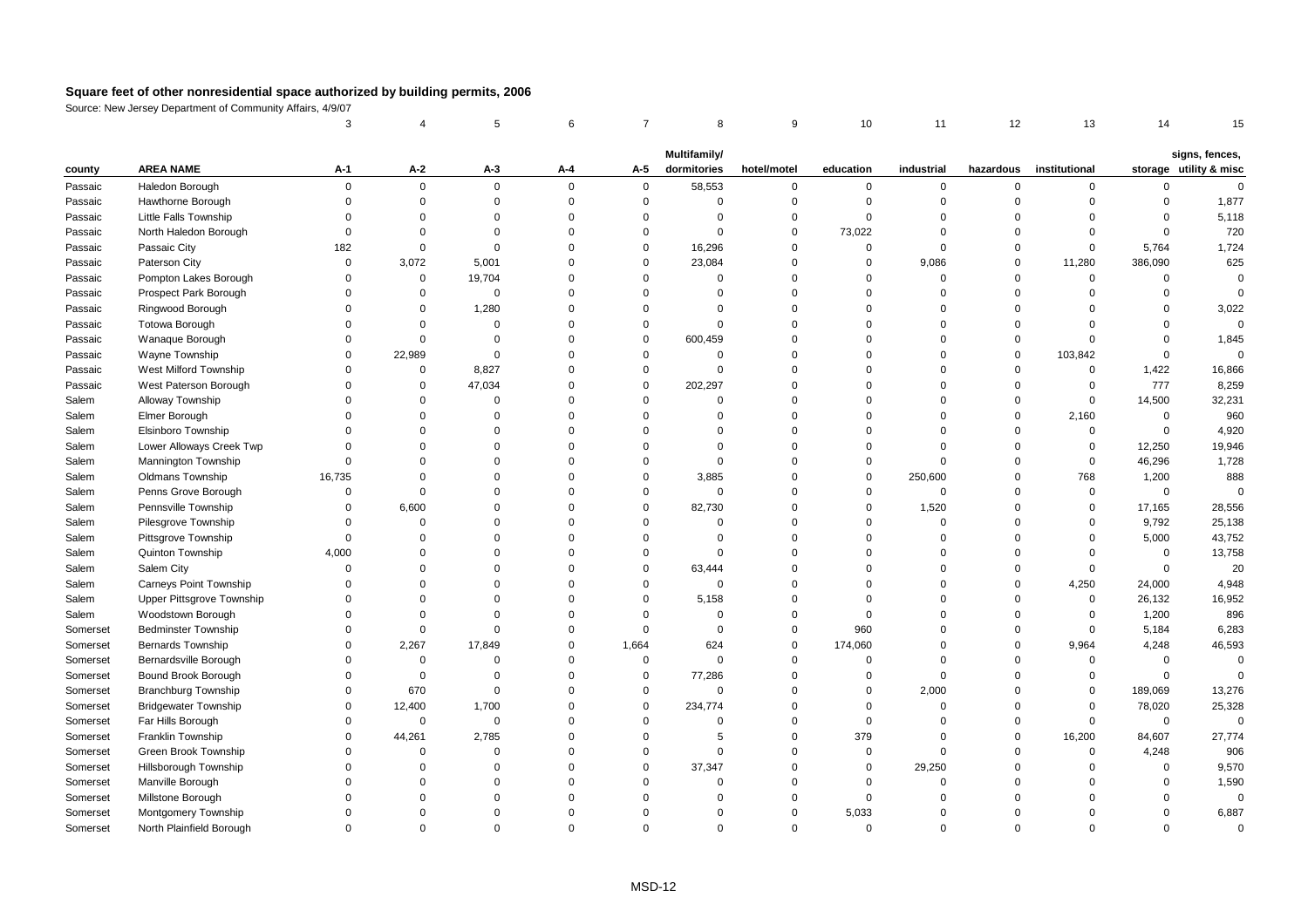|          |                            | 3                              |             | 5           | 6        | $\overline{7}$ | 8           | 9           | 10          | 11          | 12             | 13            | 14          | 15                     |
|----------|----------------------------|--------------------------------|-------------|-------------|----------|----------------|-------------|-------------|-------------|-------------|----------------|---------------|-------------|------------------------|
|          |                            | Multifamily/<br>signs, fences, |             |             |          |                |             |             |             |             |                |               |             |                        |
| county   | <b>AREA NAME</b>           | A-1                            | $A-2$       | $A-3$       | A-4      | A-5            | dormitories | hotel/motel | education   | industrial  | hazardous      | institutional |             | storage utility & misc |
| Somerset | Peapack-Gladstone Boro     | $\mathbf 0$                    | $\mathbf 0$ | $\mathbf 0$ | $\Omega$ | $\mathbf{0}$   | $\mathbf 0$ | $\mathbf 0$ | 0           | $\mathbf 0$ | $\mathbf 0$    | $\mathbf 0$   | 17,900      | 1,959                  |
| Somerset | Raritan Borough            | $\Omega$                       | $\mathbf 0$ | $\mathbf 0$ | $\Omega$ | $\mathbf{0}$   | $\Omega$    | $\mathbf 0$ | $\mathbf 0$ | 557         | $\mathbf 0$    | $\mathbf 0$   | 0           | $\mathbf 0$            |
| Somerset | Rocky Hill Borough         | $\Omega$                       | 120         | 375         | $\Omega$ | $\Omega$       | $\Omega$    | $\mathbf 0$ | $\Omega$    | $\mathbf 0$ | $\Omega$       | $\Omega$      | $\mathbf 0$ | $\Omega$               |
| Somerset | Somerville Borough         | 11,300                         | $\mathsf 0$ | $\mathbf 0$ | $\Omega$ | $\mathbf 0$    | $\Omega$    | $\mathbf 0$ | $\Omega$    | $\mathbf 0$ | $\Omega$       | $\Omega$      | $\mathbf 0$ | 2,418                  |
| Somerset | South Bound Brook Boro     | $\mathbf 0$                    | $\mathbf 0$ | 1,668       | $\Omega$ | $\mathbf 0$    | 89,811      | $\mathbf 0$ | $\Omega$    | $\Omega$    | $\Omega$       | $\Omega$      | $\mathbf 0$ | 452                    |
| Somerset | Warren Township            | $\mathbf 0$                    | $\mathbf 0$ | 19,731      | $\Omega$ | $\Omega$       | $\mathbf 0$ | $\mathbf 0$ | $\Omega$    | $\Omega$    | $\Omega$       | $\Omega$      | 96          | 11,308                 |
| Somerset | Watchung Borough           | $\mathbf 0$                    | $\mathbf 0$ | 13,002      | $\Omega$ | $\Omega$       | $\mathbf 0$ | $\mathbf 0$ | $\Omega$    | $\Omega$    | $\Omega$       | $\Omega$      | $\mathbf 0$ | 867                    |
| Sussex   | Andover Borough            | $\Omega$                       | 4,684       | $\Omega$    | $\Omega$ | $\Omega$       | $\Omega$    | $\mathbf 0$ | $\Omega$    | $\mathbf 0$ | $\Omega$       | $\Omega$      | $\Omega$    | 160                    |
| Sussex   | Andover Township           | $\Omega$                       | $\mathsf 0$ | $\Omega$    | $\Omega$ | $\mathbf 0$    | 4,166       | 374         | 47,181      | $\Omega$    | $\Omega$       | $\Omega$      | $\Omega$    | $\Omega$               |
| Sussex   | <b>Branchville Borough</b> | $\Omega$                       | $\mathbf 0$ | $\Omega$    | $\Omega$ | $\mathbf 0$    | $\Omega$    | $\mathbf 0$ | $\Omega$    | $\mathbf 0$ | $\Omega$       | $\Omega$      | $\Omega$    | $\Omega$               |
| Sussex   | <b>Byram Township</b>      | $\Omega$                       | $\Omega$    | $\mathbf 0$ | $\Omega$ | $\Omega$       | $\Omega$    | $\mathbf 0$ | 3,451       | $\mathbf 0$ | $\Omega$       | $\Omega$      | $\mathbf 0$ | 2,184                  |
| Sussex   | <b>Frankford Township</b>  | $\Omega$                       | $\Omega$    | 650         | $\Omega$ | $\Omega$       | $\Omega$    | $\mathbf 0$ | $\mathbf 0$ | $\Omega$    | $\overline{0}$ | $\mathbf 0$   | 11,832      | 12,607                 |
| Sussex   | Franklin Borough           | $\Omega$                       | $\mathsf 0$ | 5,343       | $\Omega$ | $\Omega$       | $\Omega$    | $\mathbf 0$ | $\Omega$    | $\mathbf 0$ | $\Omega$       | $\mathbf 0$   | 1,038       | 0                      |
| Sussex   | Fredon Township            | $\Omega$                       | $\Omega$    | $\Omega$    | $\Omega$ | $\Omega$       | $\Omega$    | $\Omega$    | $\Omega$    | $\Omega$    | $\Omega$       | $\Omega$      | $\mathsf 0$ | 11,258                 |
| Sussex   | Green Township             | $\Omega$                       | $\Omega$    | $\Omega$    | $\Omega$ | $\Omega$       | $\Omega$    | $\Omega$    | $\Omega$    | $\Omega$    | $\Omega$       | $\Omega$      | 3,920       | 960                    |
| Sussex   | Hamburg Borough            | $\Omega$                       | $\Omega$    | $\Omega$    | $\Omega$ | $\Omega$       | $\Omega$    | $\mathbf 0$ | $\Omega$    | $\Omega$    | $\Omega$       | $\Omega$      | 0           | $\mathbf 0$            |
| Sussex   | Hampton Township           | $\Omega$                       | $\Omega$    | $\Omega$    | $\Omega$ | $\Omega$       | $\mathbf 0$ | $\mathbf 0$ | $\Omega$    | $\Omega$    | $\Omega$       | $\mathbf 0$   | 5,000       | 17,778                 |
| Sussex   | Hardyston Township         | $\mathbf 0$                    | $\Omega$    | $\Omega$    | $\Omega$ | $\mathbf 0$    | 24,805      | $\mathbf 0$ | $\Omega$    | $\mathbf 0$ | $\Omega$       | $\mathbf 0$   | 1,543       | 1,768                  |
| Sussex   | <b>Hopatcong Borough</b>   | $\Omega$                       | 161         | $\Omega$    | $\Omega$ | $\Omega$       | $\Omega$    | $\mathbf 0$ | $\Omega$    | $\Omega$    | $\Omega$       | $\Omega$      | 3,690       | 12,710                 |
| Sussex   | Lafayette Township         | $\Omega$                       | $\mathbf 0$ | $\Omega$    | $\Omega$ | $\Omega$       | $\Omega$    | $\Omega$    | $\Omega$    | $\Omega$    | $\Omega$       | $\Omega$      | $\mathbf 0$ | 19,835                 |
| Sussex   | Montague Township          | $\Omega$                       | $\mathbf 0$ | $\Omega$    | $\Omega$ | $\Omega$       | $\Omega$    | $\mathbf 0$ | $\Omega$    | $\Omega$    | $\mathbf 0$    | $\Omega$      | 0           | 2,664                  |
| Sussex   | Newton Town                | $\Omega$                       | $\Omega$    | $\Omega$    | $\Omega$ | $\mathbf 0$    | 4,056       | $\mathbf 0$ | $\Omega$    | $\mathbf 0$ | $\Omega$       | 475           | $\Omega$    | 2,948                  |
| Sussex   | Ogdensburg Borough         | $\mathbf 0$                    | $\Omega$    | $\Omega$    | $\Omega$ | $\mathbf 0$    | $\mathbf 0$ | $\mathbf 0$ | $\Omega$    | $\mathbf 0$ | $\overline{0}$ | $\mathbf 0$   | $\mathsf 0$ | $\mathbf 0$            |
| Sussex   | Sandyston Township         | $\Omega$                       | $\mathbf 0$ | $\Omega$    | $\Omega$ | $\mathbf 0$    | $\Omega$    | $\mathbf 0$ | $\Omega$    | $\Omega$    | $\Omega$       | $\mathbf 0$   | $\mathbf 0$ | 8,564                  |
| Sussex   | Sparta Township            | $\Omega$                       | 8,265       | $\Omega$    | $\Omega$ | $\Omega$       | 80,992      | $\mathbf 0$ | $\Omega$    | $\Omega$    | $\overline{0}$ | 7,150         | 16,200      | 3,506                  |
| Sussex   | Stanhope Borough           | $\Omega$                       | 0           | $\Omega$    | $\Omega$ | $\Omega$       | $\mathbf 0$ | $\mathbf 0$ | $\Omega$    | $\Omega$    | $\mathbf 0$    | $\mathbf 0$   | 1,200       | 450                    |
| Sussex   | Stillwater Township        | $\Omega$                       | $\mathbf 0$ | $\Omega$    | $\Omega$ | $\mathbf 0$    | $\Omega$    | $\mathbf 0$ | $\Omega$    | $\mathbf 0$ | $\overline{0}$ | $\mathbf 0$   | $\mathsf 0$ | 6,505                  |
| Sussex   | Sussex Borough             | $\Omega$                       | $\Omega$    | $\Omega$    | $\Omega$ | $\Omega$       | $\Omega$    | $\Omega$    | $\Omega$    | $\Omega$    | $\Omega$       | 785           | $\mathsf 0$ | 879                    |
| Sussex   | Vernon Township            | $\Omega$                       | $\Omega$    | $\Omega$    | $\Omega$ | $\Omega$       | $\Omega$    | 25,984      | $\Omega$    | $\Omega$    | $\Omega$       | $\mathbf 0$   | 7,408       | 24,237                 |
| Sussex   | <b>Walpack Township</b>    | $\Omega$                       | $\Omega$    | $\Omega$    | $\Omega$ | $\Omega$       | $\Omega$    | $\mathbf 0$ | $\Omega$    | $\Omega$    | $\mathbf 0$    | $\mathbf 0$   | $\mathbf 0$ | $\mathbf 0$            |
| Sussex   | Wantage Township           | $\Omega$                       | $\Omega$    | $\Omega$    | 21,660   | $\mathbf 0$    | $\Omega$    | $\mathbf 0$ | $\Omega$    | $\Omega$    | $\mathbf 0$    | $\mathbf 0$   | $\mathsf 0$ | 21,904                 |
| Union    | Berkeley Heights Township  | $\Omega$                       | $\Omega$    | $\Omega$    | $\Omega$ | $\mathbf 0$    | 13,791      | $\mathbf 0$ | $\Omega$    | $\mathbf 0$ | 629            | $\mathbf 0$   | 50,796      | 7,080                  |
| Union    | <b>Clark Township</b>      | $\Omega$                       | $\Omega$    | $\Omega$    | $\Omega$ | $\mathbf 0$    | $\Omega$    | $\mathbf 0$ | $\Omega$    | $\mathbf 0$ | $\Omega$       | $\Omega$      | 0           | 638                    |
| Union    | <b>Cranford Township</b>   | $\Omega$                       | 1,941       | $\Omega$    | $\Omega$ | $\mathbf 0$    | $\Omega$    | $\mathbf 0$ | $\Omega$    | $\mathbf 0$ | $\Omega$       | $\mathbf 0$   | $\mathbf 0$ | $\mathbf 0$            |
| Union    | <b>Elizabeth City</b>      | $\Omega$                       | 2,264       | 10,144      | $\Omega$ | $\mathbf 0$    | 248,215     | $\mathbf 0$ | $\Omega$    | 4,400       | $\Omega$       | $\mathbf 0$   | 363,319     | 2,558                  |
| Union    | Fanwood Borough            | $\Omega$                       | $\mathsf 0$ | $\Omega$    | $\Omega$ | $\mathbf 0$    | 31,381      | $\mathbf 0$ | $\Omega$    | $\Omega$    | $\Omega$       | $\mathbf 0$   | $\mathsf 0$ | 1,650                  |
| Union    | Garwood Borough            | $\Omega$                       | $\mathbf 0$ | $\Omega$    | $\Omega$ | $\mathbf 0$    | $\mathbf 0$ | $\mathbf 0$ | $\Omega$    | $\mathbf 0$ | $\Omega$       | $\Omega$      | $\mathsf 0$ | $\mathsf 0$            |
| Union    | Hillside Township          | $\Omega$                       | 3,500       | $\Omega$    | $\Omega$ | $\mathbf 0$    | $\Omega$    | $\mathbf 0$ | $\Omega$    | $\mathbf 0$ | $\mathbf 0$    | $\Omega$      | 19,150      | 4,009                  |
| Union    | Kenilworth Borough         | $\Omega$                       | $\mathbf 0$ | $\Omega$    | $\Omega$ | $\mathbf 0$    | $\mathbf 0$ | $\mathbf 0$ | $\Omega$    | 4,950       | $\overline{0}$ | $\Omega$      | $\mathsf 0$ | $\mathbf 0$            |
| Union    | <b>Linden City</b>         | 55,671                         | $\Omega$    | $\Omega$    | $\Omega$ | $\mathbf 0$    | 80,241      | $\mathbf 0$ | $\mathbf 0$ | 8,845       | 1,978          | 65,167        | 1,408       | 27,236                 |
| Union    | Mountainside Borough       | $\Omega$                       | $\Omega$    | $\Omega$    | $\Omega$ | $\Omega$       | $\Omega$    | $\mathbf 0$ | 143         | $\mathbf 0$ | $\mathbf 0$    | $\mathbf 0$   | $\mathsf 0$ | $\mathbf 0$            |
| Union    | New Providence Borough     | $\Omega$                       | $\Omega$    | $\Omega$    | $\Omega$ | $\Omega$       | 42,272      | $\Omega$    | $\Omega$    | $\Omega$    | $\Omega$       | $\Omega$      | $\Omega$    | 576                    |
| Union    | <b>Plainfield City</b>     | $\Omega$                       | $\Omega$    | $\Omega$    | $\Omega$ | $\Omega$       | $\Omega$    | $\Omega$    | $\Omega$    | $\mathbf 0$ | $\Omega$       | $\Omega$      | $\mathbf 0$ | $\Omega$               |